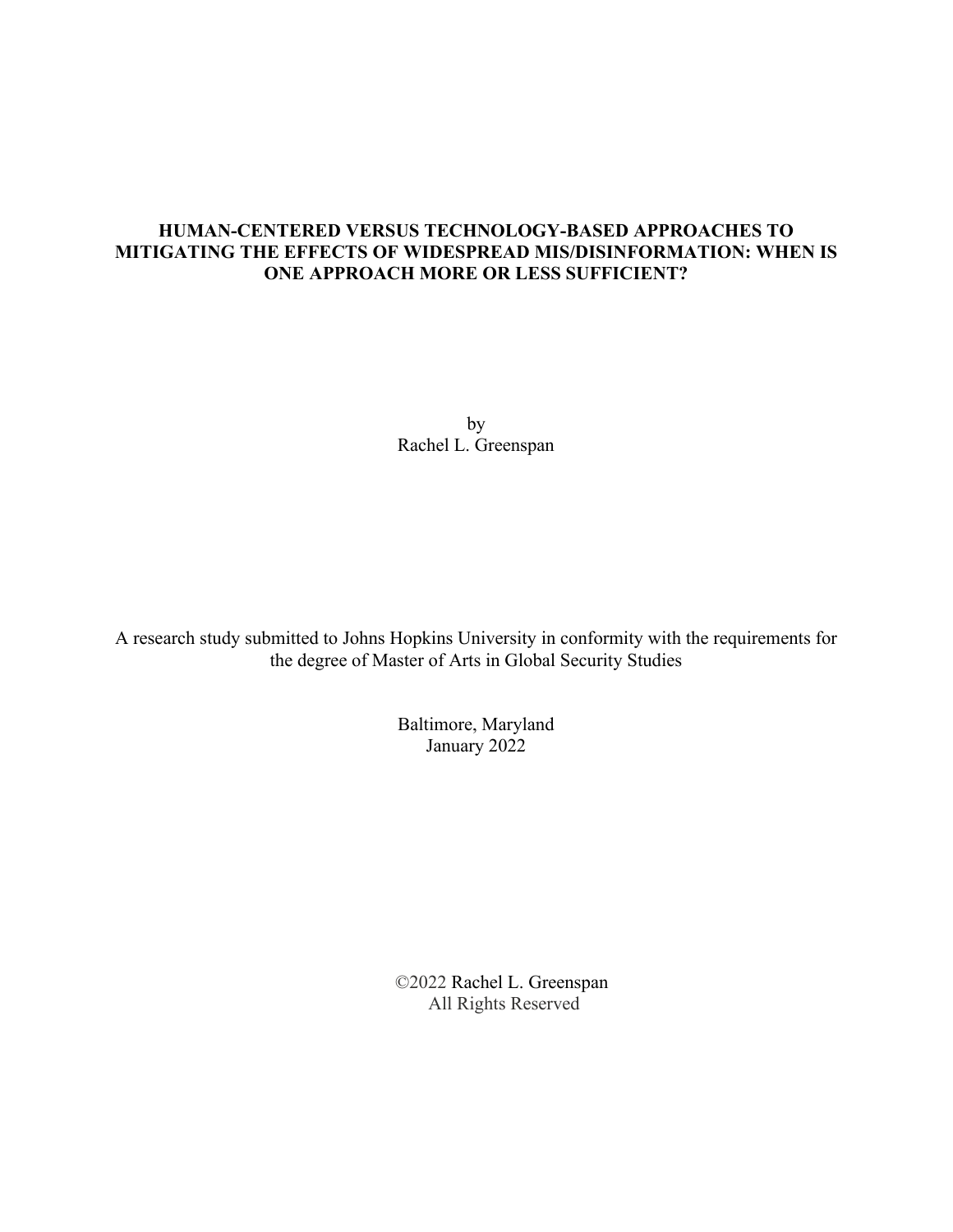### **Abstract**

The spread of false information online has become a leading threat to the stability and security of democracies across the globe, as misleading information continues to influence the behaviors and attitudes of increasingly polarized populations. Existing literature makes clear that there is great value in both human-centered and technology-based approaches to countering mis/disinformation, and that a sustainable, long-term, whole-of-society solution will require a practical combination of both measures. However, this field of study lacks a clear understanding of under what circumstances each individual approach may be more or less sufficient. This paper will test the notion that as time sensitivity increases in cases of widespread mis/disinformation, that the use of technology-based solutions, involving fact-checking services and the removal of false content and users online, becomes increasingly effective as the primary tool employed to mitigate the effects of mis/disinformation. The method used in this study is a qualitative content analysis of cases of national crises in the United States, including the COVID-19 Pandemic and the rise of Domestic Violent Extremism (DVE). Altogether, the results of this study point to the insufficiencies of technology-based solutions acting alone to mitigate the effects of widespread mis/disinformation specifically under time sensitive conditions associated with national crises. However, this analysis highlights the apparent strengths, weaknesses, and associated challenges of both technology-based and human-centered approaches to mitigating the effects and increasing civic resiliency to mis/disinformation online. In doing so, the study provides further insights into the ways in which technology-based and human-centered approaches can be employed simultaneously, and often in sync with one another, to have the greatest impact. **Advisors/Reviewers:** Professor Sarah Clark, Dr. Mark Stout, Dr. Stephen Grenier, Sarah O'Byrne

ii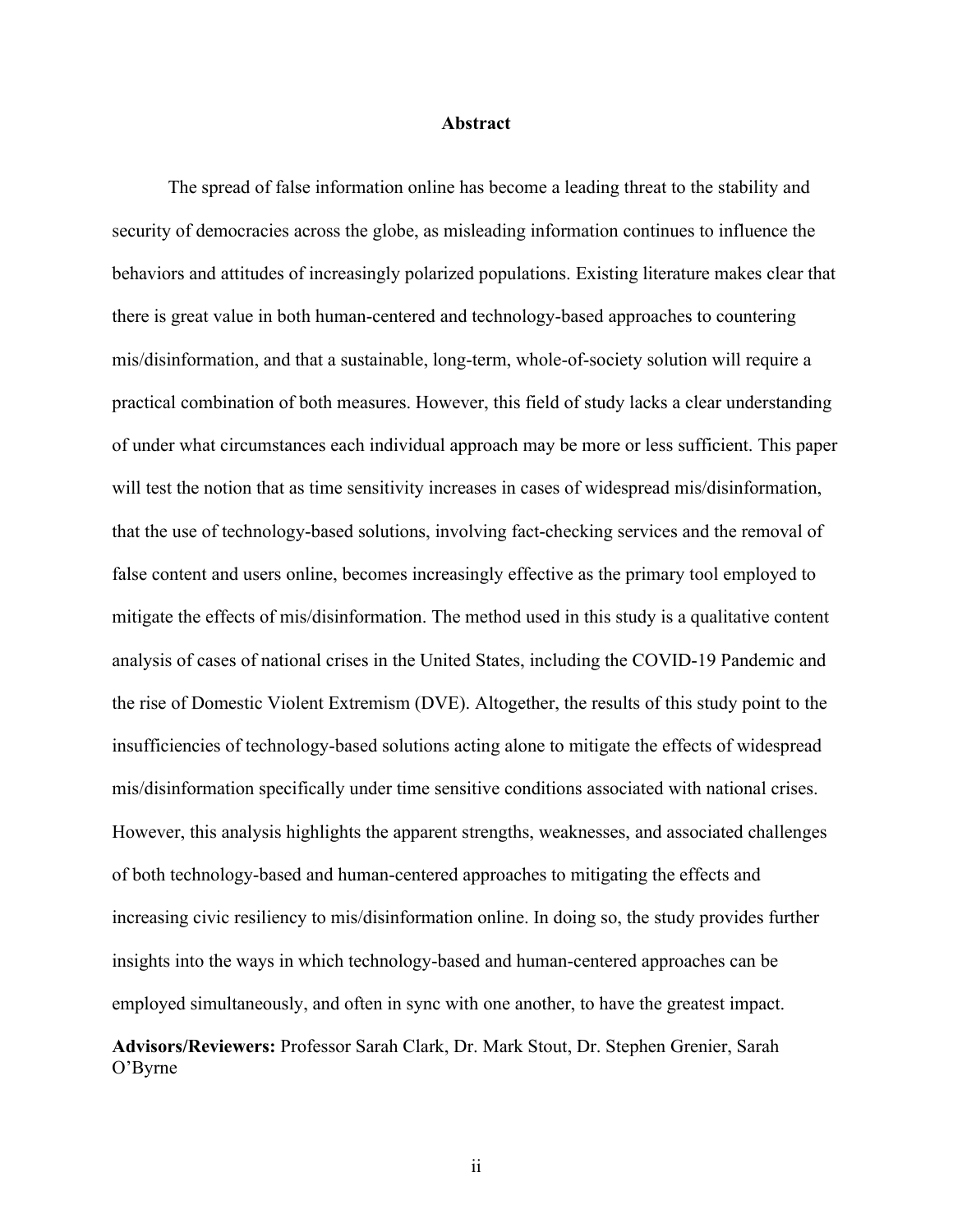## **Acknowledgements**

Thank you to my research advisor, Sarah Clark, and to all of my professors who have provided me with valuable instruction and guidance throughout my pursuit of this degree. I would also like to thank my friends and family for their patience, support and encouragement.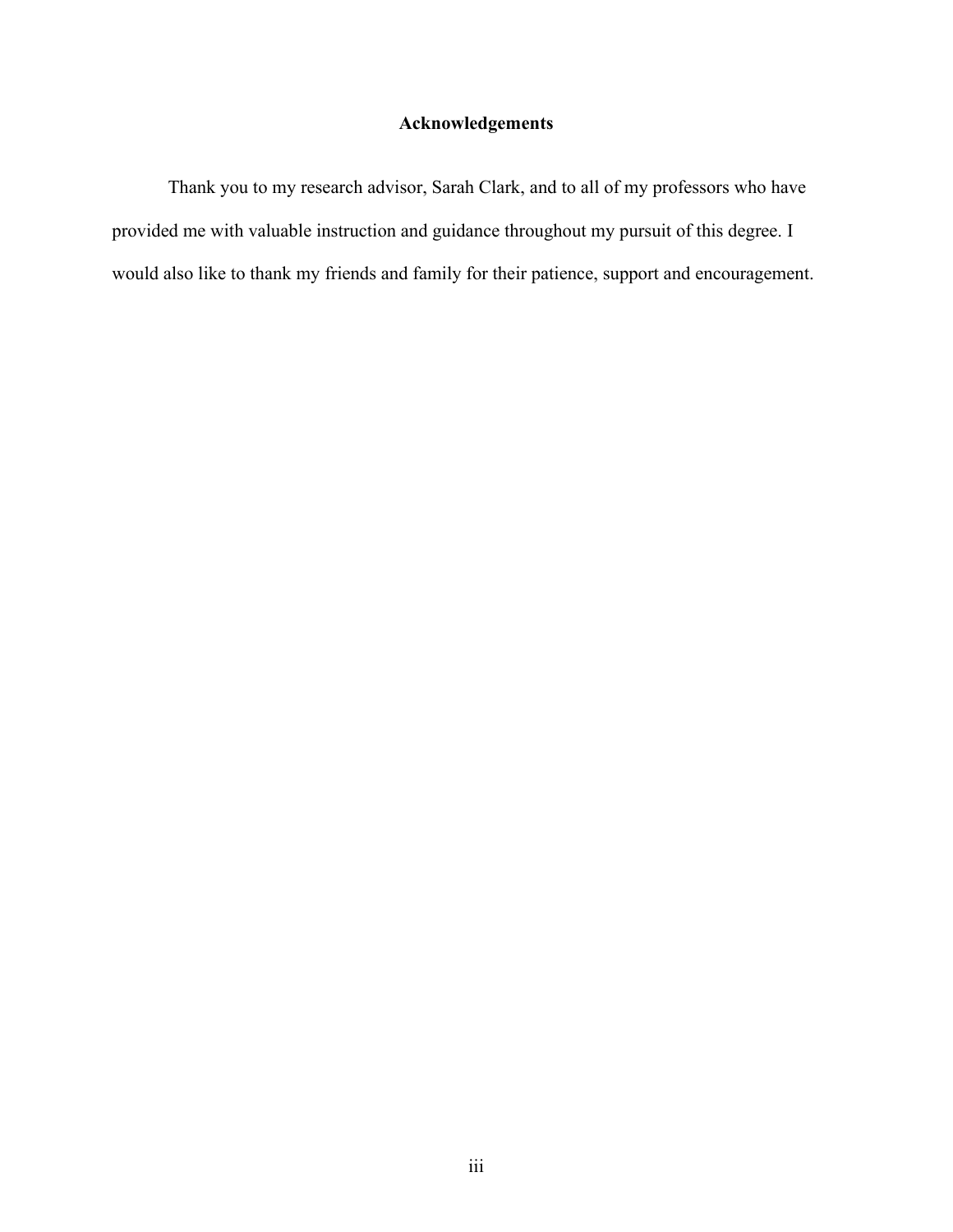The author's affiliation with The MITRE Corporation is provided for identification purposes only, and is not intended to convey or imply MITRE's concurrence with, or support for, the positions, opinions, or viewpoints expressed by the author.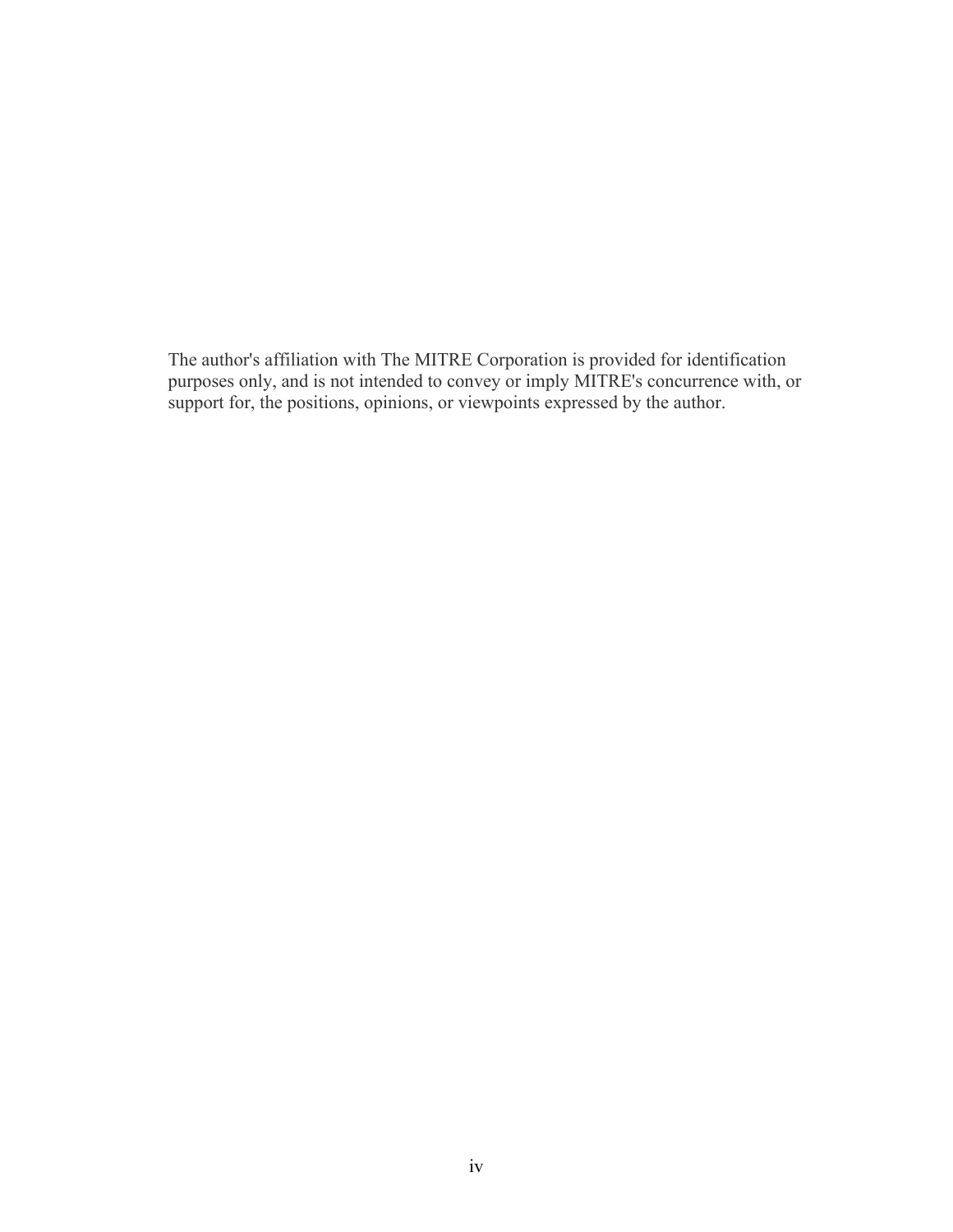## **Table of Contents**

| <b>Literature Review -</b>                                                                                 |
|------------------------------------------------------------------------------------------------------------|
| 2.<br>3.<br>4.<br>The Power of Human-Centered and Technology-Based Approaches Working Together p. 14<br>5. |
|                                                                                                            |
|                                                                                                            |
| o 2020 U.S. Presidential Election and the Rise of Domestic Violent Extremism (DVE) p. 26                   |
|                                                                                                            |
| Conclusion                                                                                                 |
|                                                                                                            |
|                                                                                                            |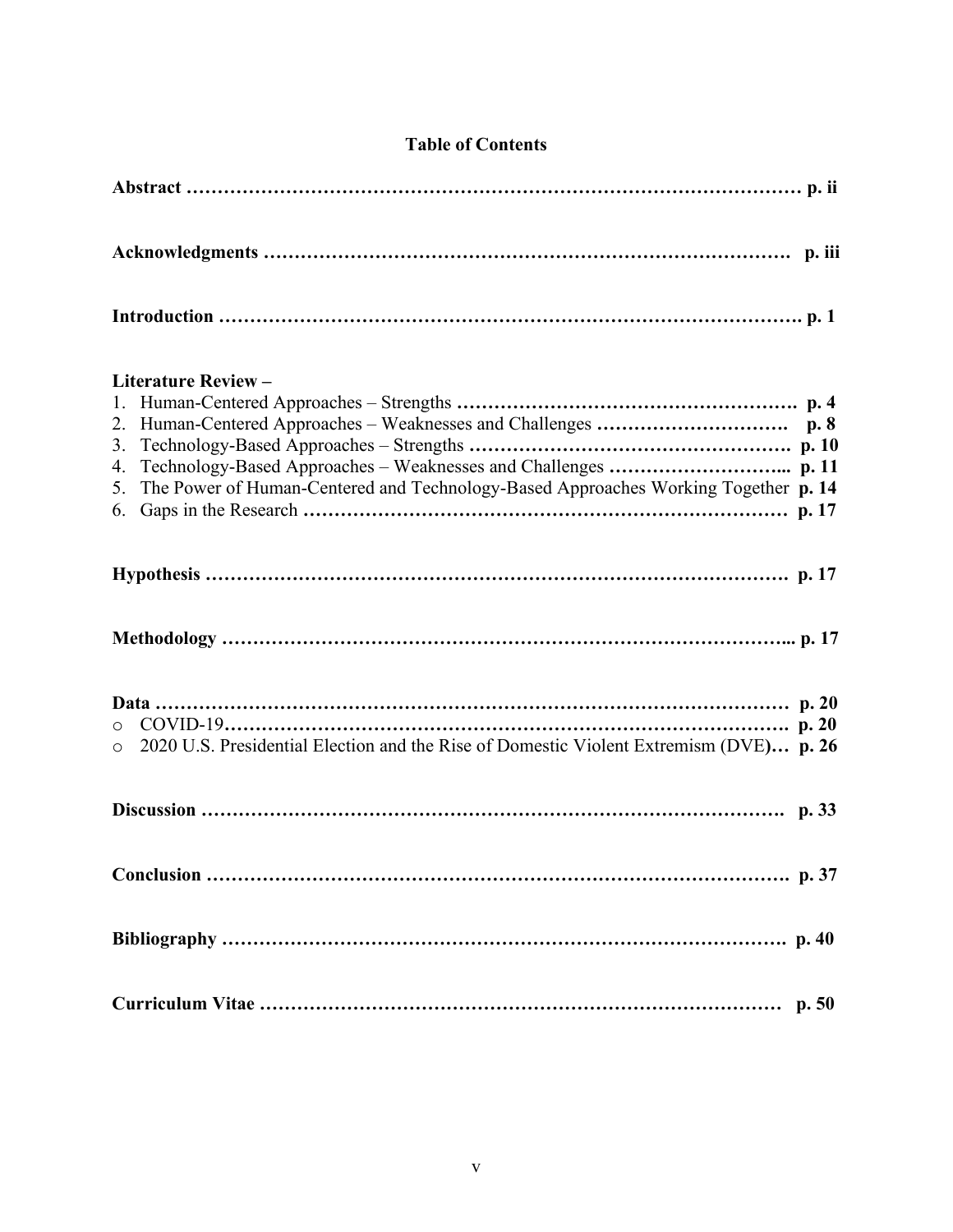## **Introduction**

The spread of false information online has become a leading threat to the stability and security of democracies across the globe, as misleading information continues to influence the behaviors and attitudes of increasingly polarized populations. Most people are not prepared to effectively navigate this complex information environment, largely due to a public deficit in awareness of the issue and media literacy skills, as well as insufficient technological solutions to identify, debunk, and limit the spread of false and misleading information across the internet. Martin Lessenski, author of the Media Index 2021 report, states, "the infodemic has created a trust crisis; eroding trust in medical and scientific knowledge and institutions, as well as in the governance necessary to lead and manage the response to an increasingly all-encompassing crisis – health, social and economic."<sup>1</sup> The damaging effects of a growing body of disinformation and harmful, polarizing content circulating the media, combined with broader lack of preparedness across the general public to safeguard themselves against these influences is increasingly evident, elevating the need for a systemic solution to address this issue. Such a solution will involve a combination of human-centered and technology-based measures to mitigate the effects of widespread mis/disinformation. While each approach varies in their individual objectives, the measures involved in each strategy will ideally operate in concert with one another to reach the same overarching goal of countering and mitigating the effects of mis/disinformation. As each approach encompasses varying strengths, weaknesses and challenges, this paper will use a

<sup>&</sup>lt;sup>1</sup> Sue Khalaieff. "Civil Online Reasoning Across the Curriculum." Illinois Civics Hub. Last modified February 22, 2021. [https://www.illinoiscivics.org/news/civic-online-reasoning-a](https://www.illinoiscivics.org/news/civic-online-reasoning-)cross-the-curriculum/.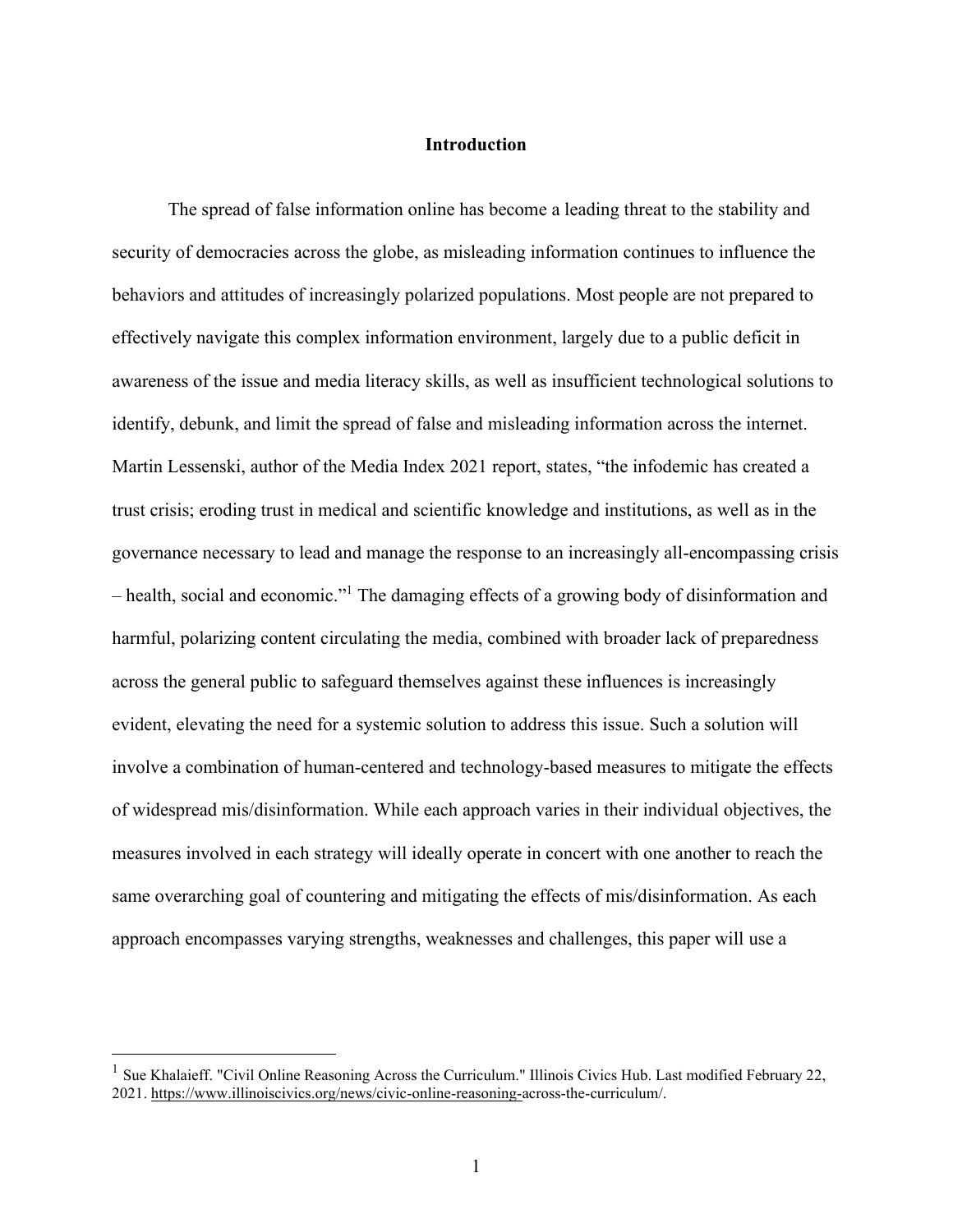qualitative comparative case study analysis to explore if under certain conditions, one approach may prove to be sufficient on its own.

Human-centered approaches focus on broad education and awareness of the issue, while technology-based approaches focus on leveraging technological measures and platforms to flag, remove, and debunk false and misleading information and limit the number of users spreading this content online. It is important to note the key elements of each approach that distinguish these strategies from one another. Based on existing literature, the identified goals of a humancentered approach are to build civil society's capacity to mitigate and counter disinformation by raising public awareness of the issue and equipping individuals with the knowledge and skills necessary to develop healthy habits in navigating the online information environment.<sup>2</sup> Practitioners aim to fulfill these objectives through educational media literacy interventions, mass communication efforts on behalf of public and private entities to highlight reliable sources of information, and whole-of-society strategies to enhance public trust in institutions and the media. Overall, the outcomes of this approach will prepare individuals to better differentiate between factual and misleading or fake content online. This includes a multitude of practices and procedures including the heightened and strategic use of critical thinking skills, identifying reliable sources, maintaining situational awareness of the threat and proliferation of mis/disinformation, and understanding the tactics, techniques and procedures of those creating and spreading mis/disinformation online.<sup>3</sup> The goals of technology-based approaches include leveraging advanced technology and algorithms to detect false information online, communicate debunked falsehoods or clarify instances of misleading information, and identify and remove

<sup>2</sup> Henner Gimpel et al., "The Effectiveness of Social Norms in Fighting Fake News on Social Media," *Journal of Management Information Systems* 38, no. 1 (April 2, 2021): Taylor & Francis Online.

<sup>&</sup>lt;sup>3</sup> Darrell M. West, "How to Combat Fake News and Disinformation," Brookings, last modified December 18, 2017, [https://www.brookings.edu/research/how-to-combat-fake-news-and-disinformation/.](https://www.brookings.edu/research/how-to-combat-fake-news-and-disinformation/)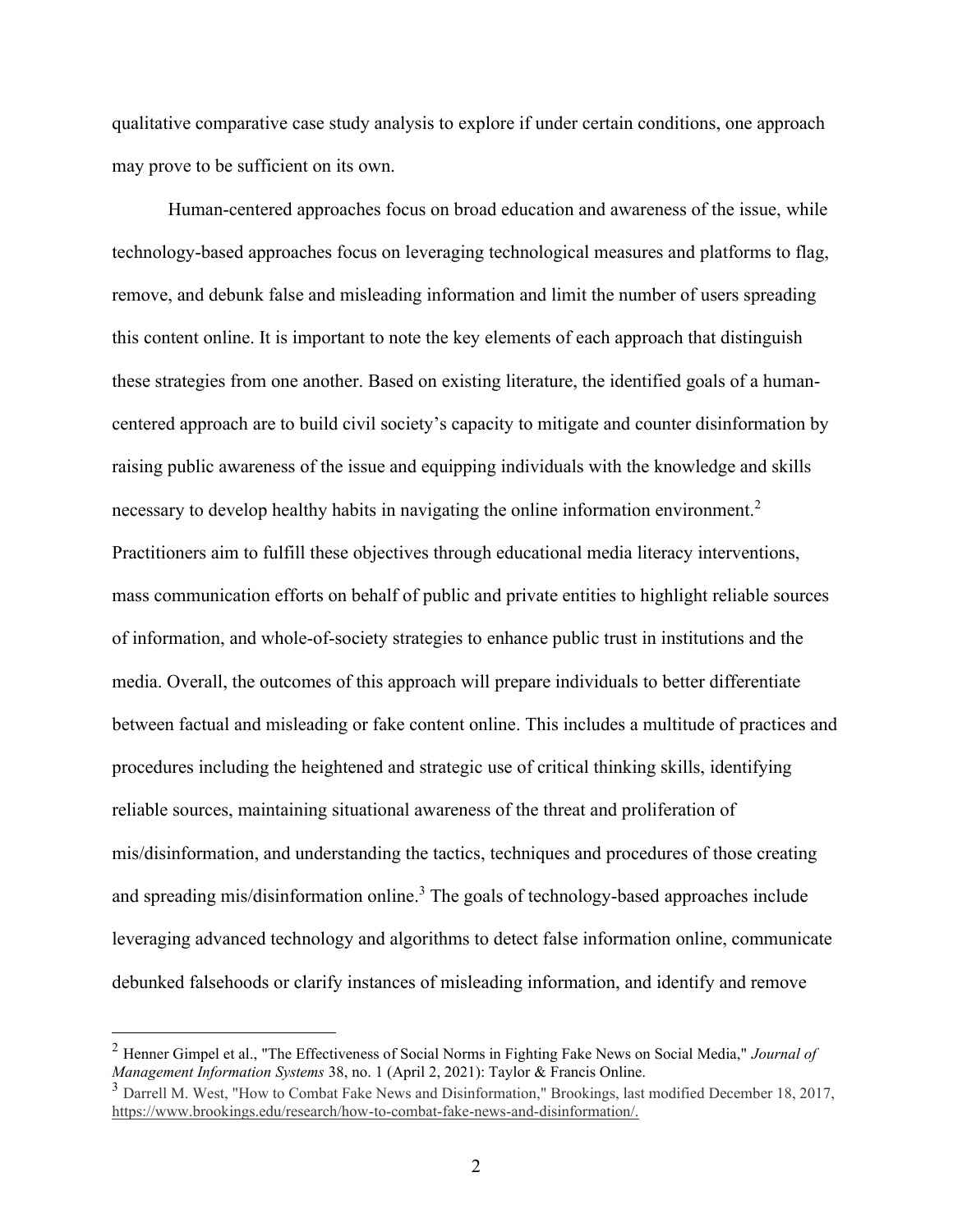nefarious actors producing and spreading mis/disinformation online. The ideal outcomes of this approach are to limit public exposure to mis/disinformation and the subsequent, and largely negative, impact this exposure will have on society.<sup>4</sup>

Additionally, human-centered approaches are generally proactive, as to pre-emptively and systemically prepare the population to face the threat of mis/disinformation. Although there are proactive measures that technology-based platforms can take, such as limiting the mechanisms through which false and misleading information can spread by removing features that inevitably recommend misleading content based on users' activity, current technology-based solutions are primarily considered to be reactive. Moreover, in the case of human-centered solutions, the responsibility falls primarily on civil society to acquire and apply the awareness, knowledge and skills necessary to become healthy producers and consumers of information online. In the case of technology-based solutions, the responsibility falls primarily on online platforms that disseminate and spread information, predominantly media organizations, social media platforms and various other private and government entities, to develop and leverage, as well as regulate, technological solutions to effectively prevent and limit the spread and impact of mis/disinformation. Furthermore, it is important to acknowledge that these approaches often exist on very different timelines. A human-centered approach serves as an ongoing, long-term, sustainable and systemic measure to address the issue of mis/disinformation. On the other hand, technology-based solutions, while evolving and hopefully improving over time, serve as more of an immediate, short-term remedy to address the problem. Finally, many experts evaluate how the different approaches operate under varying frameworks. These scholars point to technology-

<sup>&</sup>lt;sup>4</sup> Karen Naumann, "Using Fact-Checking to Overcome Disinformation," Public Relations Society of America, last modified October 2021,<https://www.prsa.org/article/using-fact-checking-to-overcome-disinformation.>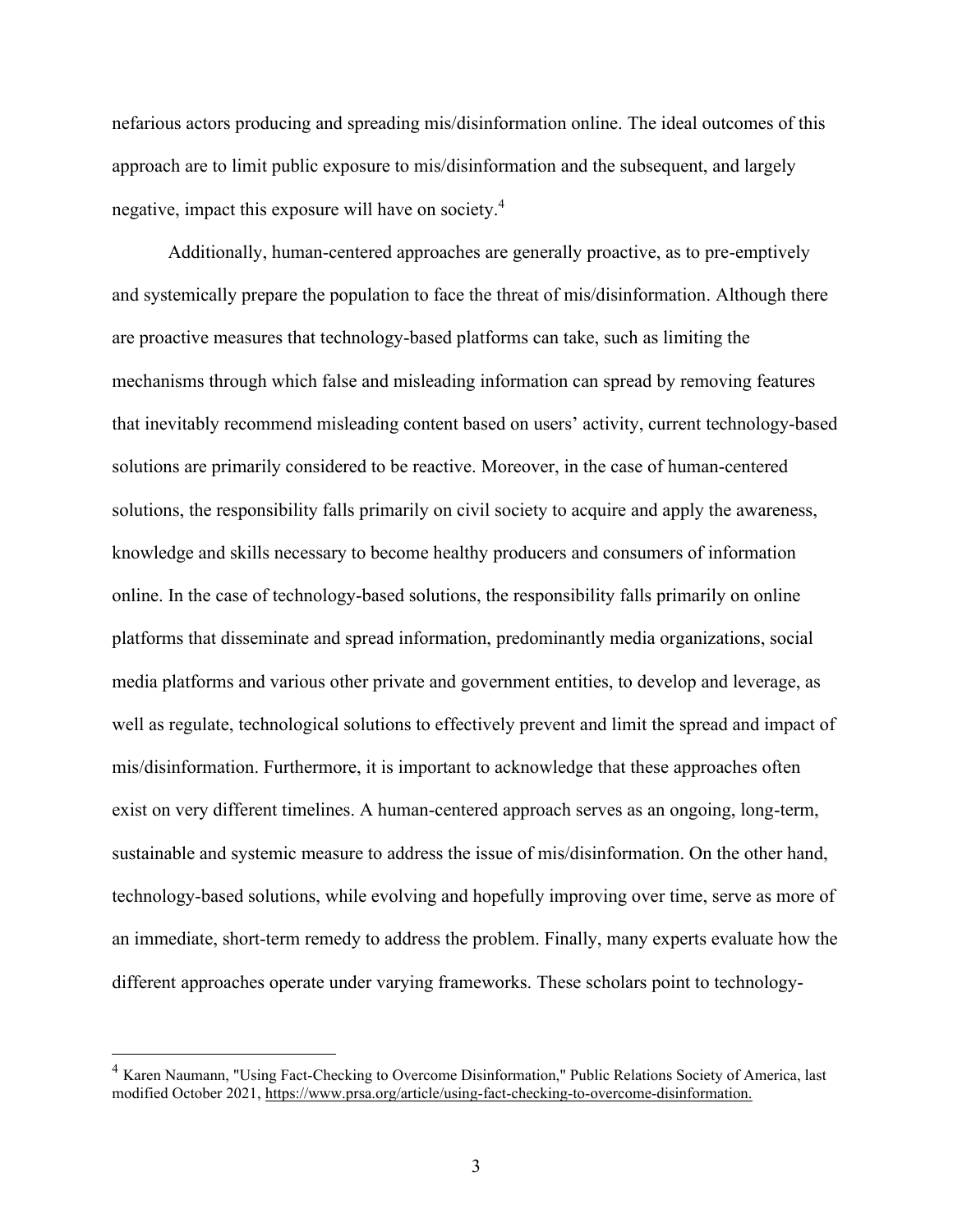based approaches as taking on a "war perspective" of the issue, while human-centered approaches take on a "societal perspective." The war perspective generally evaluates mis/disinformation as an act of war that should be countered by a type of technology-based "weapon," while the societal perspective will leverage communications and educational interventions to broaden and enhance civil society's ability to counter mis/disinformation.<sup>5</sup>

Finally, while misinformation refers to false information that is spread without the intention to mislead, disinformation refers to information that is deliberately misleading or biased.<sup>67</sup> For the purpose of this study, I will group these terms together, as it is the combination of widespread misinformation and disinformation surrounding the COVID-19 pandemic, as well as the disinformation surrounding the 2020 U.S. Presidential election and the misinformation that followed, that I will evaluate. While the extent and ways in which both forms of information spread will vary, and so will the impact, misinformation and disinformation contribute to the same overarching problem of an increasingly misinformed and polarized society.

## **Literature Review**

#### *Human-Centered Approaches – Strengths*

Given that media literacy education is a relatively new discipline, most of the existing literature on the efficacy of media literature interventions is produced by practitioners of this discipline themselves, rather than scholars assessing the big picture of this approach. These

<sup>5</sup> Vojtěch Bahenský. "On Perspectives on Disinformation." Peace Research Center Prague, 2019.http://www.jstor.org/stable/resrep20620.

<sup>6</sup> [Dictionary.com,](http://dictionary.com/) <https://www.dictionary.com/browse/misinformation.>

<sup>7</sup> [Dictionary.com,](http://dictionary.com/) https://www.dictionary.com/browse/disinformation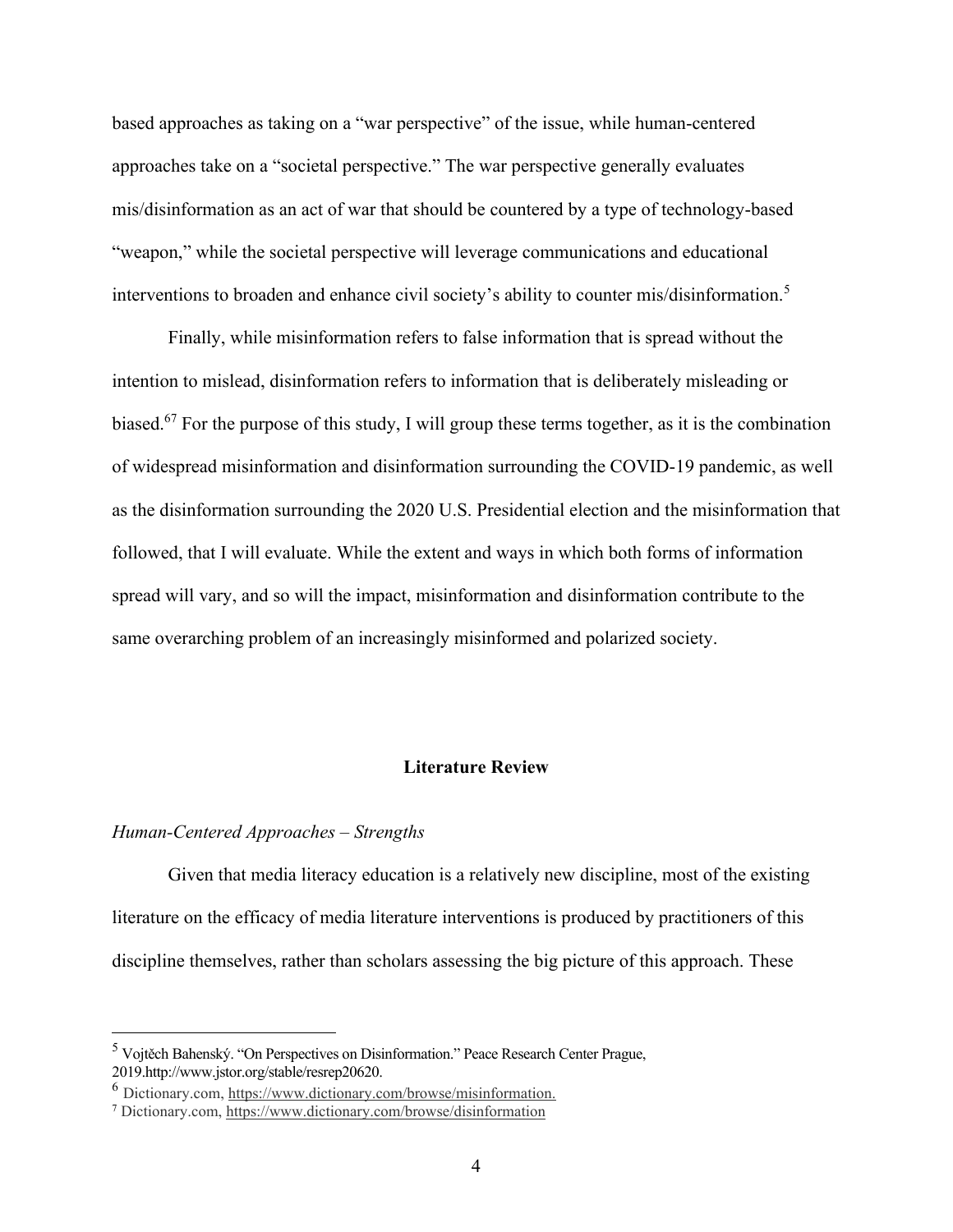practitioners have contributed to the literature in summarizing the programs they have helped developed and implement, and the findings of these interventions.

A large portion of the research supporting a human-centered approach to mitigating the effects of mis/disinformation points to the value and efficacy of media literacy educational interventions. According to the National Association for Media Literacy Education, media literacy encompasses, "the ability to access, analyze, evaluate, and communicate media messages in a variety of forms."<sup>8</sup> Research has shown that a greater understanding of the nature of information being produced and spread across the media will allow individuals to exercise greater control in how they interpret and respond media messages.<sup>9</sup> There is a large body of research that has explored the impact of media literacy instruction on the cognitive skills, attitudes, and behaviors of young people.<sup>10</sup> These studies have shown that media literacy education can help individuals learn to employ critical thinking skills in assessing information online, determine the credibility of online sources and content, recognize diverse and plentiful points of view, recognize the impact one's own messages may have on others within the information environment, understand the role of media in one's culture, and more clearly understand the goals of the author(s) creating or spreading information.<sup>11</sup> Additionally, education focused on media literacy has been proven to enhance a sense of unity between people, providing opportunities for engagement with civil society and reducing polarization within communities.<sup>12</sup>

<sup>8</sup> Huguet, Alice, Jennifer Kavanagh, Garrett Baker, and Marjory S. Blumenthal, Exploring Media Literacy Education as a Tool for Mitigating Truth Decay. Santa Monica, CA: RAND Corporation, 2019. https://www.rand.org/pubs/research\_reports/RR3050.html

<sup>9</sup> Riley Murray et al., "The Importance of Media Literacy," in *Introduction to Media Studies* (PressBooks), digital file.

<sup>10</sup> Hobbs, Renee, and Richard Frost. "Measuring the Acquisition of Media-Literacy Skills." *Reading Research Quarterly* 38, no. 3 [p.334], (2003): http://www.jstor.org/stable/4151822.

<sup>&</sup>lt;sup>11</sup> "What Is Media Literacy, and Why Is It Important?," Common Sense Media, <https://www.commonsensemedia.org/news-and-media-literacy/what-is-media-literacy-and-why-is-it-important.>

<sup>12</sup> Ministry of Education and Culture, *Media Literacy*, p. 6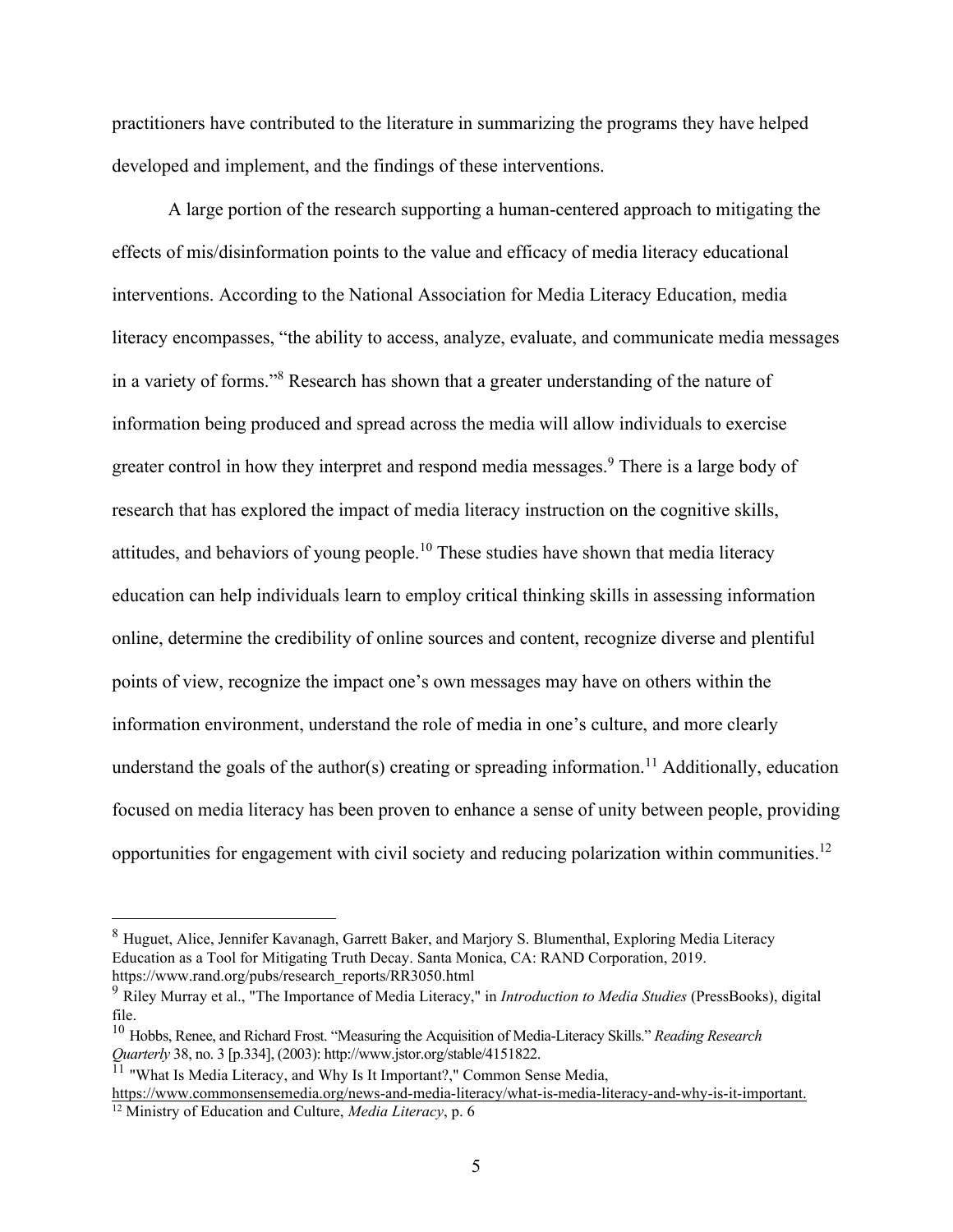Research also suggests that media literacy education has the potential to increase individual's willingness and interest in developing the awareness, knowledge, and skills necessary to operate more responsibly within media culture.<sup>13</sup> This is particularly important, as the role of selfeducation will be essential in the pursuit of building and maintaining a healthier information environment in the future.<sup>14</sup>

While the harmful effects of mis/disinformation are seen across society, the lack of knowledge, skills and awareness necessary for individual's to be resilient against mis/disinformation and propaganda is especially clear amongst students. Recent studies assessing levels of media, digital and news literacy amongst students illustrate an urgent need to expand educational resources and formal training to prepare the population to think more critically about the information they are engaging with daily. One report published by Stanford's Graduate School of Education revealed that college students were easily duped by biased websites with "high production values" including links to news organizations and "polished" 'About' pages, and that 80% of middle schoolers couldn't tell the difference between sponsored content and actual news stories.<sup>15</sup> The report concluded that a greater focus and emphasis on media literacy is necessary to prepare young individuals to be informed and effective consumers of information.<sup>16</sup>

<sup>13</sup> Ministry of Education and Culture, *Media Literacy*, p. 5

<sup>14</sup> Ministry of Education and Culture, *Media Literacy*, p. 5

<sup>15</sup> Javeria Salman and Sarah Butrymowicz, "The In-School Push to Fight Misinformation from the Outside World," The Hechinger Report, last modified February 11, 2021, [https://hechingerreport.org/the-in-school-push-to-fight](https://hechingerreport.org/the-in-school-push-to-fight-misinformation-from-the-outside-world/)[misinformation-from-the-outside-world/.](https://hechingerreport.org/the-in-school-push-to-fight-misinformation-from-the-outside-world/)

<sup>&</sup>lt;sup>16</sup> Donald, "Stanford Researchers," Stanford Graduate School of Education.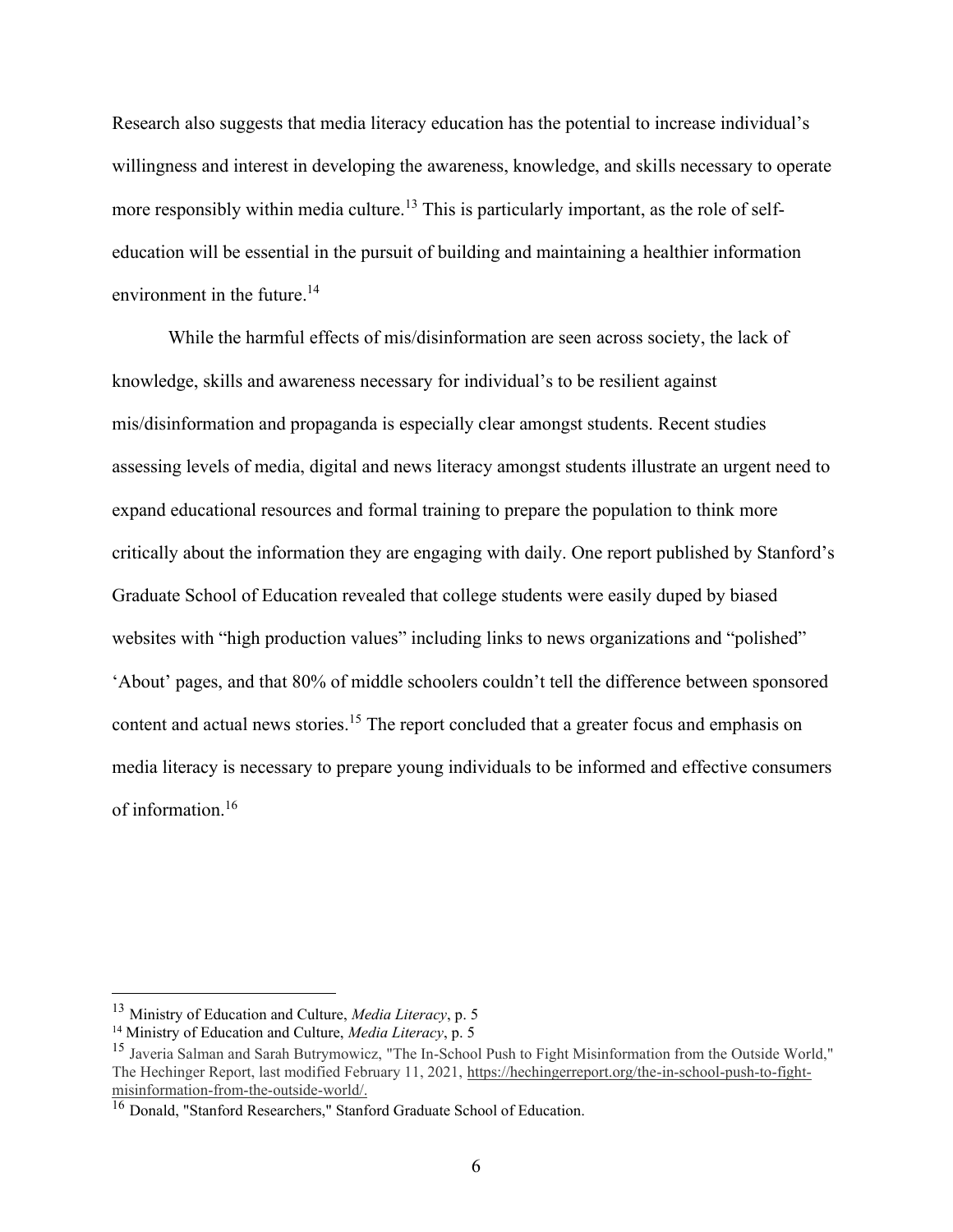A series of media literacy interventions have demonstrated both a moderate and positive impact in improving participants' beliefs, attitudes, and behaviors related to media,  $17$  including a recent RAND report which revealed that media literacy interventions were more effective in improving consumer beliefs, attitudes and behaviors related to media than were fact-checking practices and public warnings about Russian propaganda.<sup>18</sup> Scholars suggest that educating civilians in media literacy has the potential to enhance public trust and attitudes toward institutions and one another, and exemplifies how a human-centered approach to countering disinformation serves as a sustainable, long-term solution to the growing problem.

Finally, while enhancing media literacy is a core component of human-centered approaches, this strategy also encompasses raising overall public awareness through individual efforts and collaboration amongst both public and private entities at the local, state and national levels. This includes raising awareness of emerging patterns and trends related to mis/disinformation online and according to a diverse array of subjects and/or unfolding or upcoming events. Existing research points to the value of broad public communication efforts to highlight reliable sources of information, such as news and media organizations encouraging citizens to seek public health information from trusted medical professionals versus online social media platforms. For example, a project funded by USAID points to the value of Civil Society Organizations (CSOs) to organize nationwide information and transparency campaigns to raise greater awareness about disinformation techniques and objectives. <sup>19</sup> The project also points to

<sup>&</sup>lt;sup>17</sup> Jeong, Se-Hoon, Hyunyi Cho, and Yoori Hwang. "Media Literacy Interventions: A Meta-Analytic Review." *Journal of Communication* 62, no. 3 (April 24,2012):45472. [https://onlinelibrary.wiley.com/doi/abs/10.1111/j](https://onlinelibrary.wiley.com/doi/abs/10.1111/).1460-2466.2012.01643.x.

<sup>&</sup>lt;sup>18</sup> Helmus, Todd C. and Marta Kepe, A Compendium of Recommendations for Countering Russian and Other State-Sponsored Propaganda. Santa Monica, CA: RAND Corporation, 2021. [https://www.rand.org/pubs/research\\_reports/RRA894-1.html.](https://www.rand.org/pubs/research_reports/RRA894-1.html)

<sup>&</sup>lt;sup>19</sup> USAID, "Countering Disinformation: Track, Inform, Engage, Inspire," East West Management Institute, last modified April 16, 2020, [http://ewmi-access.org/countering-disinformation-track-inform-engage-inspire/.](http://ewmi-access.org/countering-disinformation-track-inform-engage-inspire/)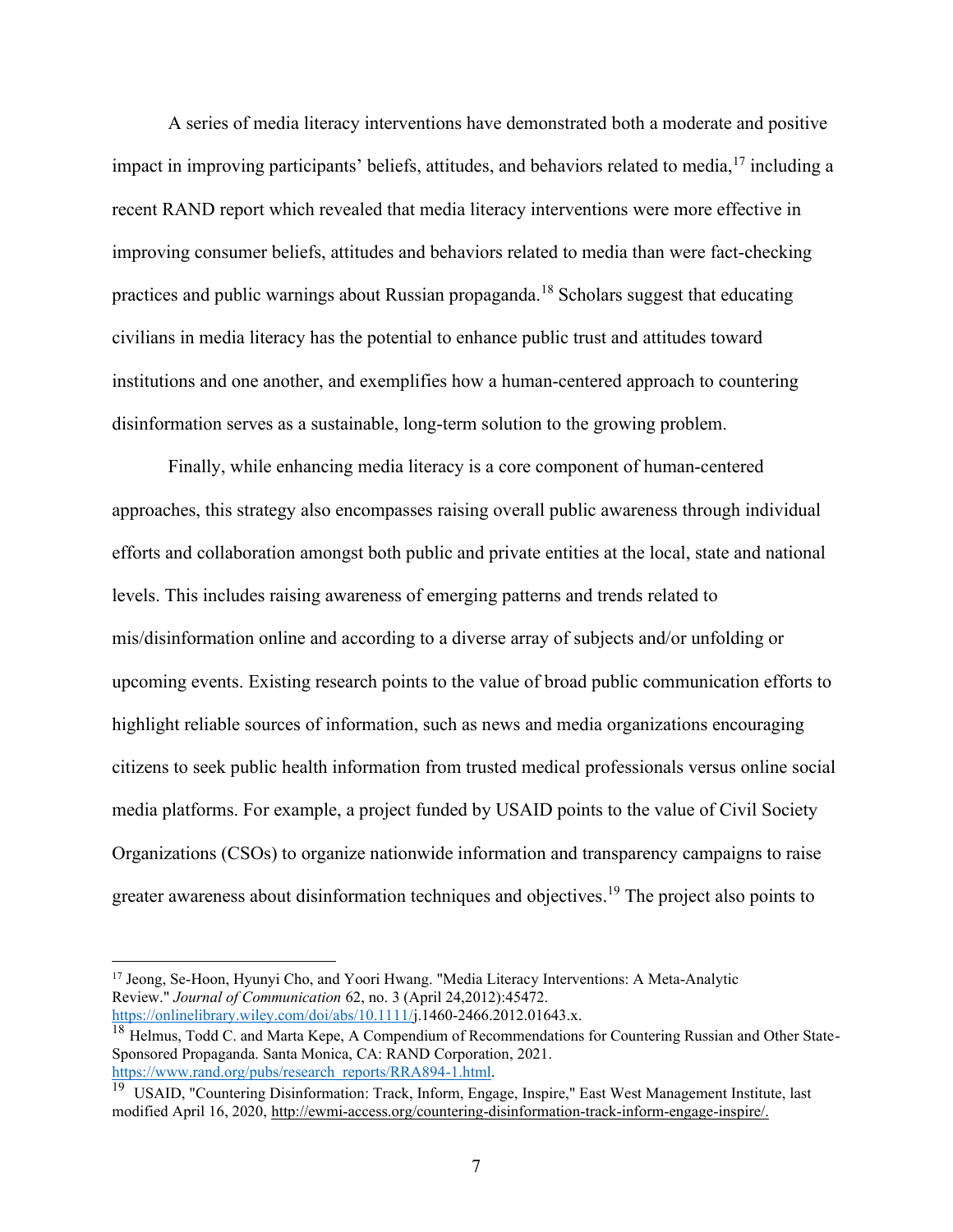the importance of recognizing the successes of community level organizations to garner greater government support and funding for these organizations to build in capacity and reach.<sup>20</sup>

## *Human-Centered Approaches – Weaknesses and Challenges*

While the literature predominantly points to the positive potential of a human-centered approach to mitigating the effects of mis/disinformation, existing research also points to the deficiencies and challenges associated with this resolution.

Many scholars have called into question whether media literacy helps to enhance the public's trust in the media and public institutions, or if it leads to individual's developing greater levels of suspicion toward these entities that are detrimental to society.<sup>21</sup> Building off this point, additional research suggests that media literacy and educational interventions that are delivered, at least in part, by representatives of government, media and other public institutions which maintain low levels of trust, will be ultimately ineffective. Based on these cases, many speculate that government bodies are not well positioned to be the entity directly involved in delivering media literacy interventions. This, however, presents a challenge in developing and delivering a human-centered approach to countering mis/disinformation, as public sector organizations are evidently integral in the funding and formal implementation of large-scale public interventions. Governing bodies maintain the funding, resources, networks and mechanisms to allow local and community level civil society organizations, NGO's, media regulatory authorities, and academic

<sup>20</sup> USAID, "Countering Disinformation: Track, Inform, Engage, Inspire."

<sup>21</sup> Monica Bulger and Patrick Davison, *The Promises, Challenges, and Futures of Media Literacy*, February 2018, [https://www.datasociety.net/pubs/oh/DataAndSociety\\_Media\\_Literacy\\_2018.pdf.;](https://www.datasociety.net/pubs/oh/DataAndSociety_Media_Literacy_2018.pdf.) Huguet, Kavanagh, Baker and Blumenthal, "Exploring Media"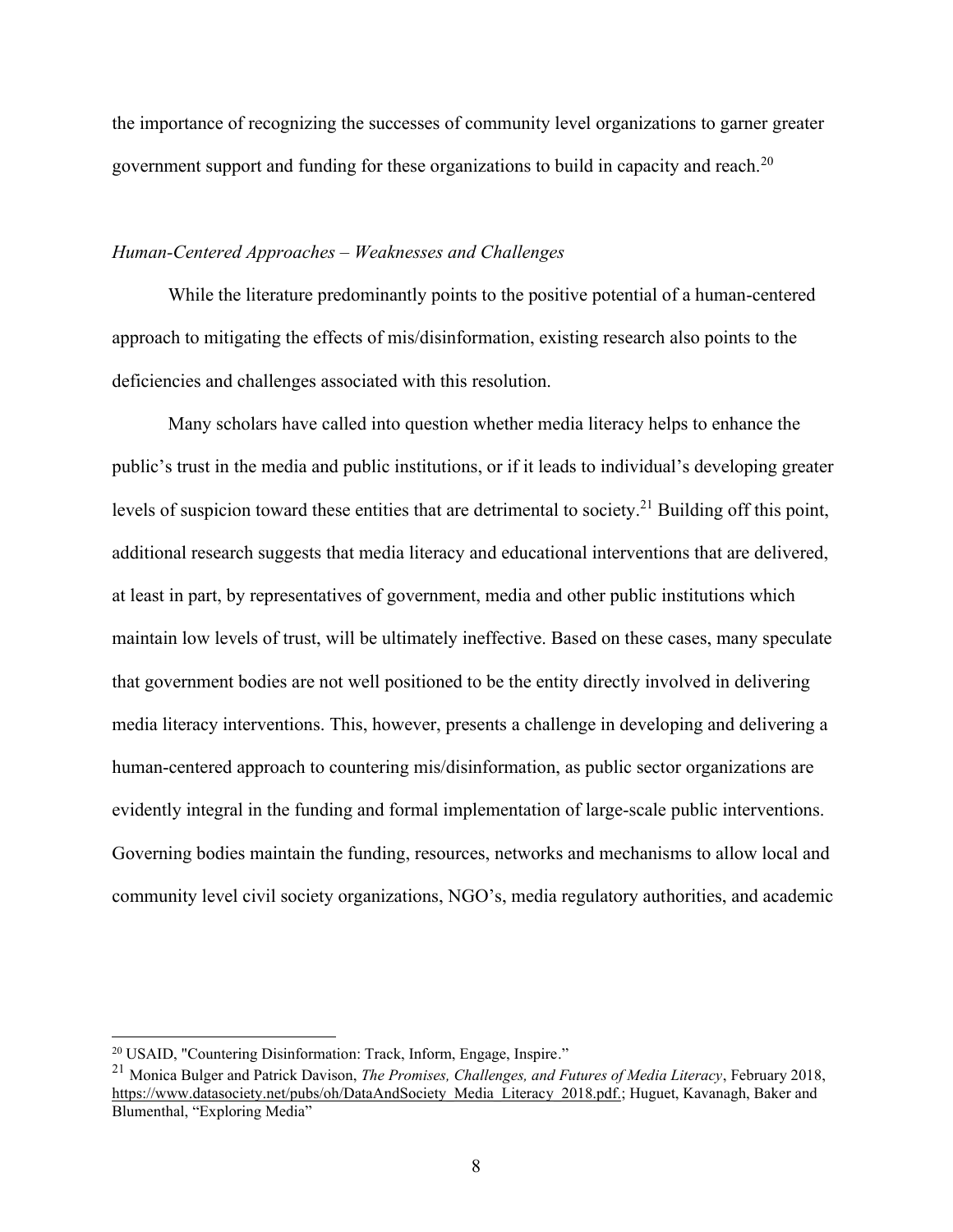institutions to partner with one another and ultimately create and employ effective media literacy interventions.<sup>22</sup>

Moreover, many scholars and skeptics argue that, regardless of public awareness and education on the subject, the existing values, opinions, and biases of individuals will remain the main factor driving one's susceptibility to believing and amplifying mis/disinformation online.<sup>23</sup> In line with this argument, limited studies also suggest that higher levels of media education make it easier to construct arguments and spread information favoring one's existing beliefs.<sup>24</sup>

On another note, insufficient research and lack of clarity surrounding effective versus ineffective practices and processes involved in delivering media literacy interventions is problematic. This poses a significant challenge for policymakers, curriculum developers, researchers, and various teachers and trainers to understand and assess what media literacy interventions work best, and the best approaches to program implementation and scaling.<sup>25</sup> Additionally, wide-ranging interpretations of media literacy competencies pose challenges in aggregating research on the effectiveness of media literacy interventions.<sup>26</sup> There is also an absence of a common evaluation framework in order to make effective comparisons between a diverse range of media literacy projects with the same overarching goal.<sup>27</sup> While measurement indicators exist to evaluate media literacy skills across the population, these indicators often vary by program, school, and at the national and regional levels. While most interventions are evaluated by comparing the results of assessments completed before and after an intervention,

<sup>22</sup> Huguet, Kavanagh, Baker and Blumenthal, "Exploring Media"

<sup>23</sup> Bulger and Davison, *The Promises*; Huguet, Kavanagh, Baker and Blumenthal, "Exploring Media"

<sup>24</sup> Huguet, Kavanagh, Baker and Blumenthal, "Exploring Media"

 $25$  Ibid.

<sup>26</sup> Ibid.

<sup>27</sup> European Audiovisual Observatory, *Mapping of Media Literacy Practices and Actions in EU-28*, by Martina Chapman, p. 31,<https://rm.coe.int/1680783500.>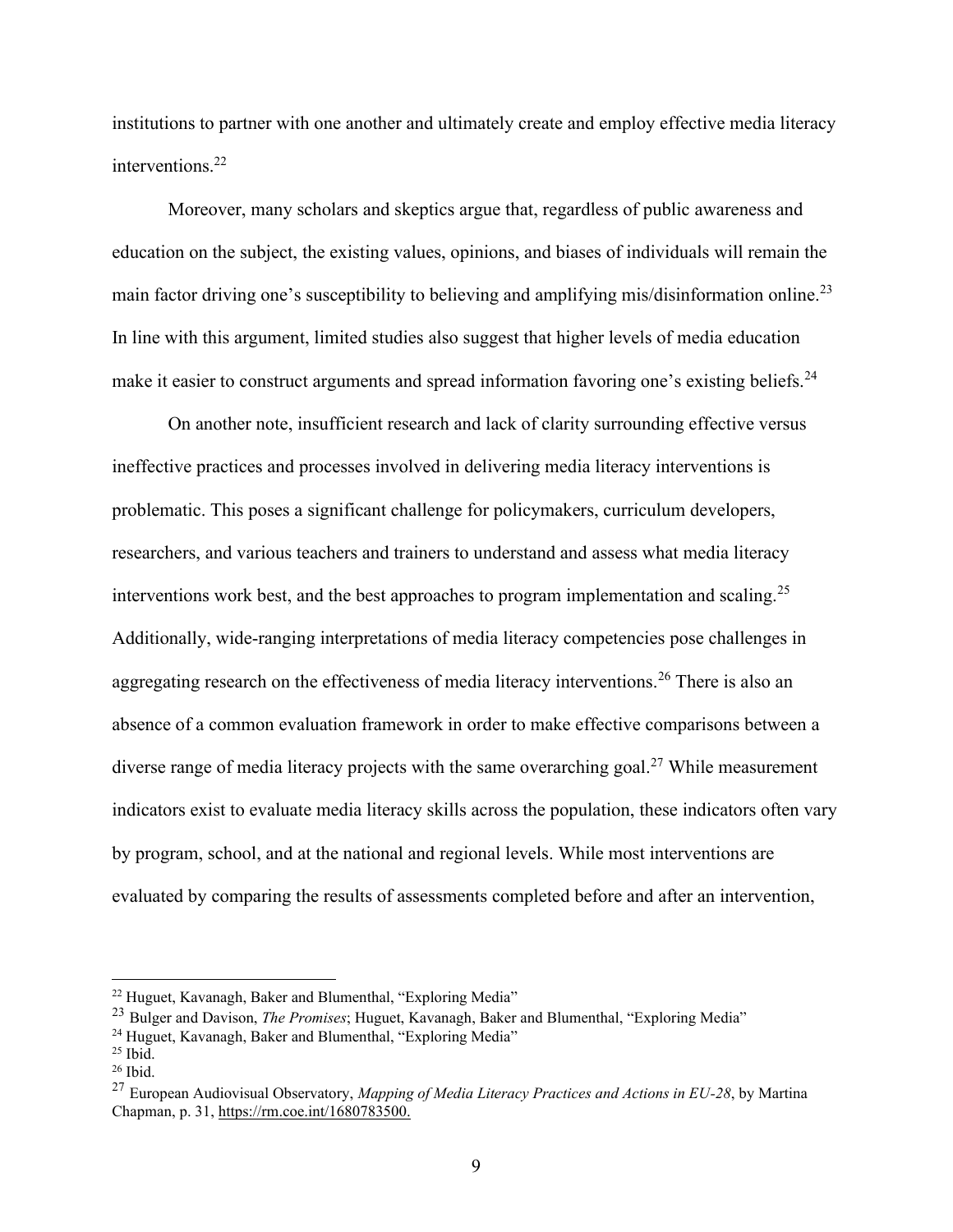they are often carried out using self-reporting mechanisms with no robust or standardized measures of effectiveness, and no third party or governing body providing external validity.<sup>28</sup> Experts also emphasizes how the specific goals of individual interventions often vary. For example, one study asks, "Is media literacy about instilling confidence, about prompting behavior change, or about creating new practices of media creation? The different goals outlined will require varying mechanisms for assessing levels of effectiveness."<sup>29</sup>

## *Technology-Based Approaches – Strengths*

The primary strengths of technology-based approaches outlined in the literature point to technology as providing an effective means to prevent and limit the spread of false and misleading information online, which will in turn limit the negative impact of mis/disinformation on society.<sup>30</sup> Findings from recent studies point to the potential for fact-checking and debunking practices to improve individuals' perceptual accuracy of political and medical misinformation.<sup>31</sup> For example, studies found that fact-checking has an overall positive effect on political beliefs and that the correction of health-related misinformation has a positive impact on perceptions of topics related to public health.<sup>32</sup> Studies also show that fact-checking often increases accuracy in political issues perception, and that "tags such as *disputed* or *rated false* make users perceive false headlines as less accurate."<sup>33</sup> Many experts also highlight the value of online features

<sup>28</sup> Dr Mariya Stoilova et al., *Rapid Evidence Assessment on Online Misinformation and Media Literacy*, [Page #], June 9, 2021, https://www.ofcom.org.uk/\_data/assets/pdf\_file/0011/220403/rea-online-misinformation.pdf. <sup>29</sup> Bulger and Davison, *The Promises*.

<sup>&</sup>lt;sup>30</sup> Emily Henderson, ed., "Fact-checking is an Effective Tool to Combat Misinformation, Study Shows," News Medical, last modified September 7, 2021, [https://www.news-medical.net/news/20210907/Fact-checking-is-an](https://www.news-medical.net/news/20210907/Fact-checking-is-an-effective-tool-to-combat-misinformation-study-shows.aspx.)[effective-tool-to-combat-misinformation-study-shows.aspx.](https://www.news-medical.net/news/20210907/Fact-checking-is-an-effective-tool-to-combat-misinformation-study-shows.aspx.)

<sup>&</sup>lt;sup>31</sup> Samikshya Siwakoti et al., "How COVID Drove the Evolution of Fact-Checking," *Misinformation Review*, May 6, 2021, [https://misinforeview.hks.harvard.edu/article/how-covid-drove-the-evolution-of-fact-checking/.](https://misinforeview.hks.harvard.edu/article/how-covid-drove-the-evolution-of-fact-checking/)

 $32$  Ibid.

<sup>33</sup> Ibid.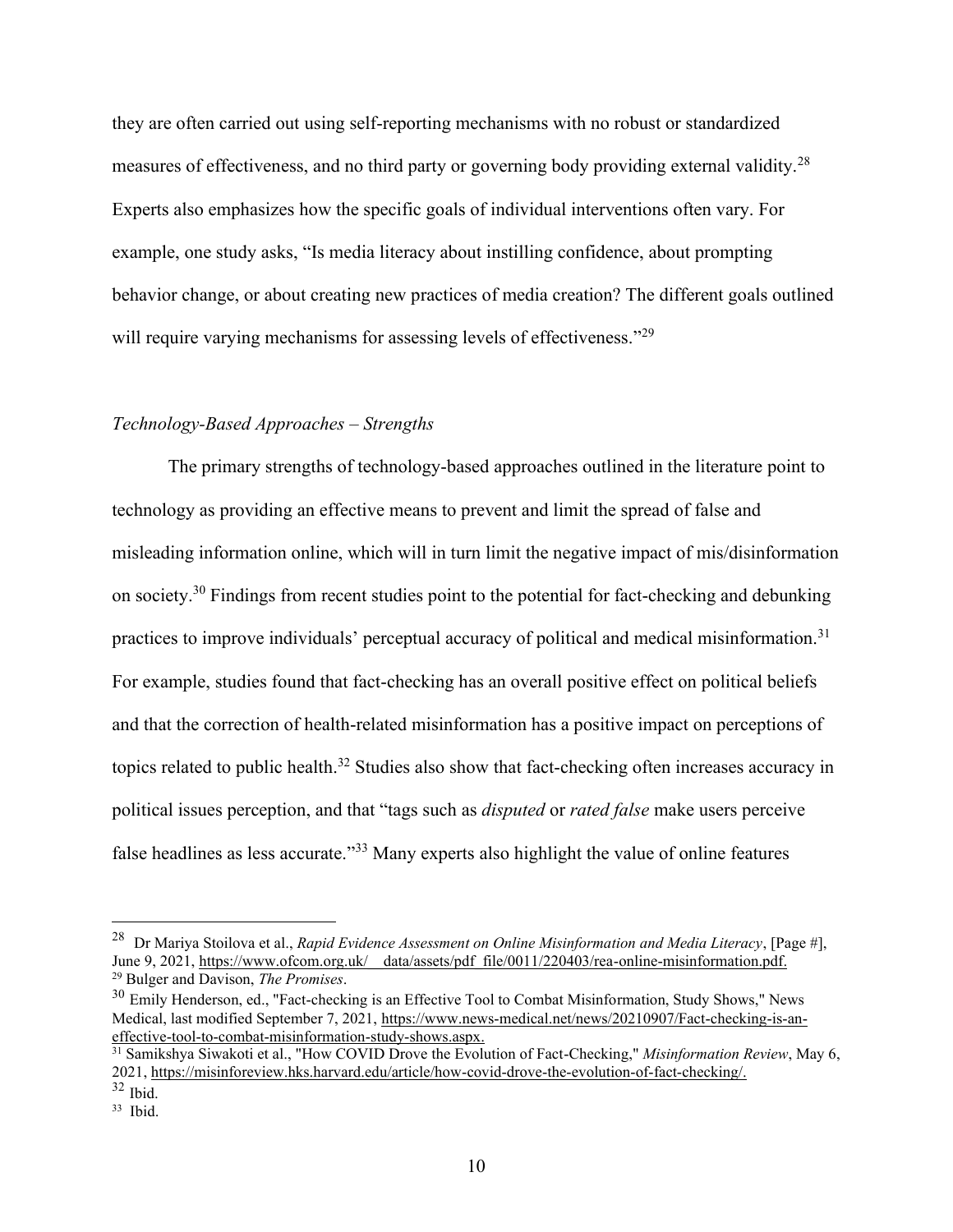allowing users to submit fact-checking requests to media entities and third-party fact-checking services such as PolitiFact.com, which leverage technology to assess the reliability of a source and validity of content.<sup>34</sup> These features help enable collaboration and coordination between the public, civil society organizations, media outlets, and private organizations disseminating information. Research also points to the efficacy of grassroots fact-checking organizations ability to productively respond to rapid changes in the dis/misinformation environment.<sup>35</sup>

## *Technology-Based Approaches – Weaknesses and Challenges*

The literature points to various shortcomings and challenges associated with technologybased solutions to mitigating the effects of widespread mis/disinformation. These include the difficulty in ensuring that all technologists, journalists and other professionals responsible for providing fact-checking services are sufficiently educated in best practices in identifying falsehoods or misleading information online, differentiating between the two, and avoiding potential biases in doing so.<sup>36</sup>

Additionally, as was also the case with human-centered approaches, the effectiveness and overall positive impact of technological solutions rely largely on the public's level of trust in the media and the private, non-partisan institutions regulating online content and providing resolutions such as fact-checking services. A lack of public trust will limit the impact of these measures and may even cause further confusion surrounding major events and enhance polarization on key issues facing society. While there is limited research surrounding which entities are considered and proven to be most reliable in providing technology-based solutions,

<sup>34</sup> Naumann, "Using Fact-Checking," Public Relations Society of America.

<sup>35</sup> Siwakoti et al., "How COVID."

<sup>36</sup> Peter Dizikes, "The Fact-Checking Trap," *MIT Technology Review*, April 15, 2020, [https://www.technologyreview.com/2020/04/15/999307/the-fact-checking-trap/.](https://www.technologyreview.com/2020/04/15/999307/the-fact-checking-trap/)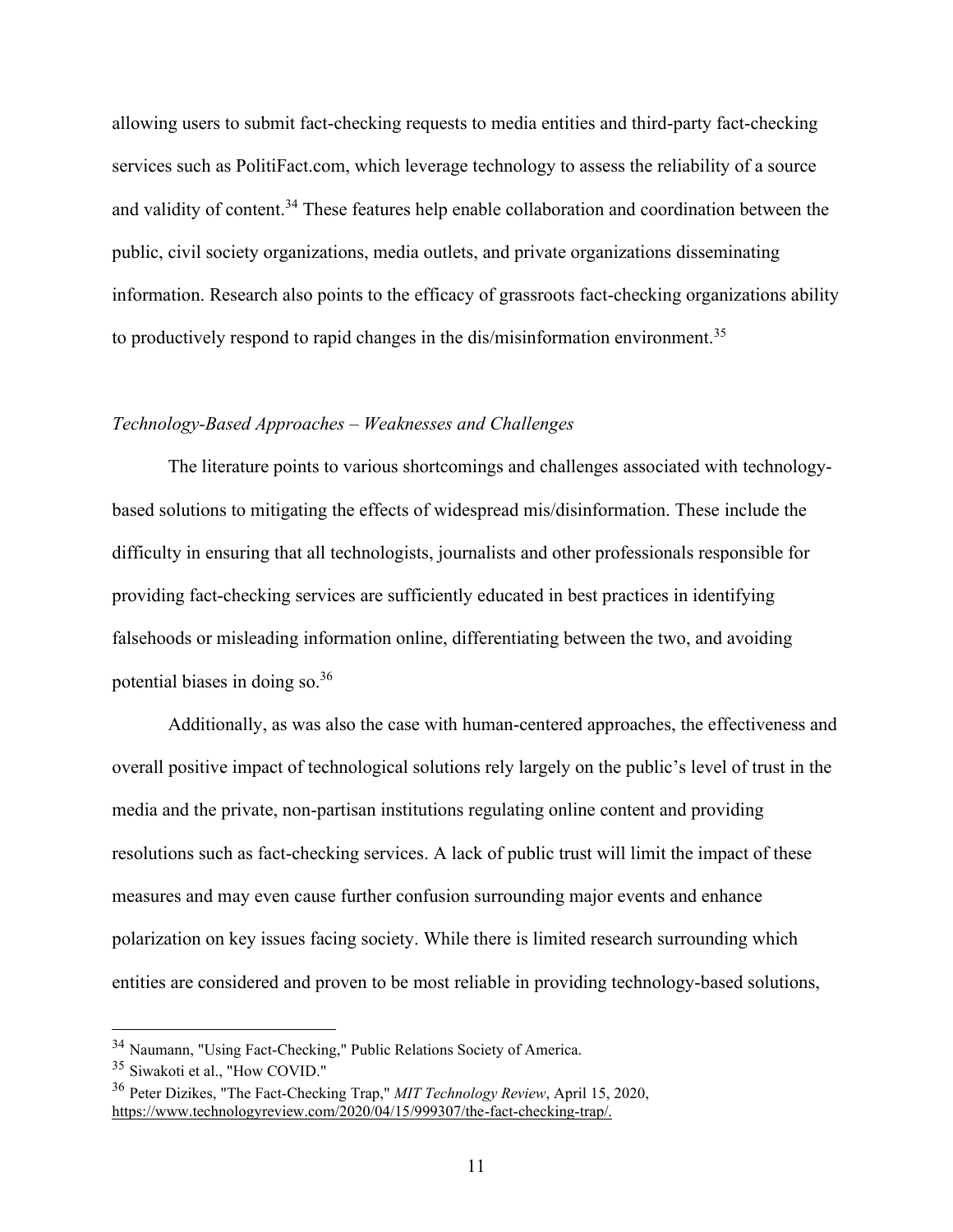many researchers stress the importance of non-governmental entities such as civil-society organizations providing these services in order to limit the impact that a broader lack of trust in public institutions will have on the effectiveness of these measures.<sup>37</sup>

Moreover, fact-checking and other solutions such as automated filters and blocking and debunking techniques run the risk of imposing on freedoms of speech and potentially producing false positives, which may result in the "backfire effect."<sup>38</sup> The "backfire effect" refers to the idea that in cases where information aligns directly with one's strong ideological beliefs, calling out this content as wrong will lead these individuals to more firmly believe the information.<sup>39</sup>

The literature also points to difficulties in streamlining fact-checking measures across online platforms.<sup>40</sup> Different fact-checking services maintain different mechanisms and systems for classifying content and assigning it a corresponding tag or label to communicate whether the information is entirely false, a conspiracy theory intended to incite violence based on false claims, or simply misleading information.<sup>41</sup> While experts claim that these rating scales can help to avoid confirmation bias, varying systems for applying these rating scales is likely to cause confusion and limit the positive impact these services will have on users. This raises the bar for ensuring that the population is robustly educated on the varying systems and practices used to assess and categorize content, sources, and accounts in order for these measures to be effective.

Recent research also highlights how nefarious actors spreading mis/disinformation online are adapting their tactics and techniques to transcend these technological countermeasures. Research indicates that, "Rather than spreading objectively verifiable falsehoods,

<sup>&</sup>lt;sup>37</sup> Huguet, Kavanagh, Baker and Blumenthal, "Exploring Media"

<sup>38</sup> Stoilova et al., *Rapid Evidence*.

 $39$  "The 'Backfire Effect' Is Mostly a Myth, a Broad Look at the Research Suggests," NiemanLab, [https://www.niemanlab.org/2019/03/the-backfire-effect-is-mostly-a-myth-a-broad-look-at-the-research-suggests/.](https://www.niemanlab.org/2019/03/the-backfire-effect-is-mostly-a-myth-a-broad-look-at-the-research-suggests/)

<sup>40</sup> Dizikes, "The Fact-Checking."

<sup>41</sup> Ibid.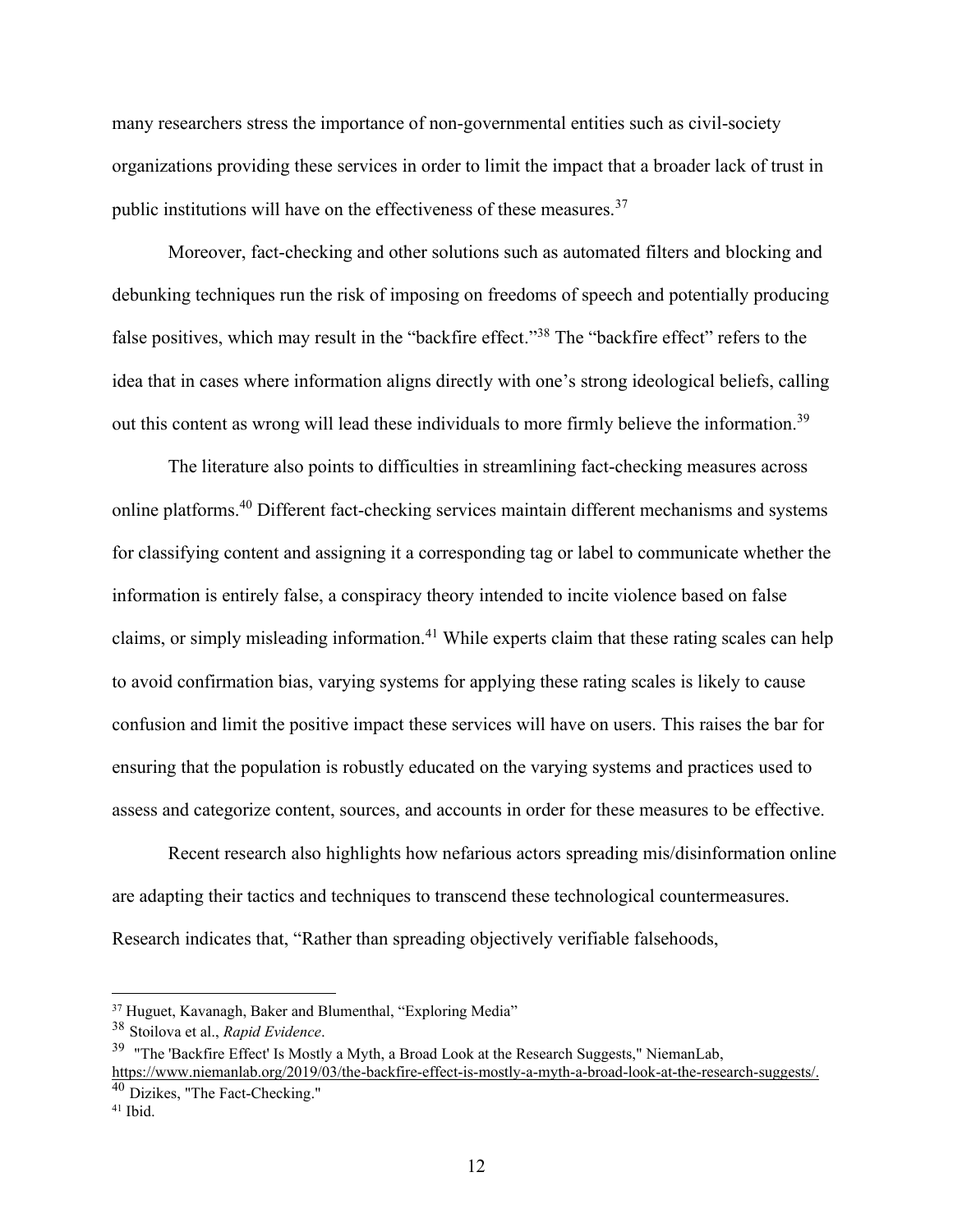mis/disinformation campaigns are increasingly based on 'soft facts' comprised of malleable information whose provenance is uncertain and thus harder to debunk."<sup>42</sup>

Additionally, a study conducted by the Brookings Institution determined that the extent to which an individual was "informed" about a particular subject largely determined their ability to accurately assess the credibility of a source of information when encountering a fact-check.<sup>43</sup> The study involved quizzing people on a list of 25 facts that had been checked by certified factchecking groups, and then showing participants a fact-check about one of the issues they were previously quizzed on.<sup>44</sup> Those who were classified as misinformed, referring to those who were confident that they knew the answer to a specific question when they are actually mistaken, proved to be the least affected by exposure to the fact-check.<sup>45</sup> These people were also more likely to report the fact-check as biased. In discussing the results of the study, researchers noted the need for broader attitudinal changes in individuals for these services to be more effective.<sup>46</sup> This conclusion points to an area where a human-centered approach may be useful.

Finally, research examines the limited effectiveness of technology-based solutions given that this approach is broadly classified as non-systemic. The literature suggests that while these measures should not be underestimated, their successes are limited according to time and adaptability.<sup>47</sup> This argument emphasizes how, by the time false or misleading content has been debunked, "the world of media has already moved on, producing a vast number of new items in the process." This idea highlights the rapid emergence of new sites and user accounts as others

<sup>42</sup> Pamment and Kimber Lindwall, A. (2021). Fact-checking and Debunking. Riga: NATO Strategic Communications Centre of Excellence, p. 104.

<sup>&</sup>lt;sup>43</sup> Jianing Li and Michael W. Wagner, "When Are Readers Likely to Believe a Fact-Check?," Brookings, last modified May 27, 2020, [https://www.brookings.edu/techstream/when-are-readers-likely-to-believe-a-fact-check/.](https://www.brookings.edu/techstream/when-are-readers-likely-to-believe-a-fact-check/)  $44$  Ibid.

<sup>45</sup> Ibid.

 $46$  Ibid.

<sup>47</sup> Vojtěch Bahenský. "On Perspectives on Disinformation."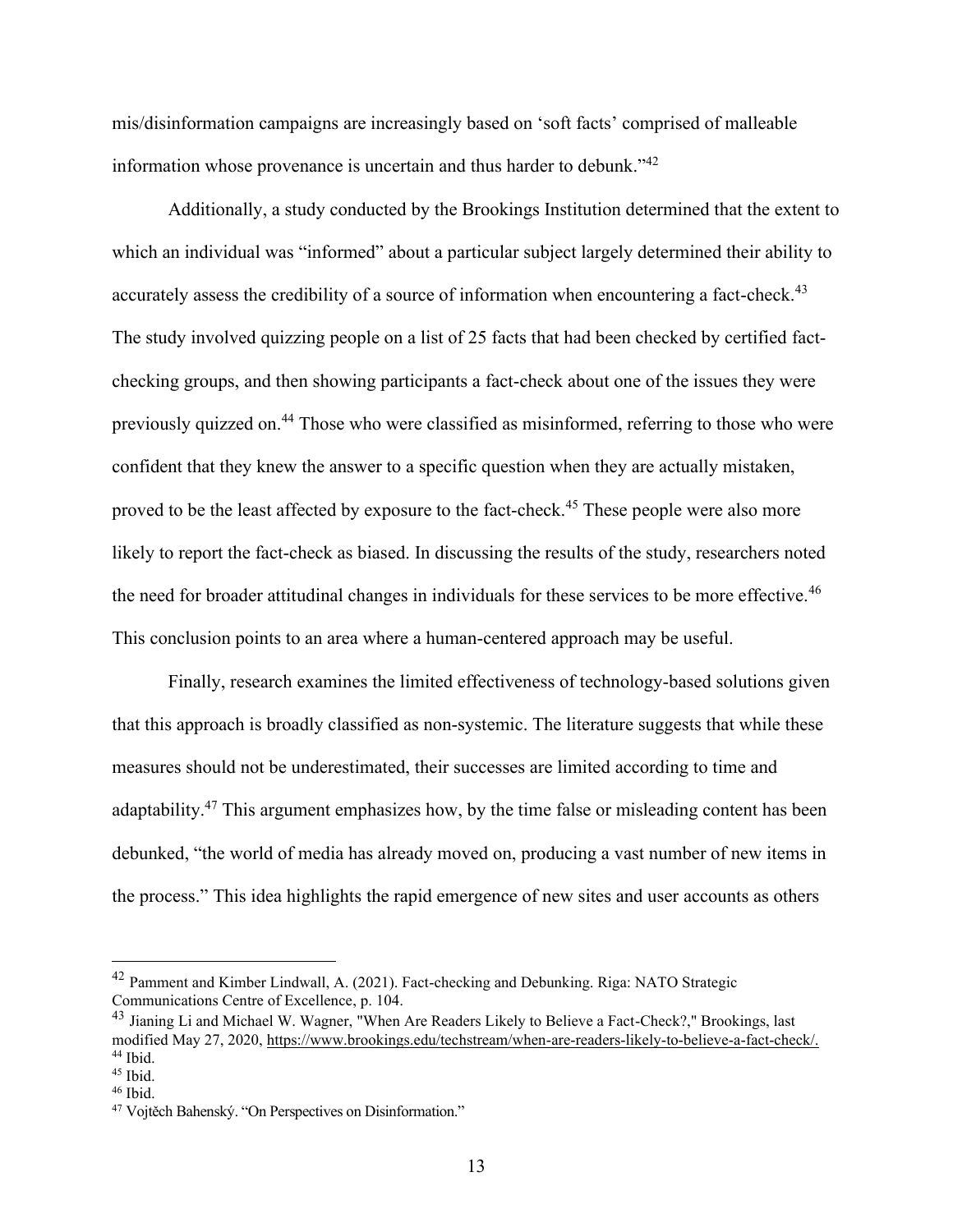are being flagged or removed for their practices in generating and spreading mis/disinformation.<sup>48</sup> This leads to a never-ending game of "whack-a-mole," which, regardless of the technical measures in place, private entities can never truly win.

## *The Power of Human-Centered and Technology-Based Approaches Working Together*

While it is important to debunk and limit the spread of as much false and misleading content as possible to limit exposure and the overall impact on society, it is equally critical to equip civil society with the knowledge, skills, and tools necessary to be resilient to the mis/disinformation that does fall through the cracks of technology-based countermeasures. Therefore, experts conclude that the solution lies in the synergy of human-centered and technology-based measures, complementing one other to enhance defenses and increase resiliency.

The U.S. Department of State's Global Engagement Center (GEC) highlights the efficacy of a counter-brand approach to address the malign foreign influence of U.S. adversaries seeking to advance their own agendas via comprehensive disinformation campaigns.<sup>49</sup> This is an example of an approach that will be most effective in leveraging the strengths of both technological analyses of disinformation campaigns and comprehensive educational curriculum on the subject. In order to employ counter-brand campaigns, entities must gather information about the tactics, techniques and procedures (TTP's) of foreign adversaries and domestic extremist groups in order to identify trends of mis/disinformation and build a substantial, evidence-based case against these actors. This information then must be shared with the population in a way that is far-

<sup>48</sup> Vojtěch Bahenský. "On Perspectives on Disinformation," p. 36-37.

<sup>49</sup> *Academic and Think-Tank Research on Common Practices for Countering Disinformation* (Global Engagement Center, n.d.).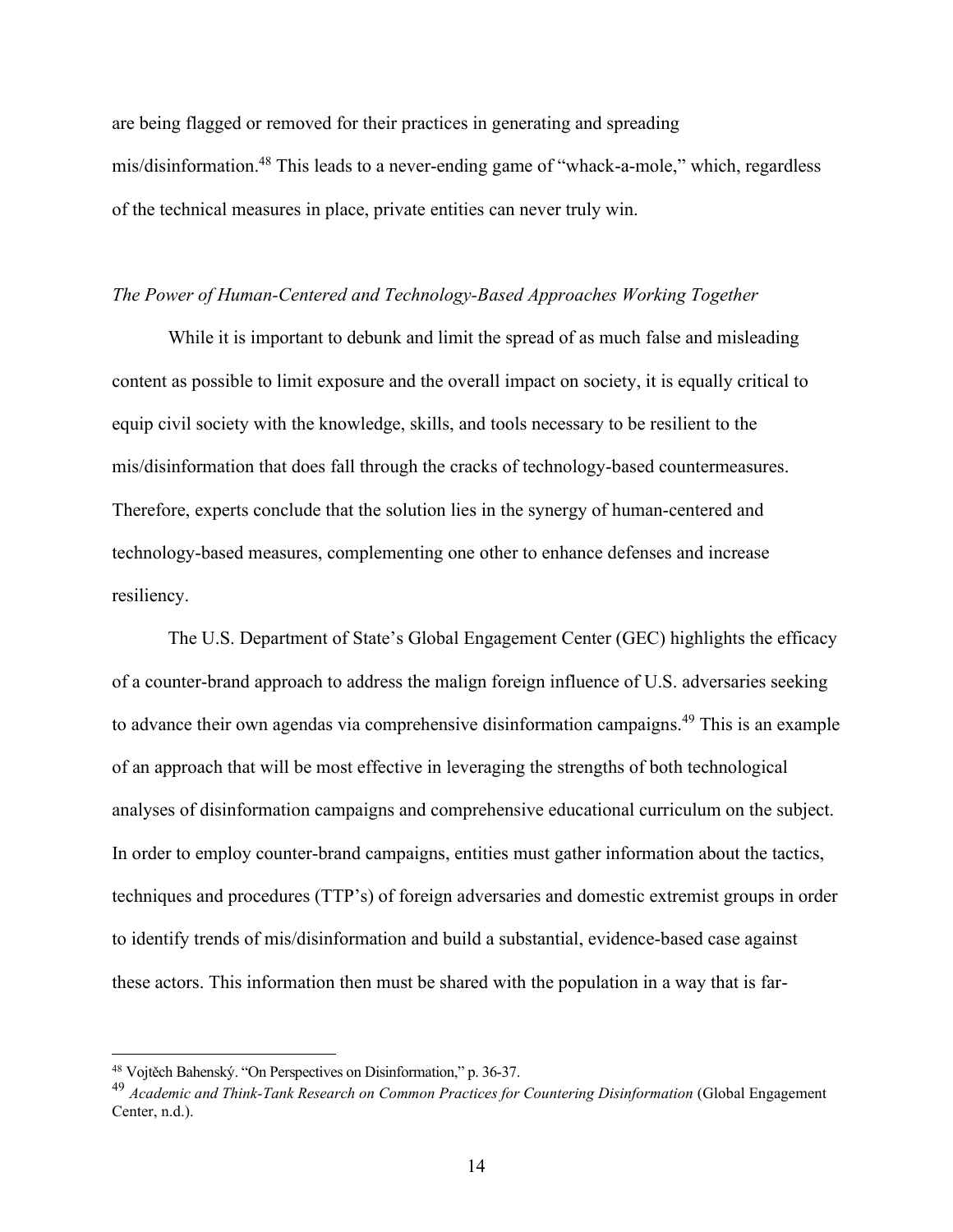reaching and effective and paints an accurate picture of the nefarious activities of U.S. adversaries. This collaborative process depicts how fact-checking and debunking services, enabled by advanced technology, play a key role in the development of media literacy education material. For example, the Alethea Group is an organization that helps private companies figure out how to fight disinformation online based on varying case studies they conduct surrounding significant events such as the United States withdrawal from Afghanistan.<sup>50</sup> The group "detects" and mitigates instances of disinformation and social media manipulation to help clients navigate the new digital reality," combining technical measures with broader public education to communicate tactics and trends of online mis/disinformation to a variety of entities.<sup>51</sup> Moreover, one study compared the ways that PhD historians, professional fact-checkers, and Stanford University students evaluated online social and political information.<sup>52</sup> The results indicated that while the historians and students used trust metrics to evaluate information, which include variables that can be easily manipulated by sophisticated online actors, that fact-checkers more often took the approach of leaving the website to quickly research its validity. The fact-checkers were able to identify trustworthy information significantly quicker than the historians and students, likely due to their strong understanding of how information is disseminated online.<sup>53</sup> This research provides further support for the idea that there is a lot that civil society can learn from professionals trained to assess the credibility and validity of online sources and content.

Finally, scholars reference concepts surrounding System 1 and System 2 thinking, developed by notable psychologist and economist Daniel Kahneman, to highlight the importance of both technology-based and human-centered approaches operating in synch with one another.

<sup>50</sup> Alethea Group, https://www.aletheagroup.com/resources/categories/case-studies.

<sup>51</sup> Alethea Group.

<sup>52</sup> Bulger and Davison, *The Promises*.

<sup>53</sup> Ibid.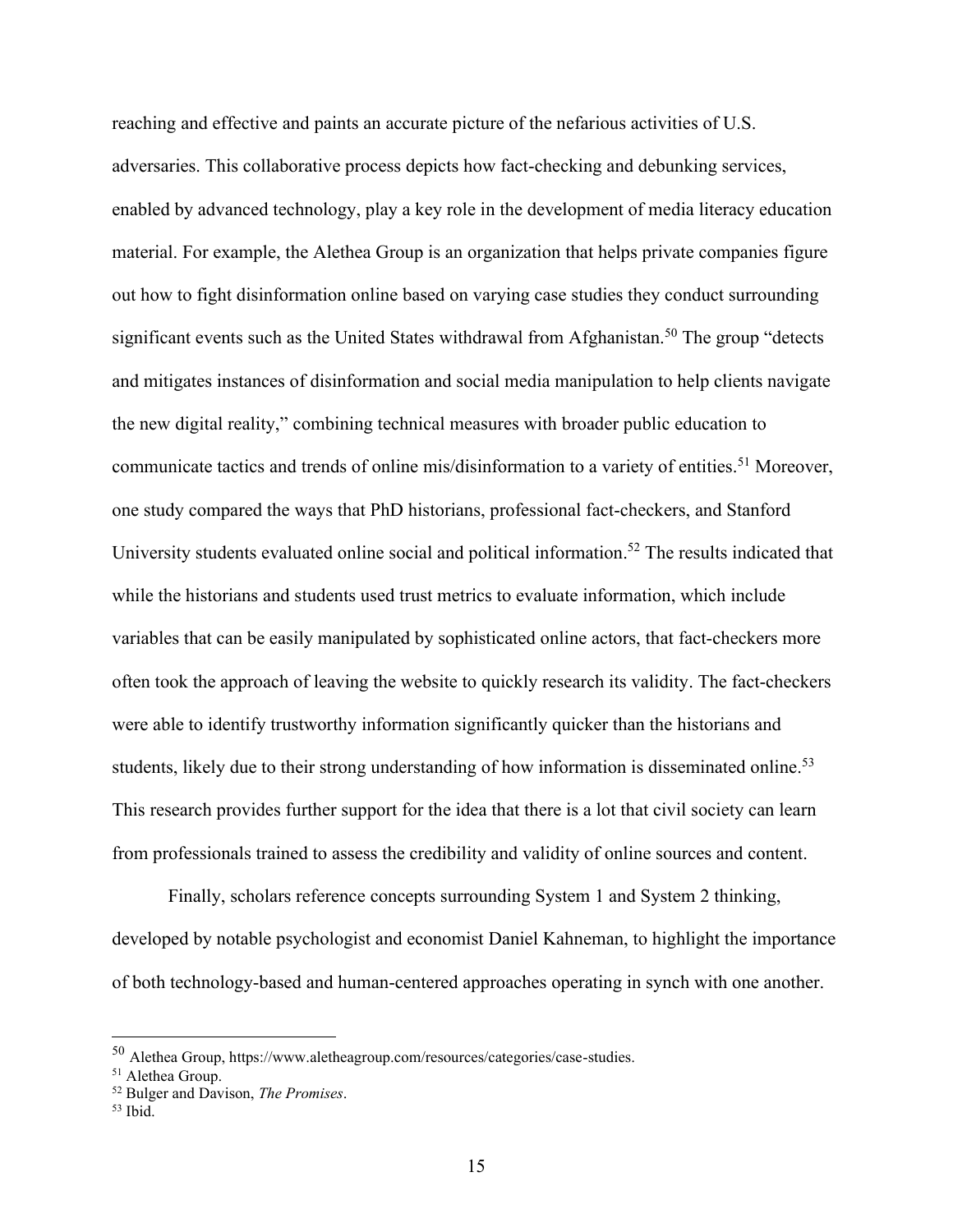The literature notes how, "System 1 cognition is automatic and produces instant judgments in less than a second, whereas System 2 cognition is deliberate and requires cognitive effort, and that individuals usually do not invoke System 2 cognition unless they notice something amiss that requires deeper thought."<sup>54</sup> Working within this framework, one study highlights how an effective intervention would involve an adequate fact-checking flag that first produces a strong enough response to stop a user from passively consuming the information, and subsequently prompting this user to activate their system 2 thinking in order to determine that the information is false or misleading.<sup>55</sup> The study also found that training raised the effectiveness of flags on user's beliefs, as the fact-checking flags that combined System 1 and System 2 interventions were more than twice as effective following training.<sup>56</sup> This conclusion points to the notion that entities can raise the effectiveness of their technology-based measures by further educating users.

Finally, while scholars continue to acknowledge the value of technology-based approaches such as fact-checking, experts increasingly point to the pitfalls of this approach and emphasize the demand for greater awareness and comprehensive civic education on the subject.<sup>57</sup> Altogether, the literature increasingly points to the need for a 'societal perspective' on the issue, which will demand broader systemic changes and reforms necessary for long-term resilience against the threats posed by mis/disinformation.

<sup>54</sup> Alan R. Dennis, Antino Kim, and Patricia L. Moravec, *Appealing to Sense and Sensibility: System 1 and System 2 Interventions for Fake News on Social Media*, research report no. Vol. 31 No. 3 (2020), p. 4, <https://pubsonline.informs.org/doi/abs/10.1287/isre.2020.0927>

<sup>55</sup> Dennis, Kim, and Moravec, *Appealing to Sense*.

<sup>56</sup> Ibid.

<sup>57</sup> "Peter Pomerantsev: 'You can no longer fight lies with facts,'" Ukrainian Institute London, last modified July 5, 2016, [https://ukrainianinstitute.org.uk/peter-pomerantsev-you-can-no-longer-fight-lies-with-facts/.](https://ukrainianinstitute.org.uk/peter-pomerantsev-you-can-no-longer-fight-lies-with-facts/)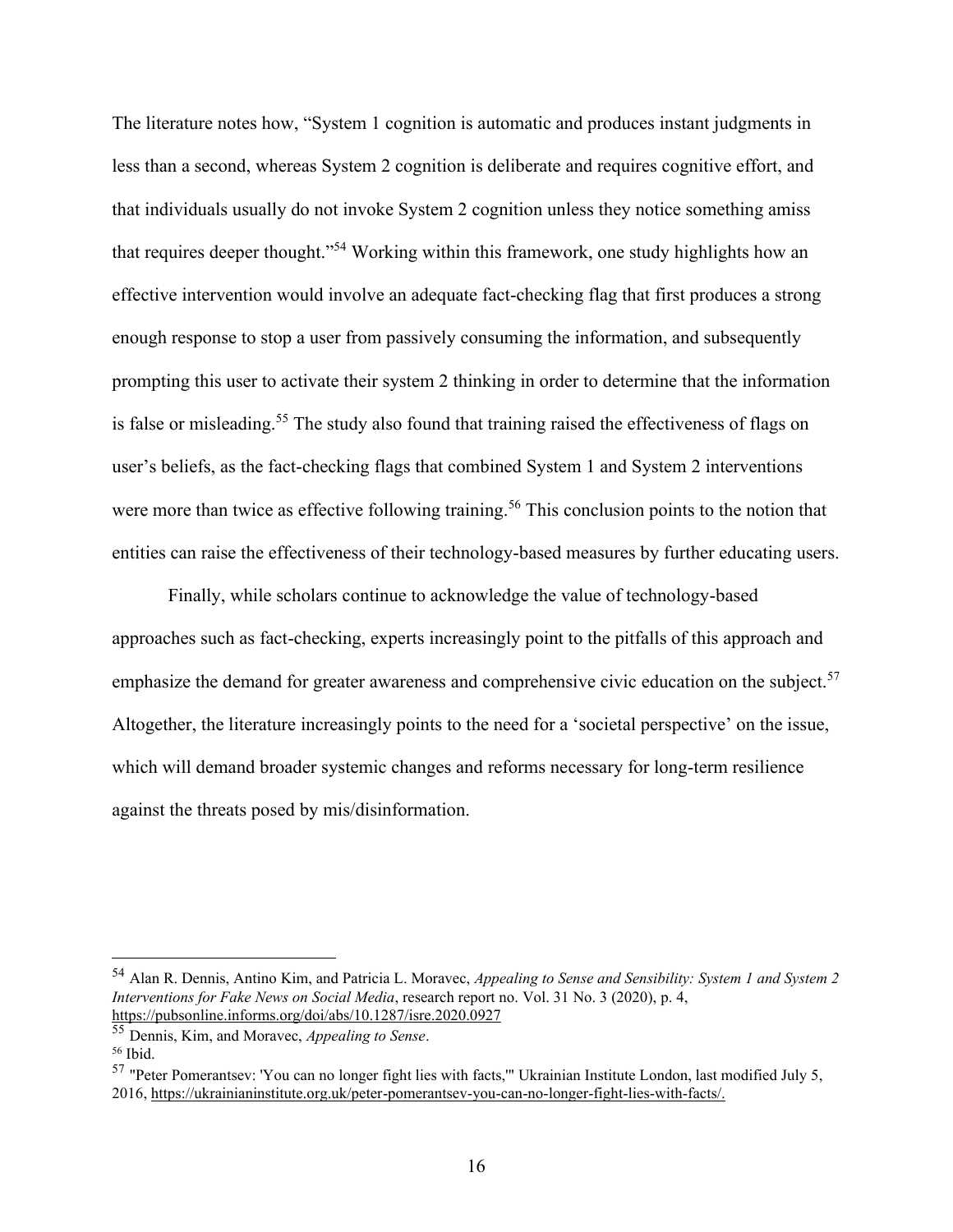## *Gaps in the Research*

Existing literature makes clear that there is great value in both human-centered and technology-based approaches to countering mis/disinformation, and that a sustainable, long-term, whole-of-society solution will require a practical combination of both measures. However, this field of study lacks a clear understanding of under what circumstances one individual approach may be more or less sufficient in serving as the primacy tool employed in countermis/disinformation campaigns. In recognizing the impact of mis/disinformation surrounding time sensitive events, this study will explore whether technology-based solutions can effectively serve as the primary tool employed to mitigate the effects of mis/disinformation in times of national crises within the United States.

## **Hypothesis**

My hypothesis is that as time sensitivity increases in cases of widespread mis/disinformation, that the use of technology-based solutions, involving fact-checking services and the removal of false content and users online, becomes increasingly effective as the primary tool employed to mitigate the effects of mis/disinformation.

## **Methodology**

The method used in this study will be a qualitative comparative case study analysis of cases in which mis/disinformation was spread widely across the internet, specifically amongst social media platforms, and is reasonably presumed through available data to have had a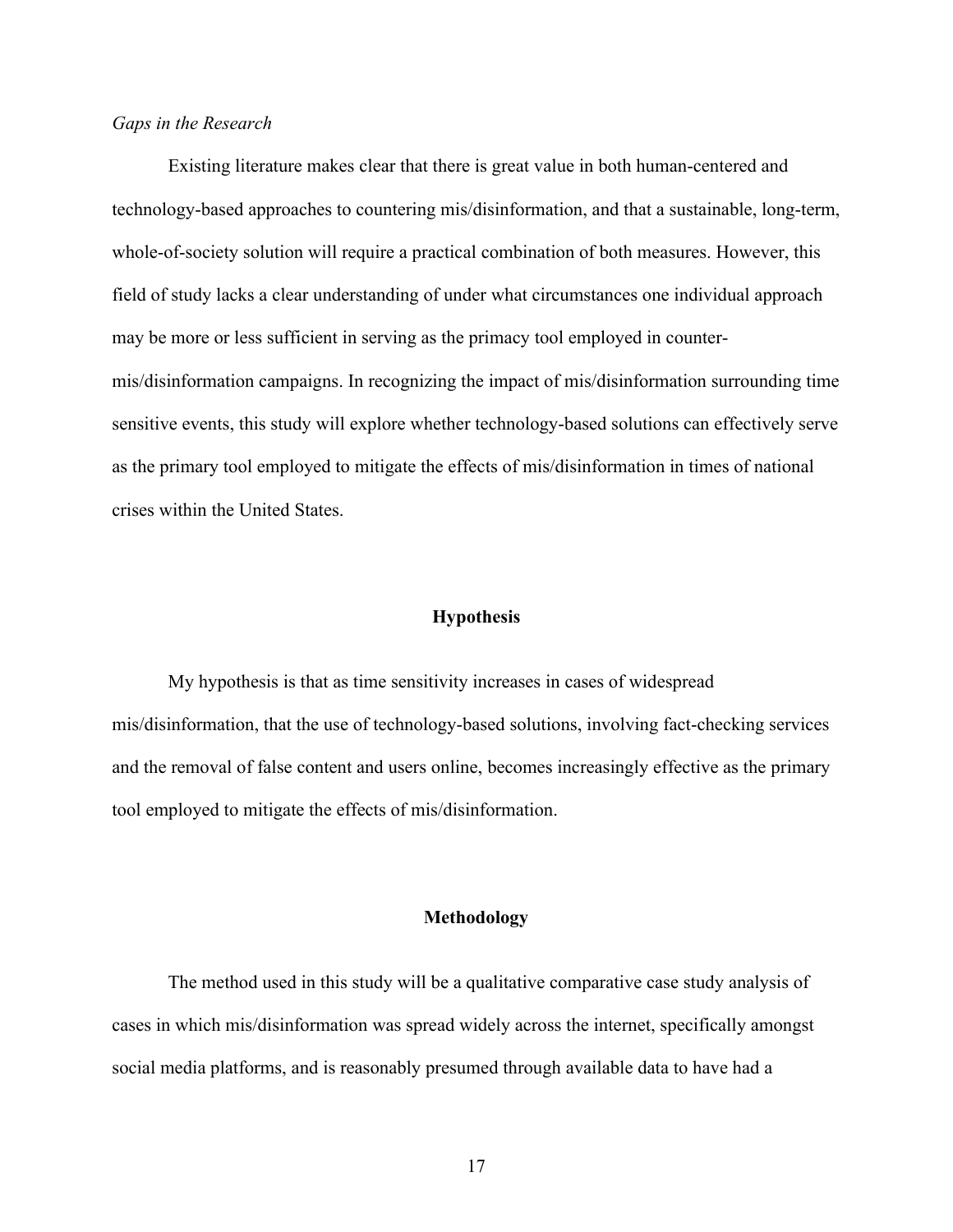negative impact on society despite the application of technology-based solutions to counter the proliferation of this content. The cases I will evaluate will be scenarios of national crises in the United States. I have chosen to focus my study on cases of national crises as these scenarios are characterized by a large degree of time sensitivity. This aligns with my hypothesis, which states that I would expect these time sensitive national crises to create an environment in which technology-based measures will be sufficient as the primary measure employed to mitigate the effects of mis/disinformation. This hypothesis relies on the notion that technology-based solutions serve as an effective short-term, more immediate remedy to mis/disinformation. For the purpose of this study, I will define periods of national crisis as, "a situation or time at which a nation faces intense difficulty, uncertainty, danger or serious threat to people and national systems and organizations, and a need for non-routine rules and procedures emerge accompanied with urgency," as described by the IGI Global Study, "A Proposed Framework for Incorporating Big-Data Technology in National Crisis Management Center."<sup>58</sup> The national crises I will evaluate will be the COVID-19 Pandemic and the rise of Domestic Violent Extremism (DVE) in the United States. Regarding the COVID19 Pandemic, I will focus on the proliferation of vaccine mis/disinformation surrounding the public health crisis, and the impact of this false and misleading content on the public's willingness to be vaccinated. Regarding the rise of DVE in the United States, I will focus on the proliferation of mis/disinformation surrounding the 2020 Presidential election and how this led to an influx of further mis/disinformation to include conspiracy theories and hate speech, and the impact of this on the rise of DVE ideologies and activities, culminating in the January 6<sup>th</sup> Insurrection. In both cases, I will evaluate technology-

<sup>58</sup> Kabeil, Magdy, and Kabil. "A Proposed Framework for Incorporating Big-Data Technology in National Crisis Management Center." In *Encyclopedia of Information Science and Technology, Fourth Edition.* edited by Khosrow-Pour, D.B.A., Mehdi, 2006-2019. Hershey, PA: IGI Global, 2018.<http://doi:10.4018/978-1-5225-2255-3.ch174>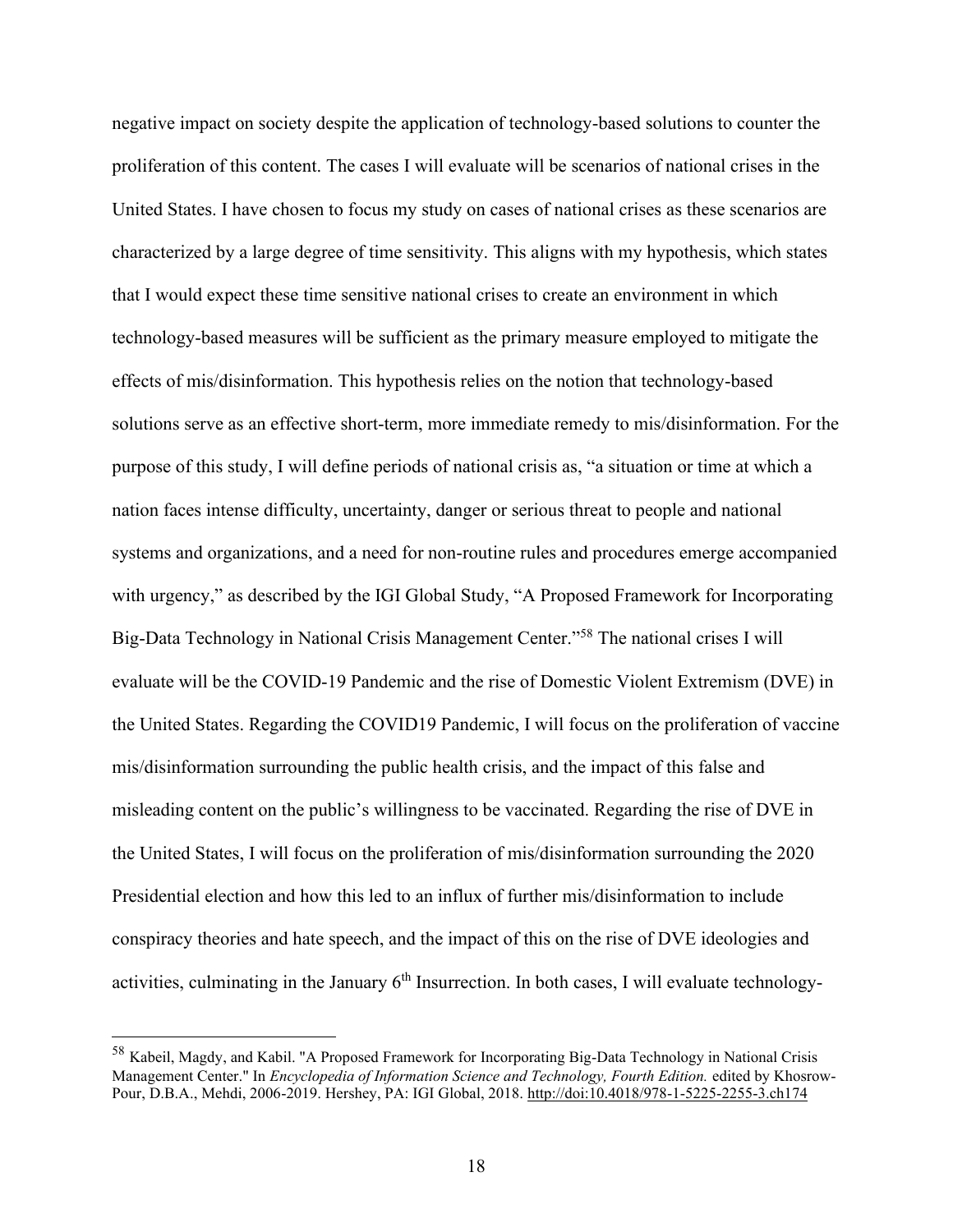based measures taken, predominantly by private entities, media organizations, and social media platforms, to prevent and limit the spread of mis/disinformation and reduce the impact this content had on public attitudes and behavior. I will evaluate whether the technology-based solutions were effective in doing so, and then draw conclusions regarding the overall effectiveness of these measures to serve as the primary approach employed to limit the spread, as well as the attitudinal and behavioral impact on the American public, in time sensitive cases such as national crises within the United States. If I find my hypothesis to be disproven, I will provide an assessment of how a greater emphasis on a human-centered approach to complement technological measures may have provided a better outcome. However, there will be no direct comparison of technology-based and human-centered approaches in the context of these cases, as the focus of the study remains on the effectiveness and sufficiency of technology-based solutions in cases of time sensitivity such as during the COVID-19 pandemic and the rise of DVE.

My data includes metrics and trends regarding the spread of false or misleading information on social media platforms, surveys outlining public information consumption habits and the attitudinal or behavioral indicators of the impacts of mis/disinformation, and various studies and news media surrounding technology-based measures taken by private entities to counter the spread of mis/disinformation in these specific cases. My criteria for evaluating whether the data presented confirms or denies my hypothesis includes a careful evaluation of attitudinal and/or behavioral outcomes in each situation. Regarding the COVID-19 pandemic and the proliferation of mis/disinformation concerning vaccines, I will evaluate the general populations' willingness to be vaccinated. Regarding the proliferation of mis/disinformation about the 2020 U.S. Presidential election and subsequent falsehoods and conspiracy theories

19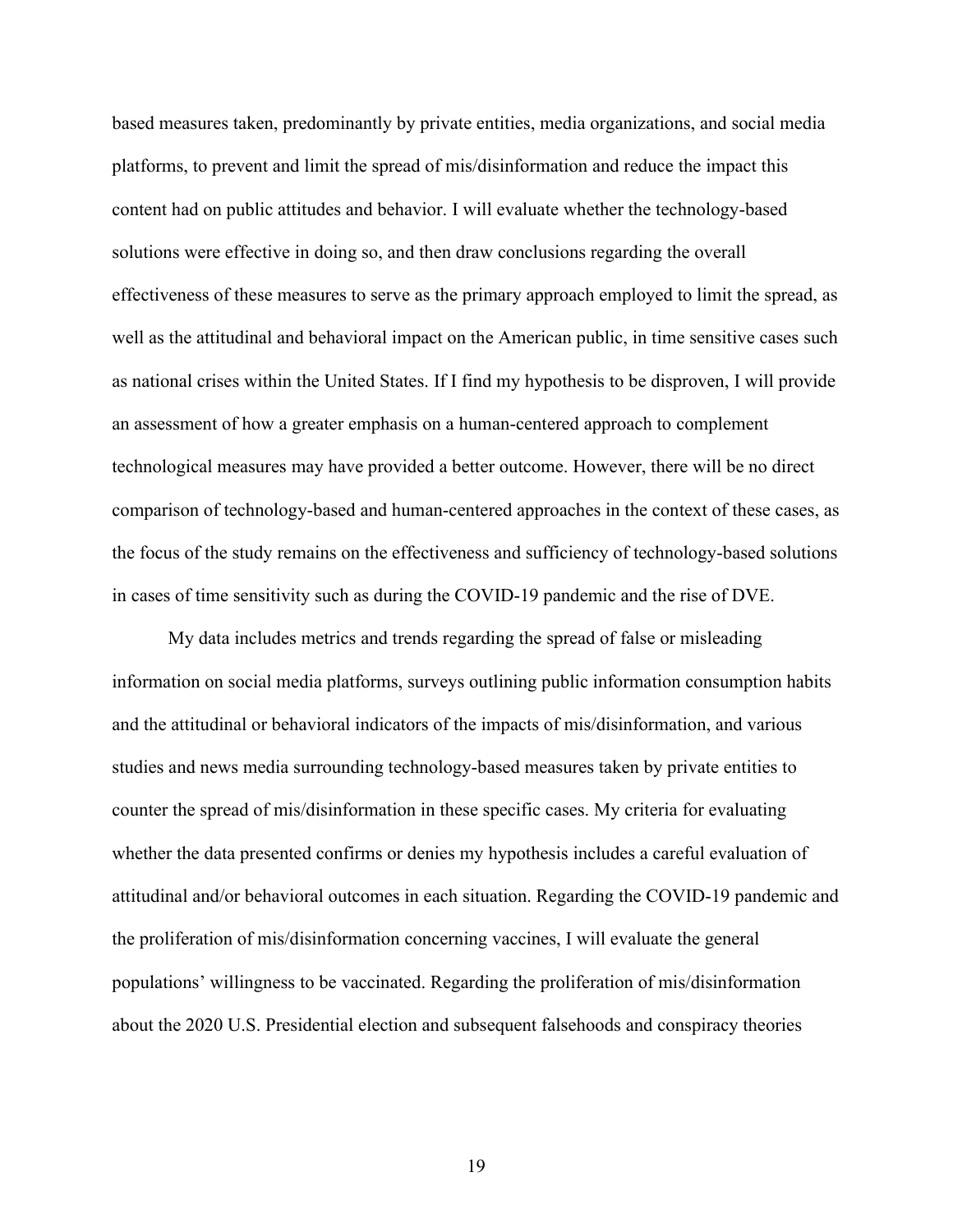fueling DVE movements, I will evaluate the presence and rise of violence contributing to DVE activity in the United States.

The limitations of this study include the challenges associated with measuring both the spread and the attitudinal and behavioral impact of mis/disinformation. The impact of mis/disinformation is a significant and rising concern amongst the population, but how to effectively measure the influence of mis/disinformation is still largely unknown. Additionally, my conclusions regarding the effectiveness and/or ineffectiveness of the countermeasures employed are drawn from a limited subset of information regarding the proliferation of mis/disinformation surrounding these national crises, the degree of spread and level of impact of this content, and the amount and type of measures taken to prevent the spread and influence of this content. Finally, my analysis is conducted under the premise that the variables of widespread mis/disinformation regarding the COVID19 pandemic and the 2020 U.S. Presidential election, as well as ideologies fueling DVE groups, are reasonably linked to overall vaccination rates and attitudes, and the presence and rise of violence contributing to DVE activity.

#### **Data**

#### COVID-19

#### *Widespread Disinformation about the COVID-19 Vaccine*

Reports prior to COVID-19 revealed that most search results for the term "vaccine" were anti-vaccine, backed mainly by two online groups spreading misinformation, each with over 140,000 members. <sup>59</sup> Recent studies indicate that this trend has grown tremendously in the

<sup>59</sup> Kari Paul, "'It Let White Supremacists Organize': The Toxic Legacy of Facebook's Groups," The Guardian, last modified February 4, 2021,<https://www.theguardian.com/technology/2021/feb/04/facebook-groups-misinformation>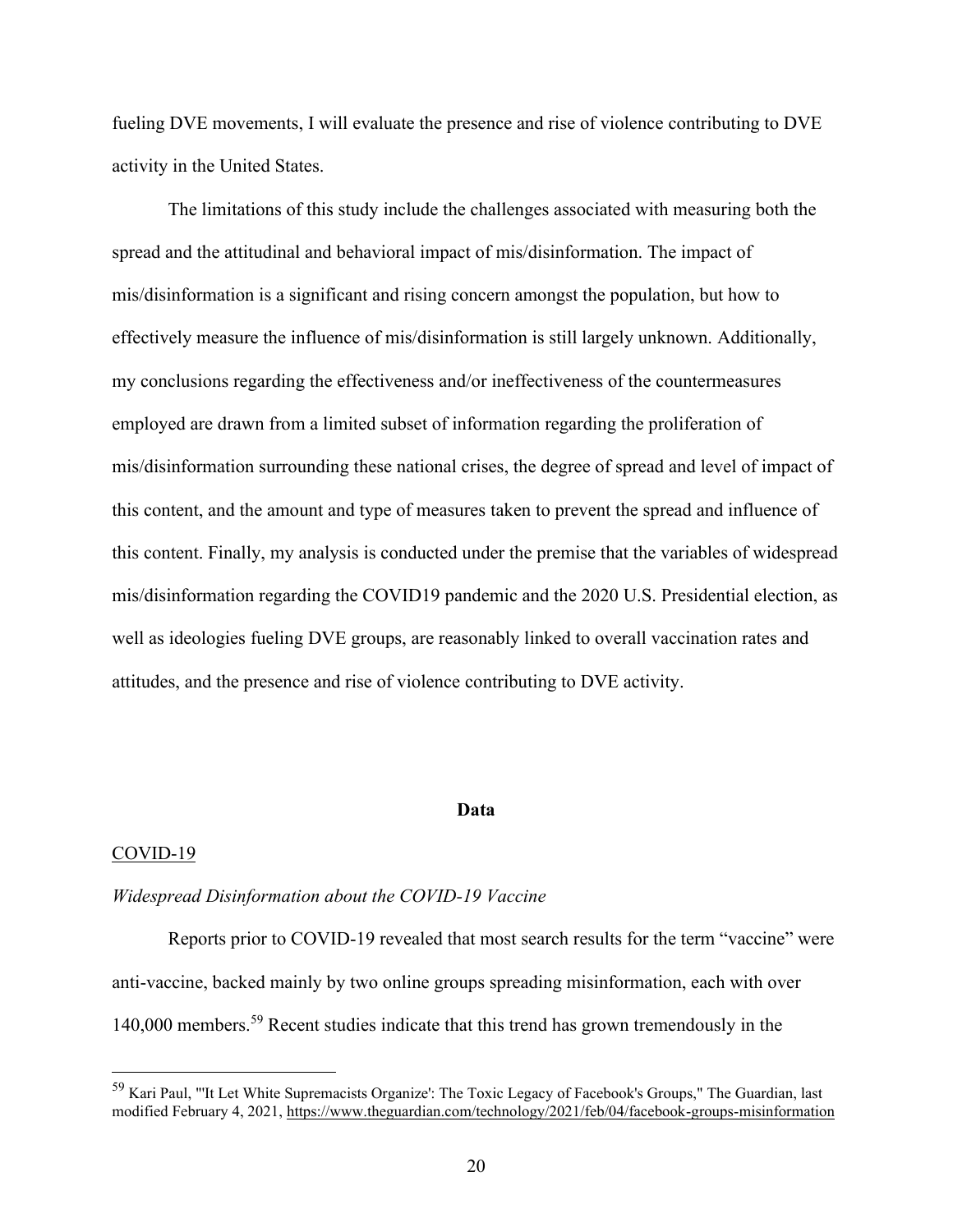proliferation of mis/disinformation surrounding the COVID-19 vaccine. NewsGuard, a journalism and technology tool that tracks online misinformation and rates the credibility of news platforms across the U.S., recently reported that 519 of the 6,730 (approximately 7%) domains they've rated have published COVID-19 misinformation. <sup>60</sup> Recent research also suggests that there is a "disinformation dozen" of accounts behind the majority of COVID-19 vaccine mis/disinformation circulating Facebook, Instagram and Twitter.<sup>61</sup> They claim that this "disinformation dozen" produces approximately 65% of the anti-vaccine misinformation across social media platforms.<sup>62</sup> These studies also discovered that many of these accounts have been active on social media for years and have remained largely unchecked by technology platforms' efforts to limit the spread of false and misleading content on their sites.<sup>63</sup> Finally, one Facebook account that is associated with the conspiracy-oriented website *World Truth TV* repeatedly posted content claiming that the COVID-19 vaccine contains a microchip.<sup>64</sup> This claim was made in over 100 posts over 6 months and is projected to have been shared with an audience of roughly 1.7 million Facebook users.<sup>65</sup>

<sup>60</sup> "Sizing the Infodemic: NewsGuard Analysts Have Now Found More than 500 'News' Sites Peddling COVID-19 Misinformation and Identified 50 Hoaxes Relating to the COVID-19 Vaccines," NewsGuard, last modified September 8, 2021, [https://www.newsguardtech.com/press/newsguard-finds-more-than-500-sites-50-covid-vaccine](https://www.newsguardtech.com/press/newsguard-finds-more-than-500-sites-50-covid-vaccine-myths/)[myths/.](https://www.newsguardtech.com/press/newsguard-finds-more-than-500-sites-50-covid-vaccine-myths/)

<sup>&</sup>lt;sup>61</sup> Shannon Bond, "Just 12 People Are Behind Most Vaccine Hoaxes On Social Media, Research Shows," npr, last modified May 14, 2021, [https://www.npr.org/2021/05/13/996570855/disinformation-dozen-test-facebooks-twitters](https://www.npr.org/2021/05/13/996570855/disinformation-dozen-test-facebooks-twitters-ability-to-curb-vaccine-hoaxes.)[ability-to-curb-vaccine-hoaxes.](https://www.npr.org/2021/05/13/996570855/disinformation-dozen-test-facebooks-twitters-ability-to-curb-vaccine-hoaxes.)

 $62$  Ibid.

<sup>63</sup> Ibid.

<sup>64</sup> "Sizing the Infodemic," NewsGuard.

 $65$  Ibid.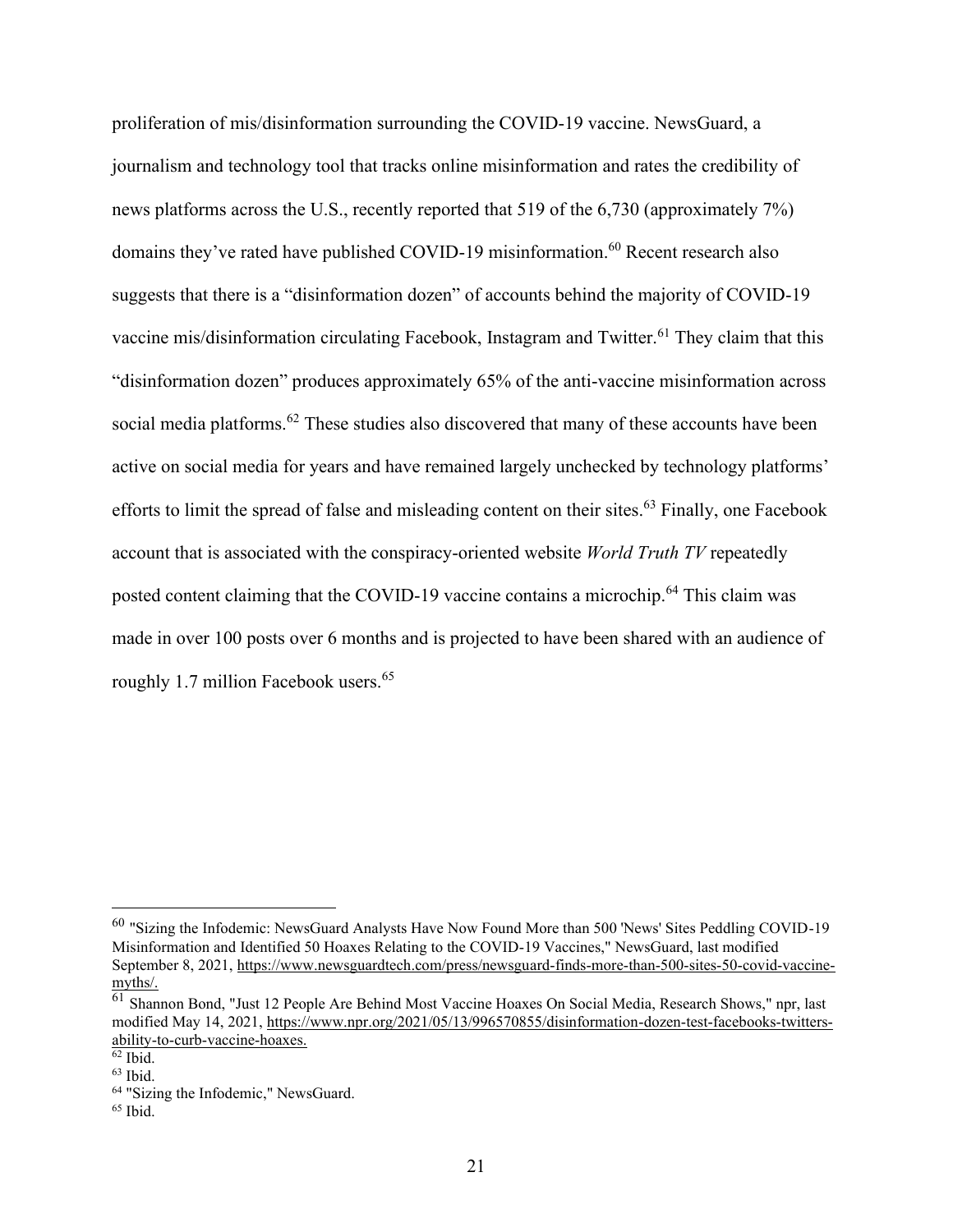# *News Consumption via Social Media Leads to Widespread exposure to COVID-19 Vaccine Mis/Disinformation*

According to a 2021 Pew Research Center survey, approximately half of Americans reported getting some (30%) or most (18%) of their news and vaccine information from social media sites.<sup>66</sup> Although, 33% of respondents noted social media as an important, but not the *most*  important way to gather news on the COVID-19 vaccine.<sup>67</sup> The portion of those surveyed who noted social media as an important source of vaccine information was higher among those who regularly consume news via social media.<sup>68</sup> Facebook was reported to be the most popular platform that Americans rely on for news, totaling approximately 31% of respondents. Finally, those that reported regularly gathering news from the eight social media sites referenced in the survey also asserted that social media is an effective way to keep up with developing news.<sup>69</sup>

# *Efforts, Successes, and Failures of Social Media Platforms to Address and Limit the Proliferation of COVID-19 Mis/Disinformation*

Facebook reports to having removed over 3,000 accounts and 20 million pieces of content related to the spread of mis/disinformation about COVID-19 and the COVID-19 vaccine since the onset of the pandemic.<sup>70</sup> Facebook has also allegedly removed 16 accounts associated with the "Dirty Dozen," and imposed significant penalties on 22 others, including removing

<sup>66</sup> Amy Mitchell and Jacob Liedke, "About Four-in-Ten Americans Say Social Media Is an Important Way of Following COVID-19 Vaccine News," Pew Research Center, last modified August 24, 2021, [https://www.pewresearch.org/fact-tank/2021/08/24/about-four-in-ten-americans-say-social-media-is-an-important-](https://www.pewresearch.org/fact-tank/2021/08/24/about-four-in-ten-americans-say-social-media-is-an-important-way-of-following-covid-19-vaccine-news/)

[way-of-following-covid-19-vaccine-news/.](https://www.pewresearch.org/fact-tank/2021/08/24/about-four-in-ten-americans-say-social-media-is-an-important-way-of-following-covid-19-vaccine-news/)

<sup>67</sup> Mitchell and Liedke, "About Four-in-Ten," Pew Research Center.

<sup>68</sup> Ibid.

<sup>69</sup> Ibid.

 $70$  Monika Bickert, "How We're Taking Action Against Vaccine Misinformation Superspreaders," Meta, last modified August 18, 2021, [https://about.fb.com/news/2021/08/taking-action-against-vaccine-misinformation](https://about.fb.com/news/2021/08/taking-action-against-vaccine-misinformation-superspreaders/)[superspreaders/.](https://about.fb.com/news/2021/08/taking-action-against-vaccine-misinformation-superspreaders/)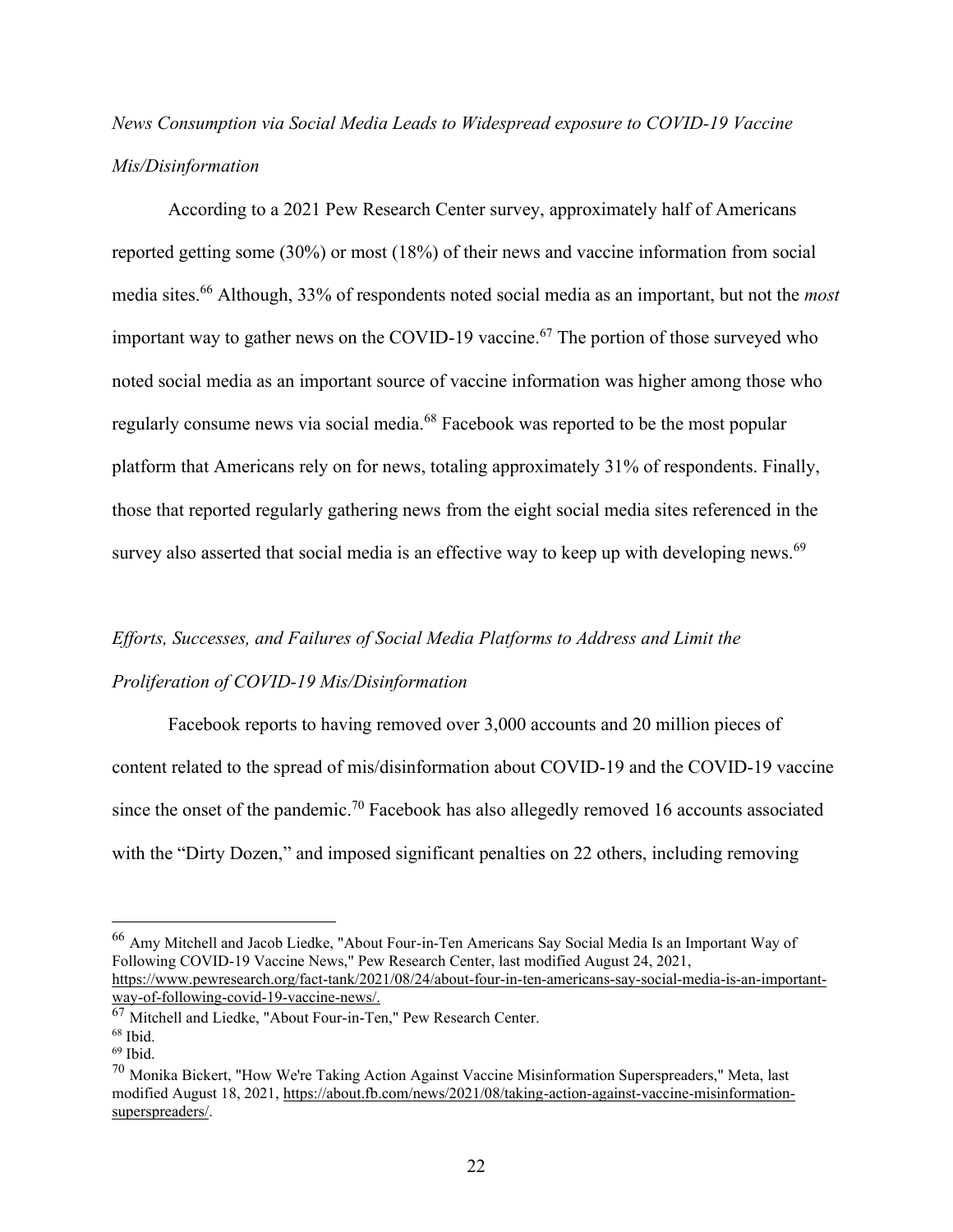content or users, moving certain posts lower down in the news feed, or discontinuing the recommendation of these posts to other users.<sup>71</sup> Twitter also suspended two of the accounts associated with the "Disinformation Dozen," removed approximately 22,400 tweets for violating policies regarding information about COVID-19, and added flags linking questionable content to credible vaccine information.<sup>72</sup> Facebook also added features directing users to reliable sources of COVID-19 related information such as World Health Organization and pledged hundreds of millions of dollars to support journalists, local news outlets, fact-checking organizations, and various marketing efforts to make up for the loss of advertising revenue from removing problematic ads posted to pages spreading mis/disinformation.<sup>73</sup> Facebook later extended these efforts to the messaging platform WhatsApp, using AI to identify and then shut down spam accounts sending automated messages including false and misleading content.<sup>74</sup> YouTube has taken steps to adjust their policies in order to ban popular conspiracy theories such as those connecting COVID-19 to 5G technology, and Google has leveraged automated and manual review systems to identify and remove fake reviews and misinformation about healthcare locations on Google Maps.<sup>75</sup> Google has also developed a fact-check explorer feature, which gives users the ability to search for content that has been fact-checked.<sup>76</sup>

While these measures have seen some success in limiting the proliferation of COVID-19 mis/disinformation on social media, many of these technology-based solutions have fallen short

<sup>71</sup> Bickert, "How We're," Meta; Shannon Bond, "Unwelcome on Facebook and Twitter, QAnon Followers Flock to Fringe Sites," npr, last modified January 31, 2021, [https://www.npr.org/2021/01/31/962104747/unwelcome-on](https://www.npr.org/2021/01/31/962104747/unwelcome-on-facebook-twitter-qanon-followers-flock-to-fringe-sites.)[facebook-twitter-qanon-followers-flock-to-fringe-sites.](https://www.npr.org/2021/01/31/962104747/unwelcome-on-facebook-twitter-qanon-followers-flock-to-fringe-sites.)

<sup>72</sup> Bond, "Unwelcome on Facebook," npr.

<sup>73</sup> "Coronavirus: How Are the Social Media Platforms Responding to the 'Infodemic'?," First Draft, last modified March 19, 2020[, https://firstdraftnews.org/articles/how-social-media-platforms-are-responding-to-the-coronavirus](https://firstdraftnews.org/articles/how-social-media-platforms-are-responding-to-the-coronavirus-infodemic/)[infodemic/.](https://firstdraftnews.org/articles/how-social-media-platforms-are-responding-to-the-coronavirus-infodemic/)

<sup>74</sup> "Coronavirus: How Are the Social Media Platforms Responding to the 'Infodemic'?"

 $75$  Ibid.

 $76$  Ibid.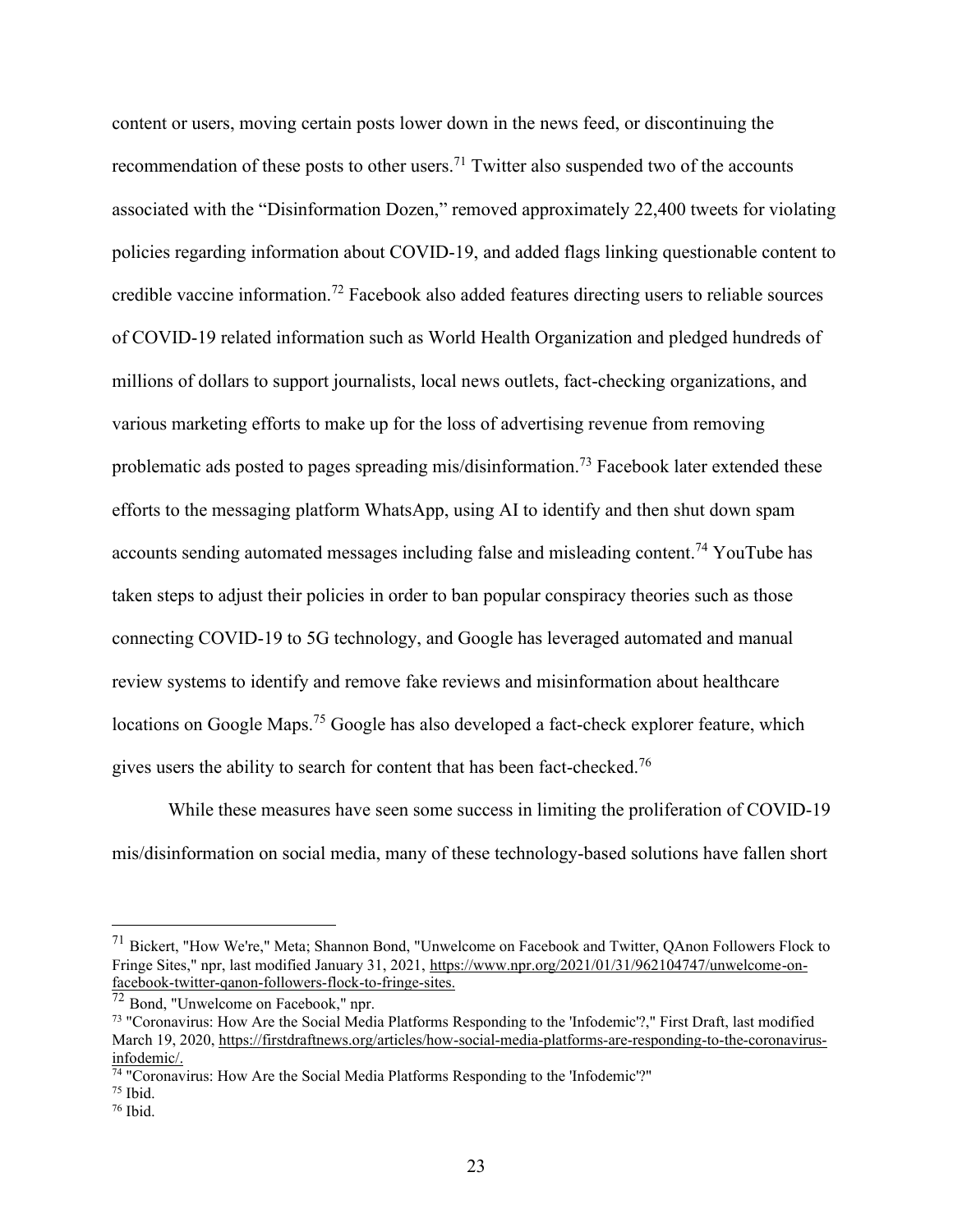of limiting the negative impact this threat continues to have on the stability of society. In evaluating the responses of Facebook and Twitter to the "Disinformation Dozen" discovery, reports indicate that many of the accounts linked to this identified list are still available and easily accessible on these platforms. Experts describe these platforms' insufficient measures as being linked to their strict policies distinguishing between "harmful vaccine misinformation that contradicts credible public health information" and "negative vaccine sen Ministry of Education and Culture, *Media Literacy*, p. 6timent that is a matter of opinion" and the subsequent actions that can be legally and reasonably taken under each circumstance.<sup>77</sup> A NewsGuard Tech report evaluating the spread of COVID-19 vaccine misinformation found that for most (approximately 72%) of the false and misleading content they identified on Facebook, the platform did not provide any warning, fact-checking label, or links to reliable sources of COVID-19 related information.<sup>78</sup> The assessment also found that the posts that were labeled as fact-checked by third-party organizations did not maintain the same labels when they were made and/or shared by other Facebook pages or in different threads of content.<sup>79</sup> Additionally, multiple Facebook accounts earlier identified by NewsGuard Tech as spreading misinformation related to COVID-19 have remained operational and continue to share misinformation with large audiences. The report highlights how three of these accounts have even seen a significant uptick in "likes" of their page and content.<sup>80</sup> Finally, Facebook has faced significant backlash for its failure to block

<sup>77</sup> Bond, "Unwelcome on Facebook," npr.

<sup>78</sup> Marie Richter et al., "COVID-19 Vaccine Misinformation: Super-Spreaders Misinformation about Development of a COVID-19 Vaccine Spreads Widely on Facebook," NewsGuard, last modified November 30, 2020, [https://www.newsguardtech.com/special-reports/special-report-covid-19-vaccine-misinformation/.](https://www.newsguardtech.com/special-reports/special-report-covid-19-vaccine-misinformation/)  $\frac{1}{79}$  Ibid.

 $80$  Ibid.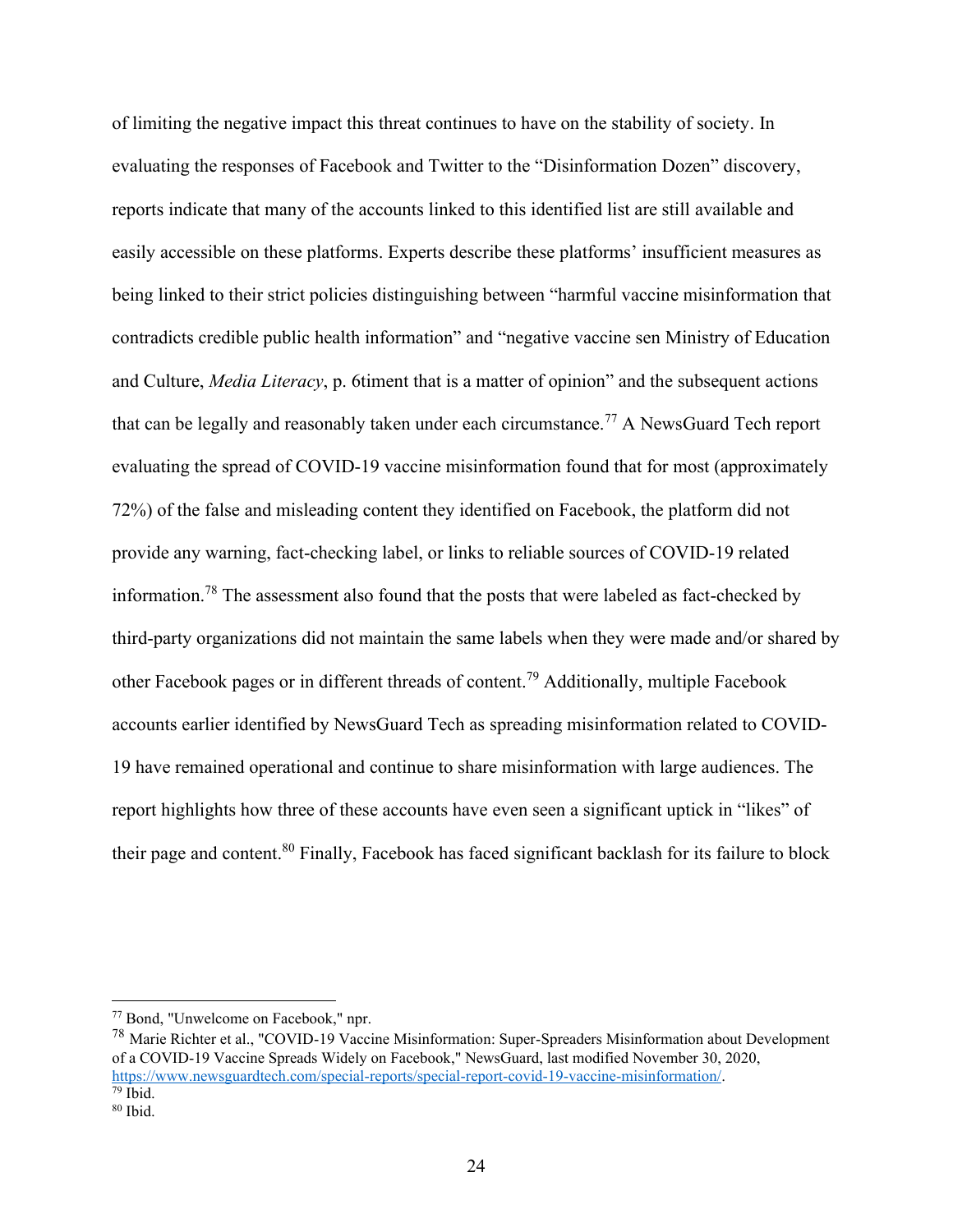the #VaccinesKill hashtag in a timely-enough manner to limit the spread of misleading information containing this tag. $81$ 

*Impact of Widespread Mis/Disinformation about COVID-19 on American's Intent to Get Vaccinated*

The Covid States Project has used large-scale surveys administered to a sample of approximately 20,699 Americans from all 50 states and Washington, D.C. to monitor COVID-19 related issues since the onset of the coronavirus outbreak. The project recently gathered data on where Americans were gathering COVID-19 related news from, referencing Facebook, CNN, Fox, MSNBC, the Biden administration, and Newsmax.<sup>82</sup> The report revealed that those who got their news predominantly from Facebook were less likely to get vaccinated than the average American and non-Facebook users.<sup>83</sup> Results also noted that the relationship was stronger for the 16% of those who got their news only from Facebook and no additional alternative sources.<sup>84</sup> Of this 16%, only 47% indicated that they were vaccinated, and 25% noted that they would not get vaccinated. Facebook users were also found to be more likely to believe false narratives about the COVID-19 vaccine than users more active on alternative platforms.<sup>85</sup>

A Nature Human Behavior study measuring the impact of COVID-19 vaccine misinformation on vaccination intent in the U.S. and U.K. found that misinformation generated a

<sup>81</sup> Katie Pellico and Brian Stelter, "Instagram Blocked the #VaccinesKill Hashtag Two Years Ago. Facebook Only Just Now Got Around to Doing Itt," CNN Business, last modified July 21, 2021, <https://www.cnn.com/2021/07/21/tech/facebook-vaccineskill-hashtag/index.html.>

<sup>82</sup> Pippert, Trujillo, Lazer, Baum, Simonson, Ognyanova, Perlis, et al. 2021. "The COVID States Project #68: Heightened Parental Concerns About COVID-19 Vaccinations for Children." OSF Preprints. October 18. doi:10.31219/osf.io/4u6hb.

<sup>83</sup> Ibid.

<sup>84</sup> Ibid.

<sup>85</sup> Ibid.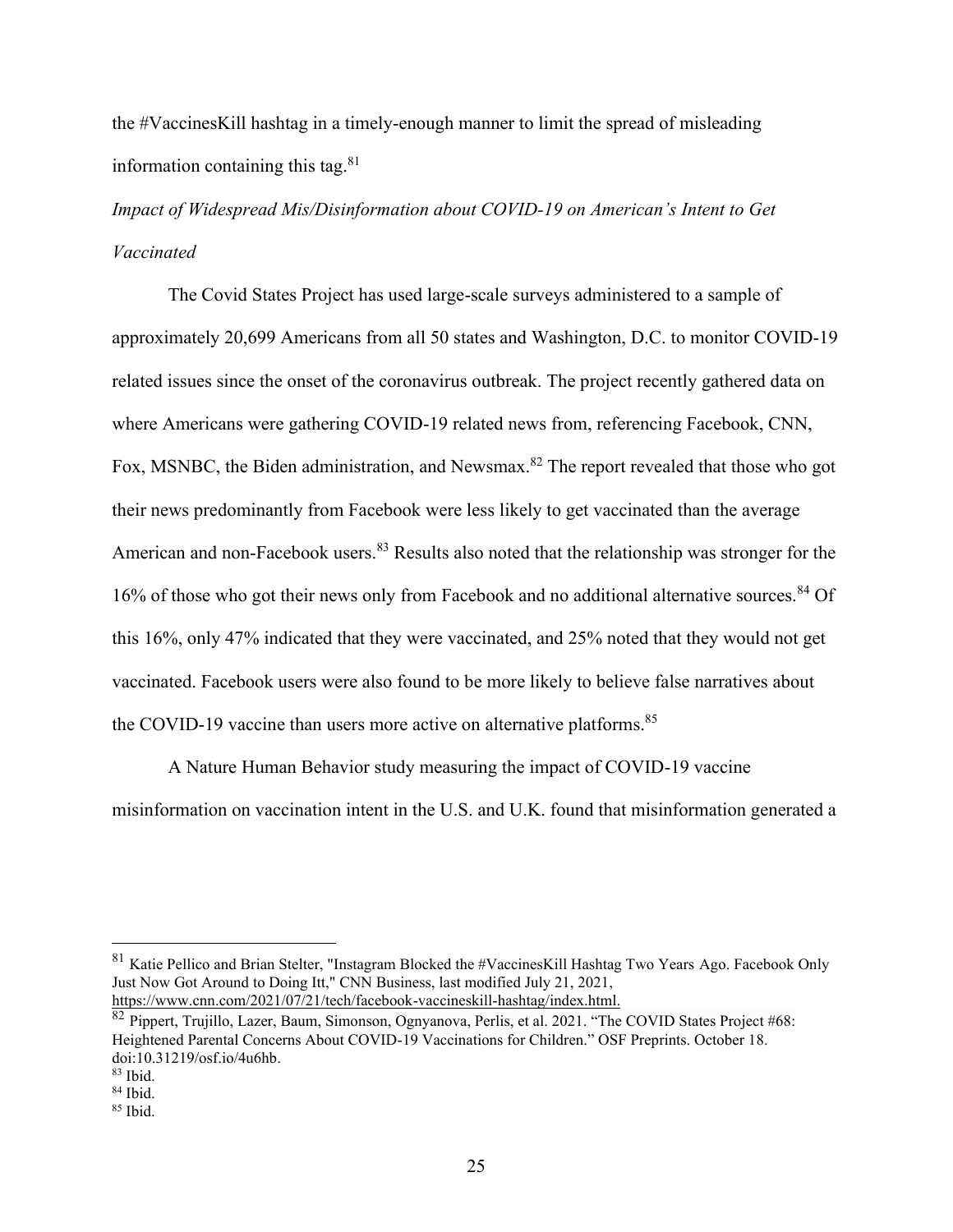6.4% decrease in intent to be vaccinated among Americans.<sup>86</sup> Additionally, a BMJ Global Health Study assessing the relationship between social media and vaccine hesitancy found that a 1-point upward shift on a 5-point disinformation scale was correlated with a 2% decline in mean vaccinations year over year.<sup>87</sup> This data displays the impact of mis/disinformation surrounding COVID-19 and the COVID-19 vaccine on the American population's willingness and intent to be vaccinated.

## 2020 U.S. Presidential Election and the Rise of Domestic Violent Extremism (DVE)

Widespread mis/disinformation surrounding the 2020 U.S. Presidential election served as a catalyst for the emergence and spread of misleading information and conspiracy theories which have driven the networks and motivations of domestic violent extremist movements in the United States.<sup>88</sup> This pattern is particularly concerning because many of the individuals consuming and sharing this mis/disinformation are true believers of the content they are exposed to and continue to use this content as justification for violence. In this case, it becomes clear that the proliferation of disinformation can quickly and dangerously translate into widespread misinformation, further amplifying the negative impact on society. Another problem with the spread of conspiracy theories across the information environment is that this feeds into an existing paradigm of the general public's inability to recognize disinformation.

<sup>86</sup> Loomba, S., de Figueiredo, A., Piatek, S.J. *et al.* Measuring the impact of COVID-19 vaccine misinformation on vaccination intent in the UK and USA. *Nat Hum Behav* **5,** 337–348 (2021). [https://doi.org/10.1038/s41562-021-](https://doi.org/10.1038/s41562-021-01056-1) [01056-1](https://doi.org/10.1038/s41562-021-01056-1)

<sup>87</sup> Wilson and Wiysonge, Social media and vaccine hesitancy *BMJ Global Health* 2020; https://gh.bmj.com/content/bmjgh/5/10/e004206.full.pdf

<sup>88</sup> Center for an Informed Public, Digital Forensic Research Lab, Graphika, & Stanford Internet Observatory (2021). The Long Fuse: Misinformation and the 2020 Election. Stanford Digital Repository: Election Integrity Partnership. v1.3.0 Available at: <https://purl.stanford.edu/tr171zs0069>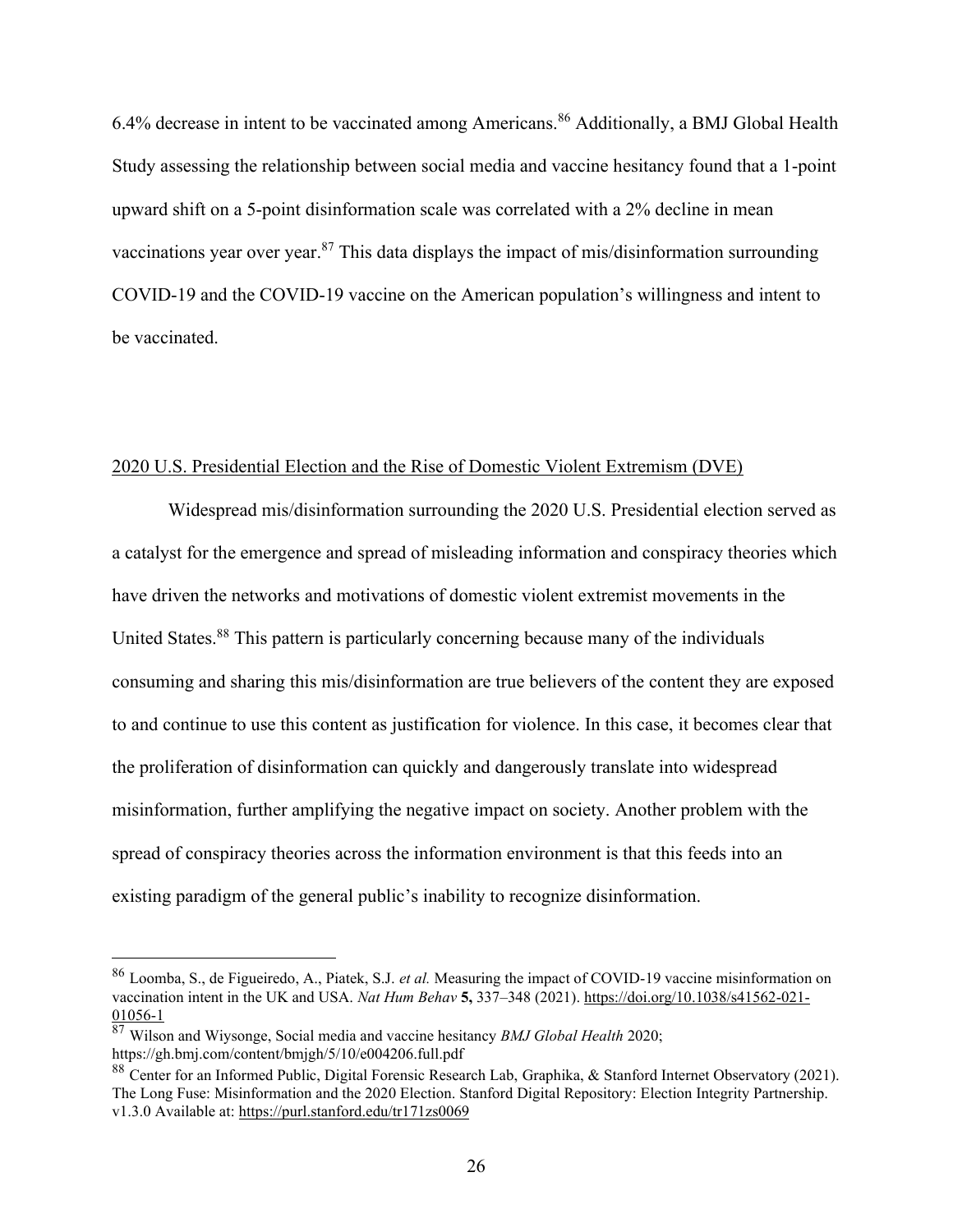## *2020 U.S. Presidential Election Mis/Disinformation*

According to a recent MIT study, false political news is the category of mis/disinformation most frequently shared on Twitter. The study revealed that false political news reached over 20,000 people nearly three times as fast as other types of false news reached 10,000 people.<sup>89</sup>

The Election Integrity Partnership (EIP) gathered data on false and misleading content leading up to the 2020 election. The study found that 72% of the individual pieces of mis/disinformation gathered were related to the delegitimization of the election.<sup>90</sup> The findings from the study included how misleading stories often focused on unreliable mail-in voting and accusations of fraud and discarded or destroyed ballots.<sup>91</sup> The EIP report concluded that despite the lack of evidence of voter fraud in the 2020 U.S. Presidential election, a large portion of the population still believe that the election was stolen.<sup>92</sup>

According to a 2021 Yahoo News/YouGov poll, 29% of Americans (1,552 surveyed) remain in question of the 2020 election results.<sup>93</sup> The survey indicates that 66% of Republicans continue to insist that "the election was rigged and stolen from Trump" and 28% of independent voters shared that they think, "Trump was the rightful winter of the 2020 election."<sup>94</sup>

<sup>89</sup> Sinan Ara, Deb Roy, and Soroush Vosoughi, *The Spread of True and False News Online*, p. 3, March 9, 2018, <https://ide.mit.edu/wp-content/uploads/2018/12/2017-IDE-Research-Brief-False-News.pdf.>

<sup>90</sup> Center for an Informed Public, Digital Forensic Research Lab, Graphika, & Stanford Internet Observatory, "The Long Fuse."

 $91$  Ibid.

<sup>92</sup> Ibid.

<sup>&</sup>lt;sup>93</sup> Caitlin Dickson, "Poll: Two-thirds of Republicans Still Think the 2020 Election Was Rigged," Yahoo News, last modified August 4, 2021, [https://news.yahoo.com/poll-two-thirds-of-republicans-still-think-the-2020-election-was](https://news.yahoo.com/poll-two-thirds-of-republicans-still-think-the-2020-election-was-rigged-165934695.html?guccounter=1&guce_referrer=aHR0cHM6Ly93d3cuZ29vZ2xlLmNvbS8&guce_referrer_sig=AQAAALYQPDAJteflhCLjnypRNsa7ht8q05gOCucsTYQn9YWewkMVpBto0DUFdGIaGTV84H3sgrCMQzrl2Gyhk_aXIEr95gws232rkKHbIyeEVI0rIiIJRG2wVwJRlNEisXXptMvAz1oXUTpZQE3M7xFRjhVoS7RQLpaG7YhG7Fy-QcnK.)[rigged-](https://news.yahoo.com/poll-two-thirds-of-republicans-still-think-the-2020-election-was-rigged-165934695.html?guccounter=1&guce_referrer=aHR0cHM6Ly93d3cuZ29vZ2xlLmNvbS8&guce_referrer_sig=AQAAALYQPDAJteflhCLjnypRNsa7ht8q05gOCucsTYQn9YWewkMVpBto0DUFdGIaGTV84H3sgrCMQzrl2Gyhk_aXIEr95gws232rkKHbIyeEVI0rIiIJRG2wVwJRlNEisXXptMvAz1oXUTpZQE3M7xFRjhVoS7RQLpaG7YhG7Fy-QcnK.)

[<sup>165934695.</sup>html?guccounter=1&guce\\_referrer=aHR0cHM6Ly93d3cuZ29vZ2xlLmNvbS8&guce\\_referrer\\_sig=AQ](https://news.yahoo.com/poll-two-thirds-of-republicans-still-think-the-2020-election-was-rigged-165934695.html?guccounter=1&guce_referrer=aHR0cHM6Ly93d3cuZ29vZ2xlLmNvbS8&guce_referrer_sig=AQAAALYQPDAJteflhCLjnypRNsa7ht8q05gOCucsTYQn9YWewkMVpBto0DUFdGIaGTV84H3sgrCMQzrl2Gyhk_aXIEr95gws232rkKHbIyeEVI0rIiIJRG2wVwJRlNEisXXptMvAz1oXUTpZQE3M7xFRjhVoS7RQLpaG7YhG7Fy-QcnK.) [AAALYQPDAJteflhCLjnypRNsa7ht8q05gOCucsTYQn9YWewkMVpBto0DUFdGIaGTV84H3sgrCMQzrl2Gyhk\\_](https://news.yahoo.com/poll-two-thirds-of-republicans-still-think-the-2020-election-was-rigged-165934695.html?guccounter=1&guce_referrer=aHR0cHM6Ly93d3cuZ29vZ2xlLmNvbS8&guce_referrer_sig=AQAAALYQPDAJteflhCLjnypRNsa7ht8q05gOCucsTYQn9YWewkMVpBto0DUFdGIaGTV84H3sgrCMQzrl2Gyhk_aXIEr95gws232rkKHbIyeEVI0rIiIJRG2wVwJRlNEisXXptMvAz1oXUTpZQE3M7xFRjhVoS7RQLpaG7YhG7Fy-QcnK.) [aXIEr95gws232rkKHbIyeEVI0rIiIJRG2wVwJRlNEisXXptMvAz1oXUTpZQE3M7xFRjhVoS7RQLpaG7YhG7Fy-](https://news.yahoo.com/poll-two-thirds-of-republicans-still-think-the-2020-election-was-rigged-165934695.html?guccounter=1&guce_referrer=aHR0cHM6Ly93d3cuZ29vZ2xlLmNvbS8&guce_referrer_sig=AQAAALYQPDAJteflhCLjnypRNsa7ht8q05gOCucsTYQn9YWewkMVpBto0DUFdGIaGTV84H3sgrCMQzrl2Gyhk_aXIEr95gws232rkKHbIyeEVI0rIiIJRG2wVwJRlNEisXXptMvAz1oXUTpZQE3M7xFRjhVoS7RQLpaG7YhG7Fy-QcnK.)[QcnK.](https://news.yahoo.com/poll-two-thirds-of-republicans-still-think-the-2020-election-was-rigged-165934695.html?guccounter=1&guce_referrer=aHR0cHM6Ly93d3cuZ29vZ2xlLmNvbS8&guce_referrer_sig=AQAAALYQPDAJteflhCLjnypRNsa7ht8q05gOCucsTYQn9YWewkMVpBto0DUFdGIaGTV84H3sgrCMQzrl2Gyhk_aXIEr95gws232rkKHbIyeEVI0rIiIJRG2wVwJRlNEisXXptMvAz1oXUTpZQE3M7xFRjhVoS7RQLpaG7YhG7Fy-QcnK.)

 $94$  Ibid.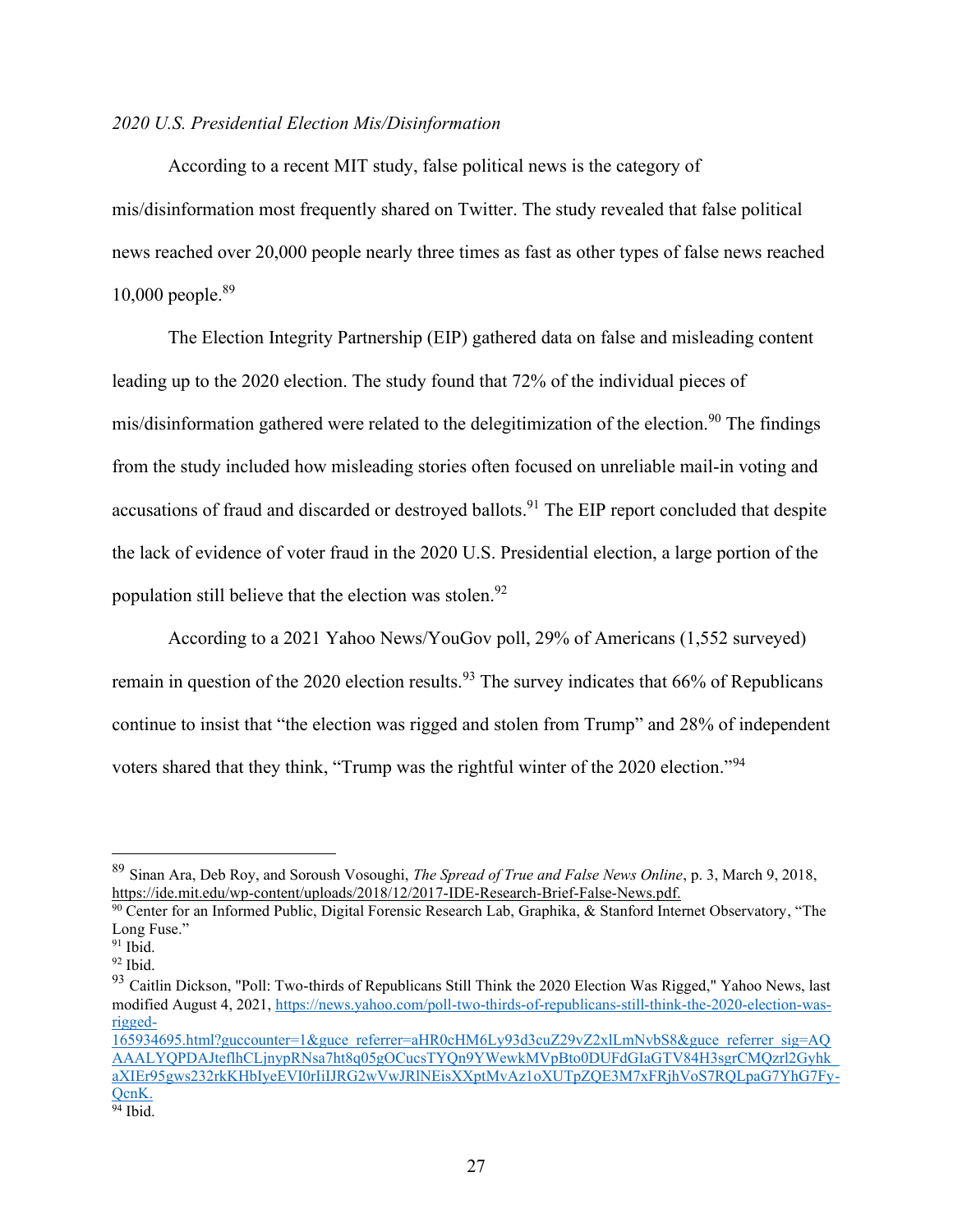## *Election Mis/Disinformation as a Catalyst for Misinformation Driving DVE Movements*

The Election Integrity Partnership (EIP) report also highlighted how the narrative of a stolen election quickly transformed into the #StopTheSteal movement, arousing the organization of online DVE groups and nationwide protests.<sup>95</sup> This data also demonstrated how prominent right-leaning figures often transformed one-off stories into broader narratives characterizing the election as a hoax.<sup>96</sup> Finally, the report highlights the challenges associated with fact-checking operations, including attempts to debunk non-falsifiable information and noting how fact-checks often risk attracting greater attention to debunked content.<sup>97</sup>

Widespread exposure to the misinformation and conspiracy theories driving DVE movements is evident through the rapid rise in popularity of online groups such as QAnon. QAnon began as an online conspiracy group in 2017 and in 2019 was classified by the FBI as a domestic terrorism threat.<sup>98</sup> The group has gained traction across the U.S. population through the spread of numerous conspiracies including Democrats' involvement in child sex-trafficking, an imminent deep-state coup against former President Donald Trump, and the credibility of the COVID-19 pandemic.<sup>99</sup> Recent studies revealed that almost 1 in 5 Americans have believed a conspiracy theory generated and spread by QAnon, and the uptick in online followers of these movements in recent years continues to amplify this threat.<sup>100</sup> For example, one group that has supported and praised the January  $6<sup>th</sup>$  Insurrection continues to post conspiracy theories,

<sup>&</sup>lt;sup>95</sup> Center for an Informed Public, Digital Forensic Research Lab, Graphika, & Stanford Internet Observatory, "The Long Fuse."

 $96$  Ibid.

<sup>97</sup> Ibid.

<sup>&</sup>lt;sup>98</sup> Abdul Basit. "Conspiracy Theories and Violent Extremism: Similarities, Differences and the

Implications." *Counter Terrorist Trends and Analyses* 13, no. 3 (2021): 1–9[. https://www.jstor.org/stable/27040260.](https://www.jstor.org/stable/27040260.)  $99$  Ibid.

<sup>100</sup> Ibid.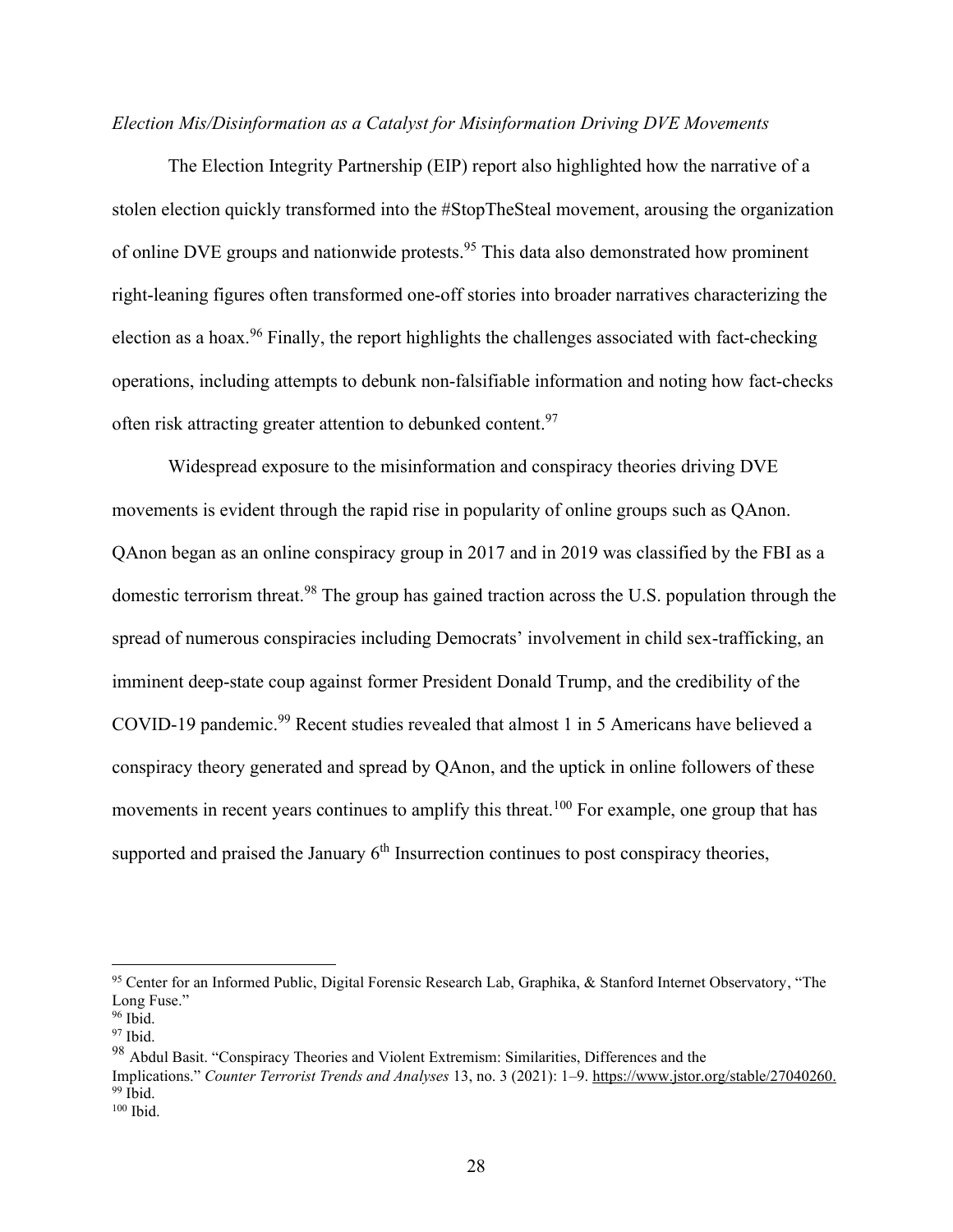misleading information, and calls for violence in private groups such as "The Patriot Party," which at one point comprised of over  $23,500$  members.<sup>101</sup>

Finally, although social media platforms have increased measures to crack down on these groups' activity on their platforms, available data shows that users have not been deterred and have simply migrated to alternative social networks and messaging platforms such as Gab, Telegram and Parler.<sup>102</sup> Immediately following the January 6<sup>th</sup> Insurrection, Telegram reported to have attracted 25 million new users, and Tgstat, a platform collecting Telegram user analytics, noted 370,000 additional subscribers to the Trump Telegram channel following the Insurrection.<sup>103</sup> An abundance of messages discovered on Telegram also revealed far-right extremists advocating for violence leading up to the inauguration of President Joe Biden.<sup>104</sup>

# *Efforts, Successes and Failures of Social Media Platforms to Address and Limit the Proliferation of COVID-19 Mis/Disinformation*

In response to the rise of hate groups spreading conspiracy theories and calls for violence online, Facebook reported having hired 35,000 new employees to address safety and made significant investments in AI and other advanced technologies to spot harmful, false and misleading content online.<sup>105</sup> Facebook also reported having suspended their "recommendations" feature for political groups prior to the 2020 U.S. Presidential Election and claimed to have

<sup>101</sup> David Mack, Ryan Mac, and Ken Bensinger, "'If They Won't Hear Us, They Will Fear Us': How the Capitol Assault Was Planned on Facebook," BuzzFeed News, last modified January 19, 2021,

<https://www.buzzfeednews.com/article/davidmack/how-us-capitol-insurrection-organized-facebook.>

<sup>102</sup> Bond, "Unwelcome on Facebook," npr.

<sup>&</sup>lt;sup>103</sup> Gian M. Volpicelli, "Trump's Mob Is on Telegram and They're Already Getting Organized," Wired, last modified January 14, 2021,<https://www.wired.co.uk/article/trump-telegram.> <sup>104</sup> Ibid.

<sup>&</sup>lt;sup>105</sup> Julia Carrie Wong, "Down the Rabbit Hole: How QAnon Conspiracies Thrive on Facebook," The Guardian, last modified June 25, 2020, [https://www.theguardian.com/technology/2020/jun/25/qanon-facebook-conspiracy](https://www.theguardian.com/technology/2020/jun/25/qanon-facebook-conspiracy-theories-algorithm)[theories-algorithm](https://www.theguardian.com/technology/2020/jun/25/qanon-facebook-conspiracy-theories-algorithm)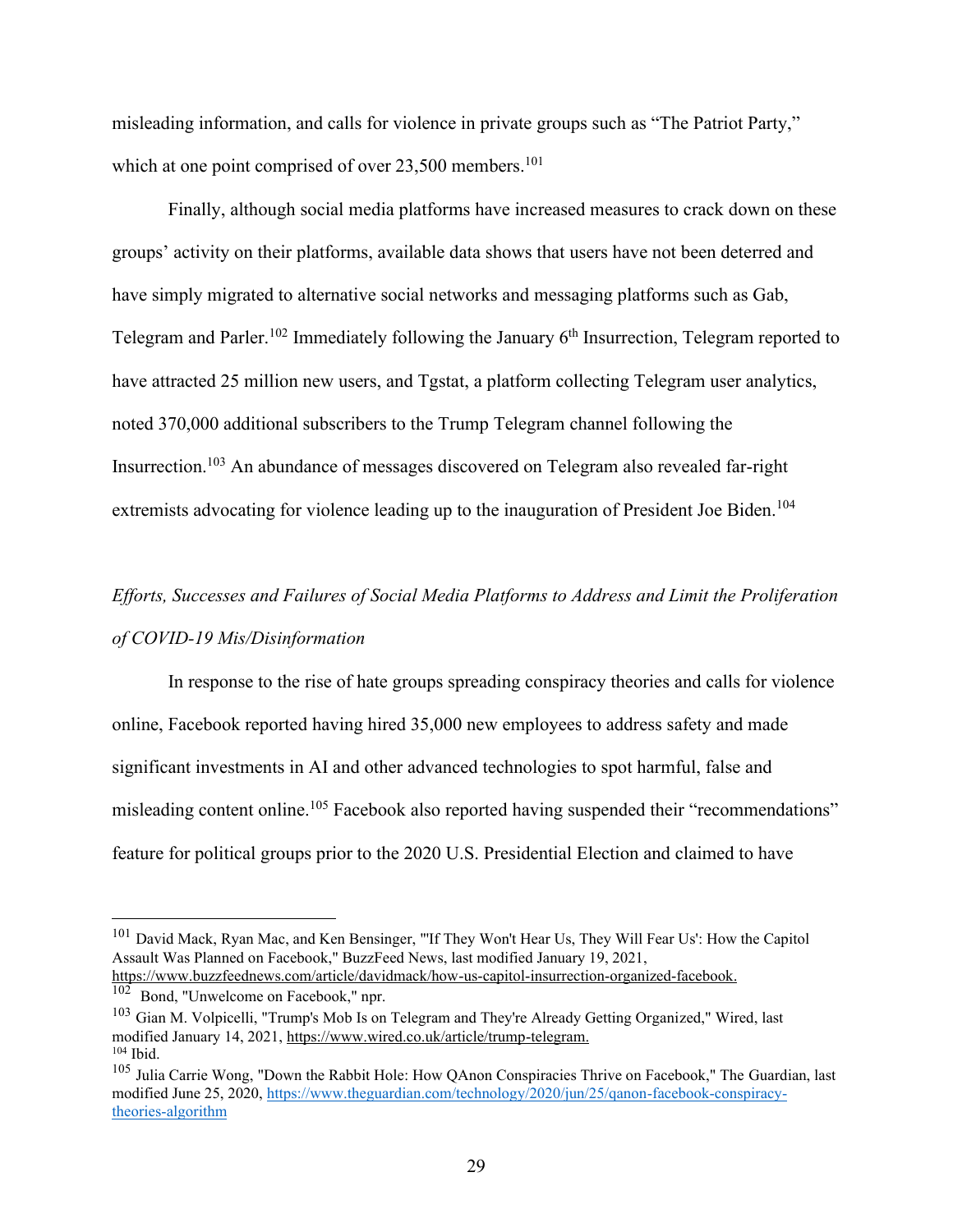leveraged their own technical tools to remove more than 25 million pieces of terrorism-related content on their platform since 2018.<sup>106</sup>

An investigation conducted by The Markup, a nonprofit newsroom that evaluates how powerful institutions are using technology to alter society,  $107$  used data collected on 1,900 Facebook users to evaluate the influence of Facebook's "recommendation" feature on the spread of false and misleading content on the platform. The investigation found that Facebook continued to recommend political groups to users through January of 2021.<sup>108</sup> The investigation also revealed that a handful of these groups included misleading information about election fraud and users promoting the storming of the Capitol on January  $6<sup>th,109</sup>$  More specifically, the "Stop the Steal" group which formed in response to claims of election fraud and eventually lead the movement sparking the January  $6<sup>th</sup>$  Insurrection, grew and remained widely active and accessible on Facebook long after the platform claimed to have stopped recommending political groups as a means to limiting the spread of mis/disinformation.<sup>110</sup>

Additionally, the Tech Transparency Project (TTP) found that while Facebook did take actions against users promoting DVE ideologies and movements, that new groups and pages simply continued to pop up on the platform, with limited disruption in their communications and spread of harmful content.<sup>111</sup> The report pointed specifically to groups such as the Oath Keepers and Three Percenters, which are characterized as militant movements that preach distrust of the

<sup>107</sup> "About Us," The Markup[, https://themarkup.org/about.](https://themarkup.org/about.)

<sup>106</sup> *Examining Social Media Companies' Efforts to Counter On-Line Terror Content and Misinformation: Hearings Before the Committee on Homeland Security*, One Hundred Sixteenth, First (2019).

<sup>&</sup>lt;sup>108</sup> Leon Yin and Alfred Ng, "Lawmaker Questions Facebook on Broken Election-Related Promise," The Markup, last modified January 26, 2021, [https://themarkup.org/citizen-browser/2021/01/26/lawmaker-questions-facebook](https://themarkup.org/citizen-browser/2021/01/26/lawmaker-questions-facebook-on-broken-election-related-promise.)[on-broken-election-related-promise.](https://themarkup.org/citizen-browser/2021/01/26/lawmaker-questions-facebook-on-broken-election-related-promise.)

<sup>&</sup>lt;sup>109</sup> Leon Yin and Alfred Ng, "Lawmaker Questions Facebook."

<sup>110</sup> Wong, "Down the Rabbit," The Guardian.

<sup>&</sup>lt;sup>111</sup> "Facebook Ran Recruitment Ads for Militia Groups," Tech Transparency Project, last modified October 19, 2020,<https://www.techtransparencyproject.org/articles/facebook-ran-recruitment-ads-militia-groups.>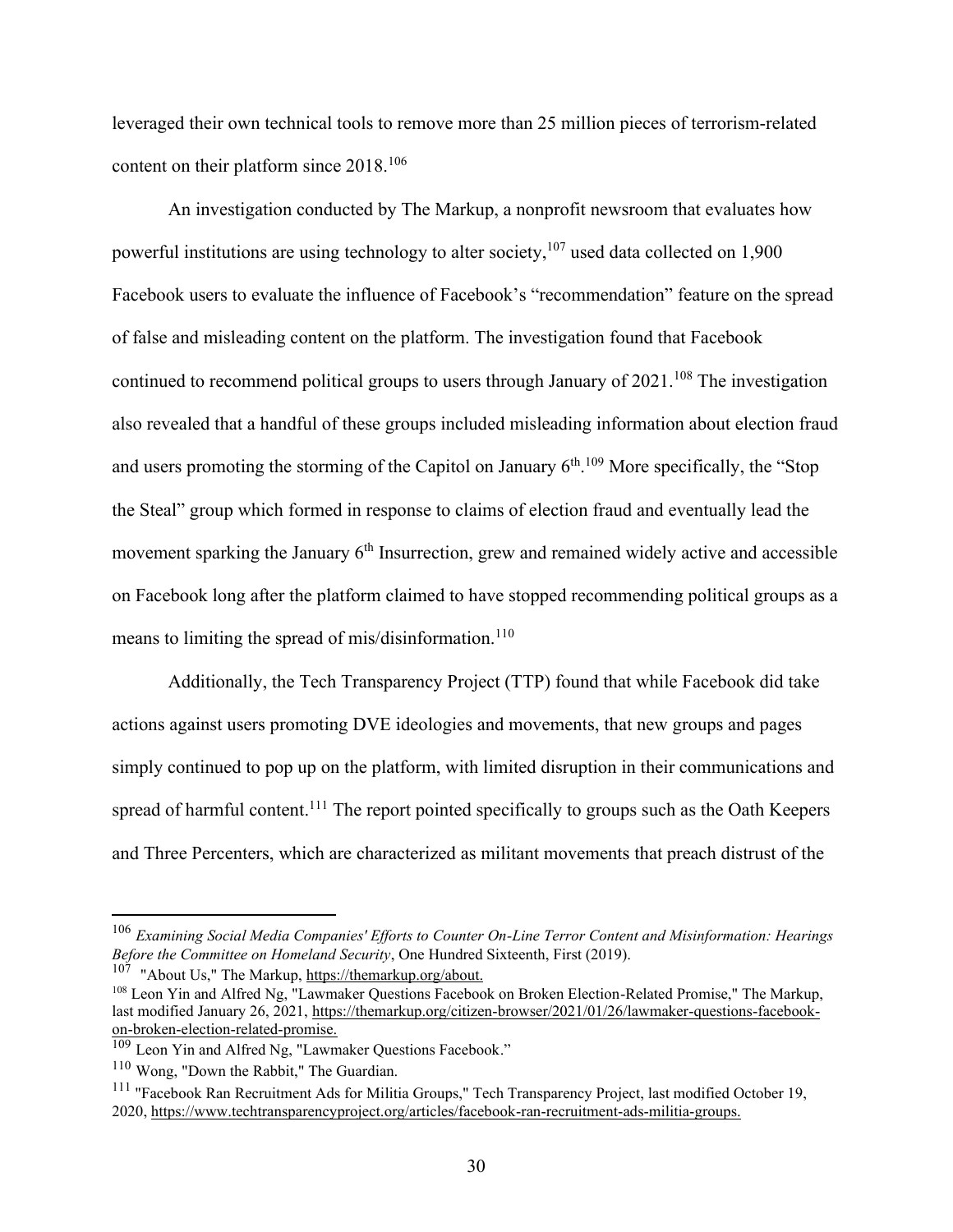federal government and contributed to calls for violence that led to the January  $6<sup>th</sup>$ Insurrection. $^{112}$ 

Additionally, *The Guardian* points to the presence and ongoing reach of QAnon on online platforms as evidence of Facebook and other social media giants' failures to regulate the growth of these groups and the broader flow of mis/disinformation on their platforms.<sup>113</sup> A recent report noted the presence of over 170 QAnon groups, pages and accounts across Facebook and Instagram, garnering approximately 4.5 million followers.<sup>114</sup> In evaluating the growth in the online presence of these QAnon-linked groups on Facebook and Instagram, the Guardian reported a 34% increase in documented groups, pages and accounts between June and August and noted that the biggest groups included more than  $200,000$  users.<sup>115</sup>

## *Impact of Widespread Mis/Disinformation Fueling DVE and Leading to Violence*

The key takeaways from the Election Integrity Partnership (EIP) report highlight how the disinformation and misleading narratives surrounding the 2020 U.S. Presidential election contributed to the broader, widespread belief of a stolen election, which ultimately fueled DVE activity and culminated in the January  $6<sup>th</sup>$  Insurrection.<sup>116</sup>

PolitiFact, a fact-checking platform that evaluates and rates the accuracy of online claims made by elected officials via its "Truth-O-Meter" tool, conducted a comprehensive review of news reports and court filings to assess the extent to which misinformed beliefs drove the

<sup>112</sup> "Facebook Ran Recruitment Ads for Militia Groups," Tech Transparency Project

<sup>113</sup> Wong, "Revealed: QAnon," The Guardian.

 $114$  Ibid.

<sup>115</sup> Wong, "Revealed: QAnon," The Guardian.

<sup>116</sup> Center for an Informed Public, Digital Forensic Research Lab, Graphika, & Stanford Internet Observatory, "The Long Fuse."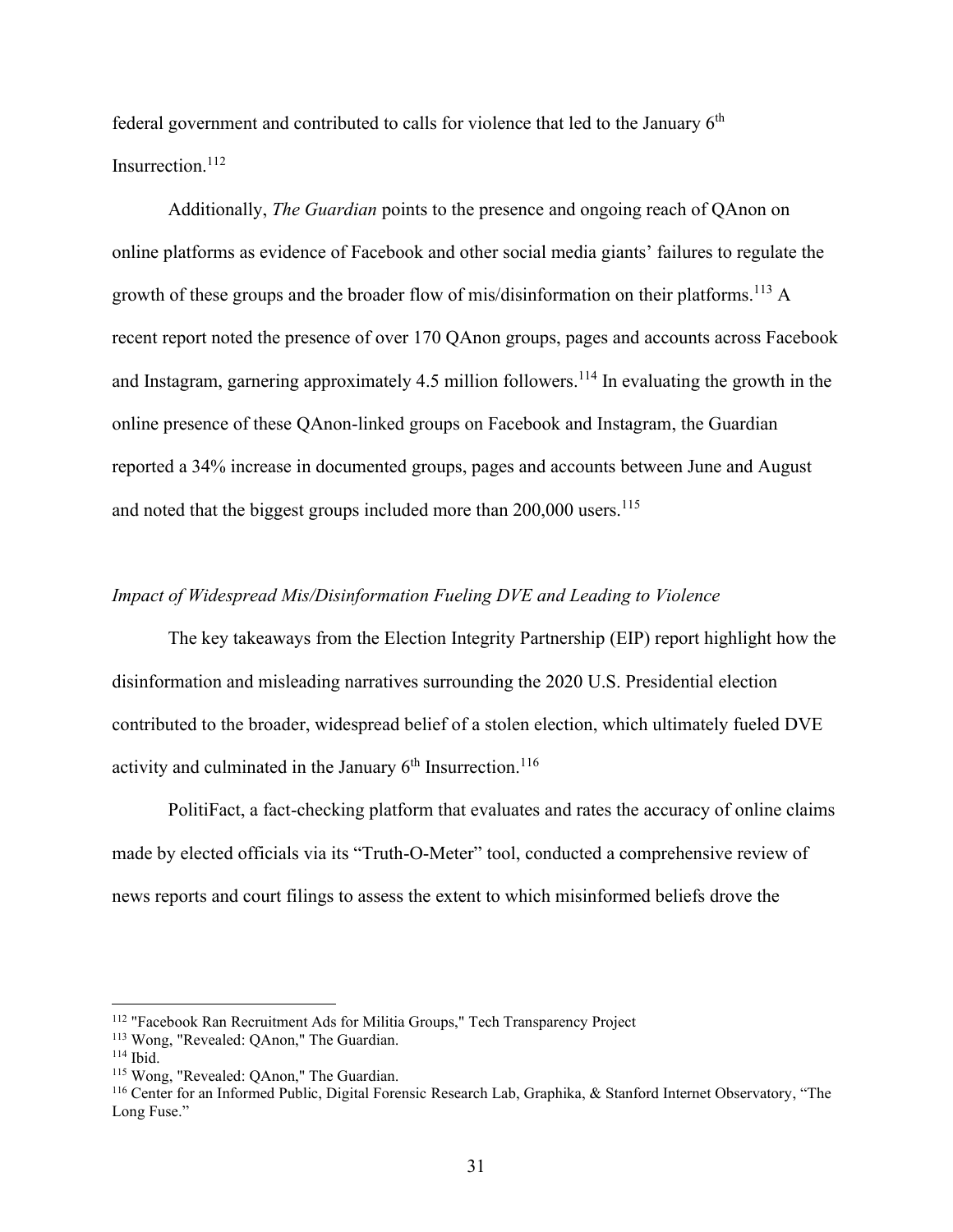January  $6<sup>th</sup>$  Insurrection.<sup>117</sup> The report highlights how many of the 430 defendants charged in connection with the Insurrection viewed their behavior as patriotic, citing their experience as being, "On the frontlines of a new revolution or civil war."<sup>118</sup> Most of the defendants were active users on social media and alternative communication platforms such as Facebook, Instagram, Twitter, YouTube, Parler, and Telegram, where evidence suggests that they consumed and shared beliefs fueled by misinformation about topics such as the COVID-19 pandemic, gun confiscation, and false narratives surrounding voter fraud and the delegitimization of the 2020 U.S Presidential election.<sup>119</sup>

## *The Value of a Human-Centered Approach to Complement Technology-Based Solutions*

The merits of media literacy interventions are illustrated through IREX's "Learn to Discern" (L2D) program, designed to deliver comprehensive digital media literacy education all over the world.<sup>120</sup> The program provides both virtual and in-person media literacy training and has been proven to enhance critical thinking skills to identify misinformation and demand better quality information.<sup>121</sup> One specific intervention evaluated the implementation of this program in Ukraine over a period of one and a half years. The study was targeted at both schoolchildren and adults and aimed to build community resilience to state-sponsored disinformation, inoculate communities against public health misinformation, promote inclusivity by empowering communities to reject divisive narratives and hate speech, improve the youth's ability to navigate

<sup>&</sup>lt;sup>117</sup> Bill McCarthy, "Misinformation and the Jan. 6 Insurrection: When 'Patriot Warriors' Were Fed Lies," PolitiFact, last modified June 30, 2021, [https://www.politifact.com/article/2021/jun/30/misinformation-and-jan-6-insurrection](https://www.politifact.com/article/2021/jun/30/misinformation-and-jan-6-insurrection-when-patriot/)[when-patriot/.](https://www.politifact.com/article/2021/jun/30/misinformation-and-jan-6-insurrection-when-patriot/)

 $118$  Ibid.

<sup>119</sup> Ibid.

<sup>120</sup> "Learn to Discern (L2D) - Media Literacy Training," IREX, last modified

<sup>2021,</sup> <https://www.irex.org/project/learn-discern-l2d-media-literacy-training#component-id-783.>  $121$  Ibid.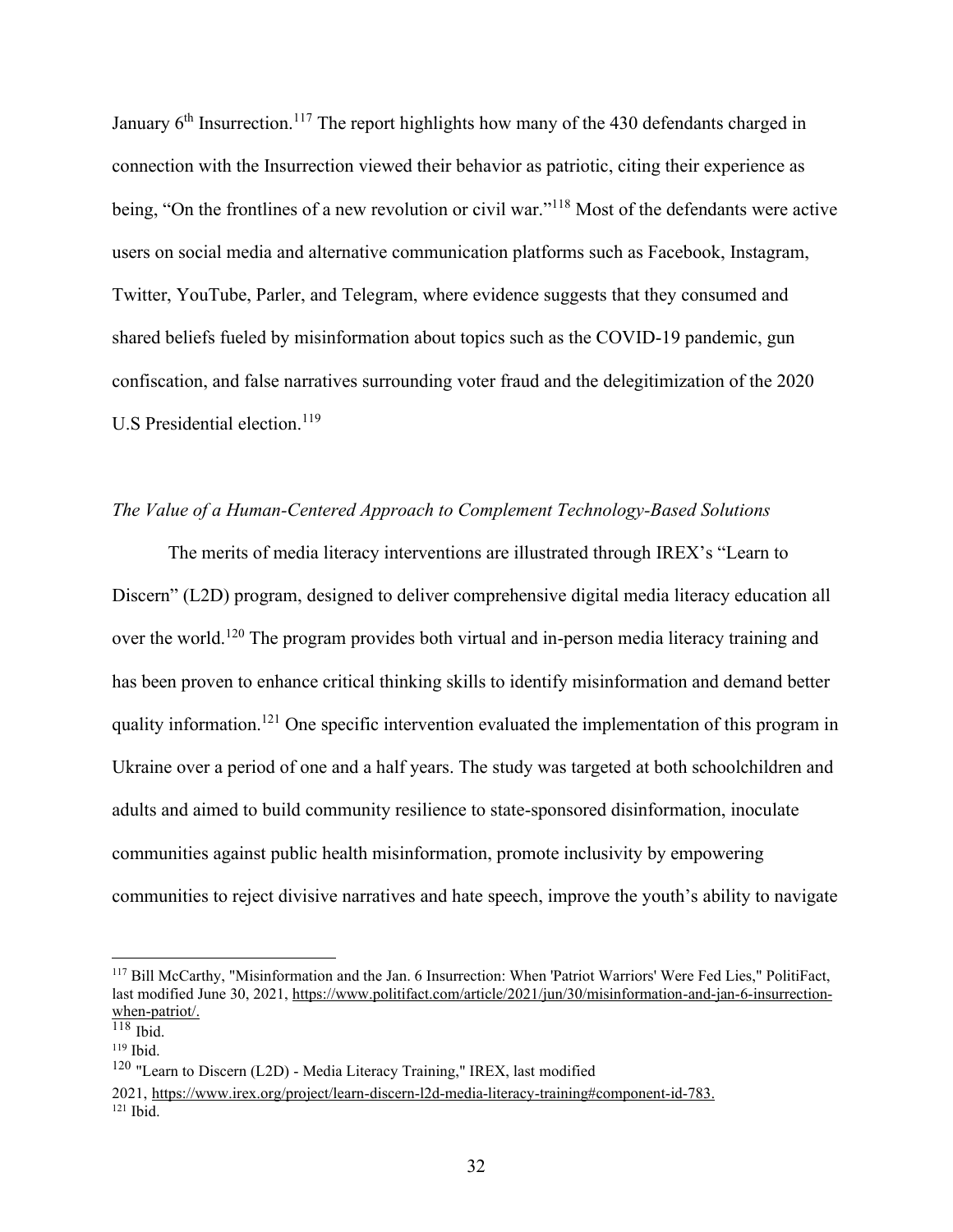the polluted online environment. and enable leaders to shape decisions based on facts.<sup>122</sup> Overall, students who received L2D curricula were 13% more likely to say they believe critical information consumption skills are useful in life, compared to control group students.<sup>123</sup> Adults were 28% more likely to demonstrate sophisticated knowledge of the news media industry, 25% more likely to self-report checking multiple news sources, 13% more likely to correctly identify and critically analyze a fake news story, and 4% more likely to express a sense of agency over what news sources they access.<sup>124</sup>

The strategies employed and skills addressed throughout these interventions, which align in outcomes and expectations focused on building community resilience to mis/disinformation, provide support for the efficacy of media literacy education.

#### **Discussion**

The data demonstrates the significant role that the internet, and particularly social media outlets, play in enabling the production, flow and widespread consumption of mis/disinformation. This is especially the case surrounding polarizing topics such as the efficacy of vaccines and dangerous conspiracy theories fueling DVE in the United States. Altogether, the presented data leads me to conclude that technology-based approaches are not sufficient as the primary tool employed to limit the impact of mis/disinformation in cases of U.S. national crises such as the COVID-19 pandemic and the rise of DVE activity. This conclusion disproves my hypothesis, demonstrating that as time sensitivity increases in cases of widespread

<sup>122</sup> "Learn to Discern (L2D) - Media Literacy Training," IREX

<sup>&</sup>lt;sup>123</sup> *Learn to Discern (L2D)*, p. 2[, https://www.irex.org/sites/default/files/L2D%20Fact%20Sheet\\_Final.pdf.](https://www.irex.org/sites/default/files/L2D%20Fact%20Sheet_Final.pdf.) <sup>124</sup> *Learn to Discern (L2D)*, p. 2.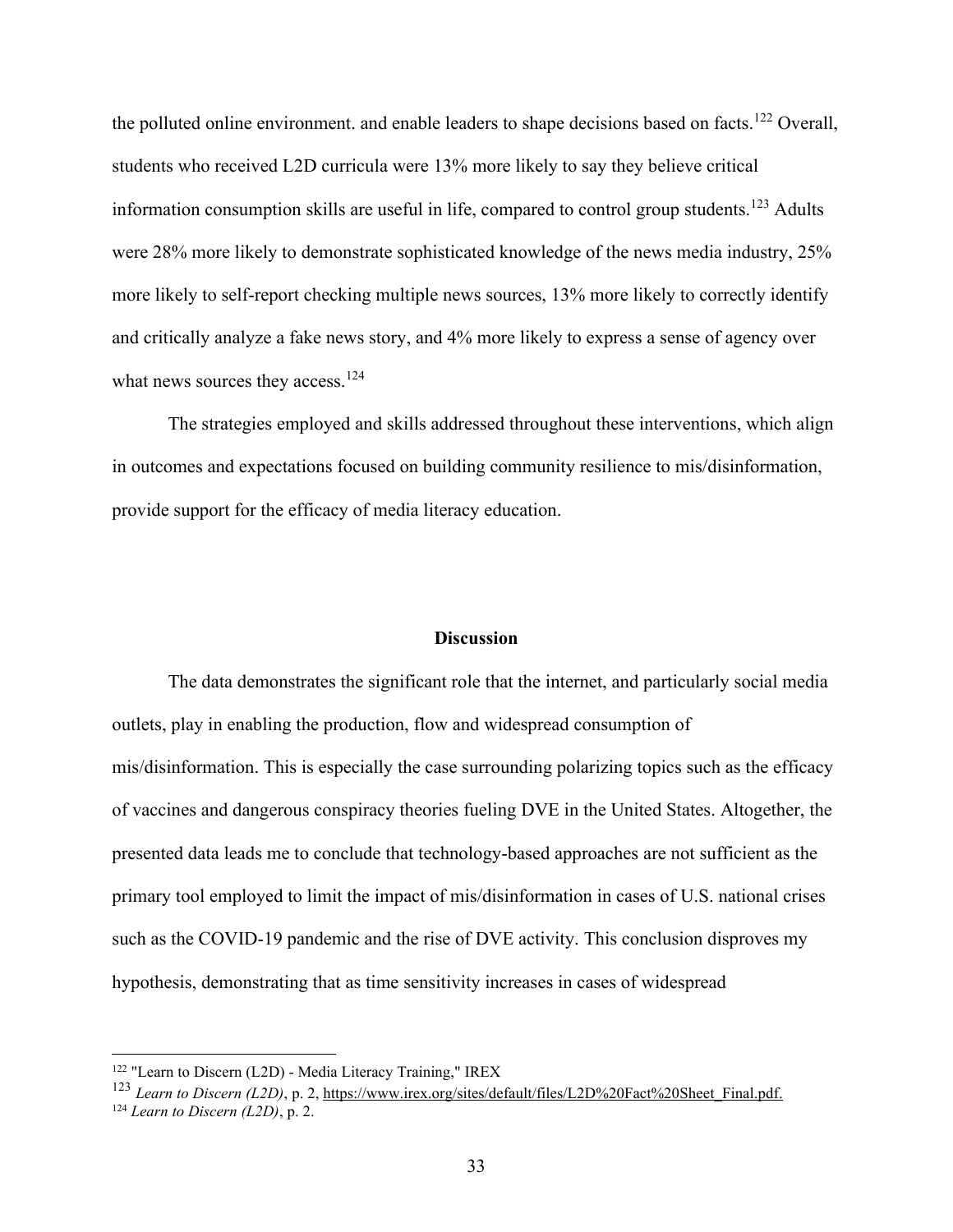mis/disinformation, the use of technology-based solutions does *not* become increasingly effective in mitigating the effects of harmful and false content. The data indicates how a strategy relying on technology and private entities to provide a comprehensive solution to the effects of widespread mis/disinformation is insufficient on its own partly because these entities are not incentivized to take drastic and necessary measures to address the issue. As it currently stands, social media platforms largely capitalize on the virality of mis/disinformation on their sites and have significant profits to gain from increased user engagement via the free flow of any and all information. Therefore, without robust government regulation, greater enforcement mechanisms, and a lack of financial incentives to commit to stricter policies backed by advanced technology and key partnerships, the measures social media platforms take to counter the proliferation of mis/disinformation will remain largely inadequate. Facebook's failure to effectively and broadly disable the "political recommendations" feature on their platform ahead of the 2020 U.S. Presidential election is one byproduct of this unfortunate reality.

The data displays when and how social media platforms were indeed effective in removing or restricting users spreading false or misleading information. However, the data also indicates that the so-called "whack-a-mole" effect was especially evident in these cases of national crises, where those users who were removed or restricted access simply shifted their activity to new or alternative accounts, or different emerging platforms with fewer restrictions. For example, the social network Gab was created shortly after Facebook and Twitter were pressured by the U.S. Government to step up their efforts in monitoring and addressing racist and anti-Semitic posts on their platforms.<sup>125</sup> Additionally, the data demonstrates the potential harmful

<sup>&</sup>lt;sup>125</sup> W.J. Hennigan, "How Big a Role Does Social Media Play in Homegrown Terrorism?," Time, last modified October 29, 2018[, https://time.com/5438481/terrorism-social-media/.](https://time.com/5438481/terrorism-social-media/)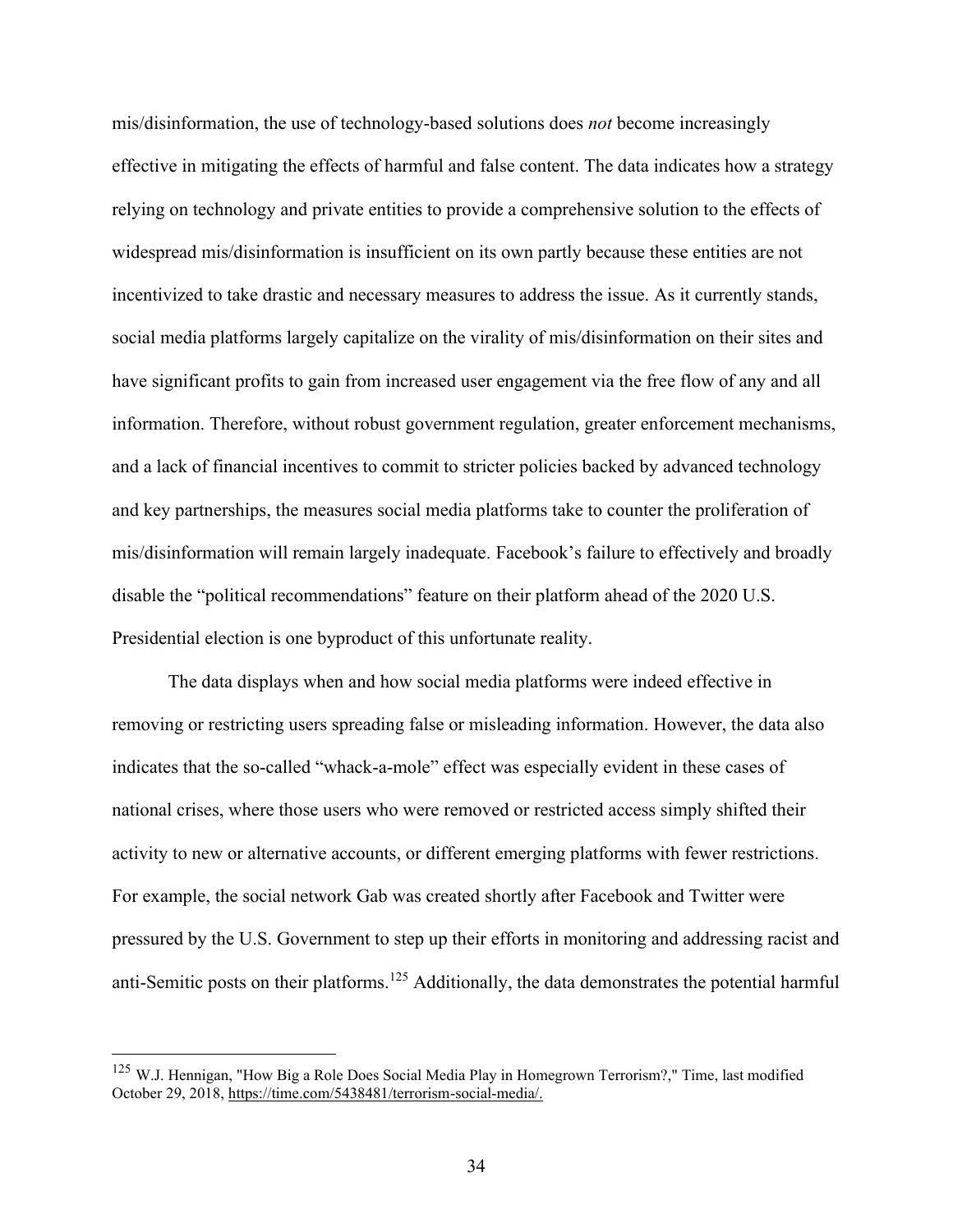effects of fact-checking operations. Many experts continue to highlight cases in which factchecking leads individuals to call out a specific fact-check, or fact-checking service or organization, as biased. This outcome is even more common with information that is already polarizing across American society, including the outlined topics of COVID-19 and the rise of conspiracy theories fueling DVE. Additionally, the data reveals how content that has been classified as false or misleading has sometimes attracted even more attention to the post or account, further contributing to the problem.

This conclusion supports the notion that technology-based and human-centered approaches to countering mis/disinformation are both essential under varying conditions, and that the measures involved in each approach can and often do complement each other. This material points to the demand for better and broader education on the methods and means by which mis/disinformation is spread via social media platforms and by a multitude of actors with varying intentions and objectives. The demand for education is also seen in the need to increase users' understanding of the measures platforms are taking to flag and debunk false and misleading information online. Without a sufficient awareness of the methods applied and what varying labels and flags associated with content mean, the impact these measures will have on users' information consumption and dissemination habits will be limited. Additionally, many of the false and misleading messages about the COVID-19 vaccine outlined above are similar in nature to misinformation that has been proliferated in the past in response to other vaccine campaigns.<sup>126</sup> This points to a clear need for broader education on sensitive and often polarizing subjects such as public health crises and pandemic related information, as well as the nature and growing threat of DVE. This emphasis on raising public awareness and educational campaigns

<sup>126</sup> Bond, "Just 12 People," npr.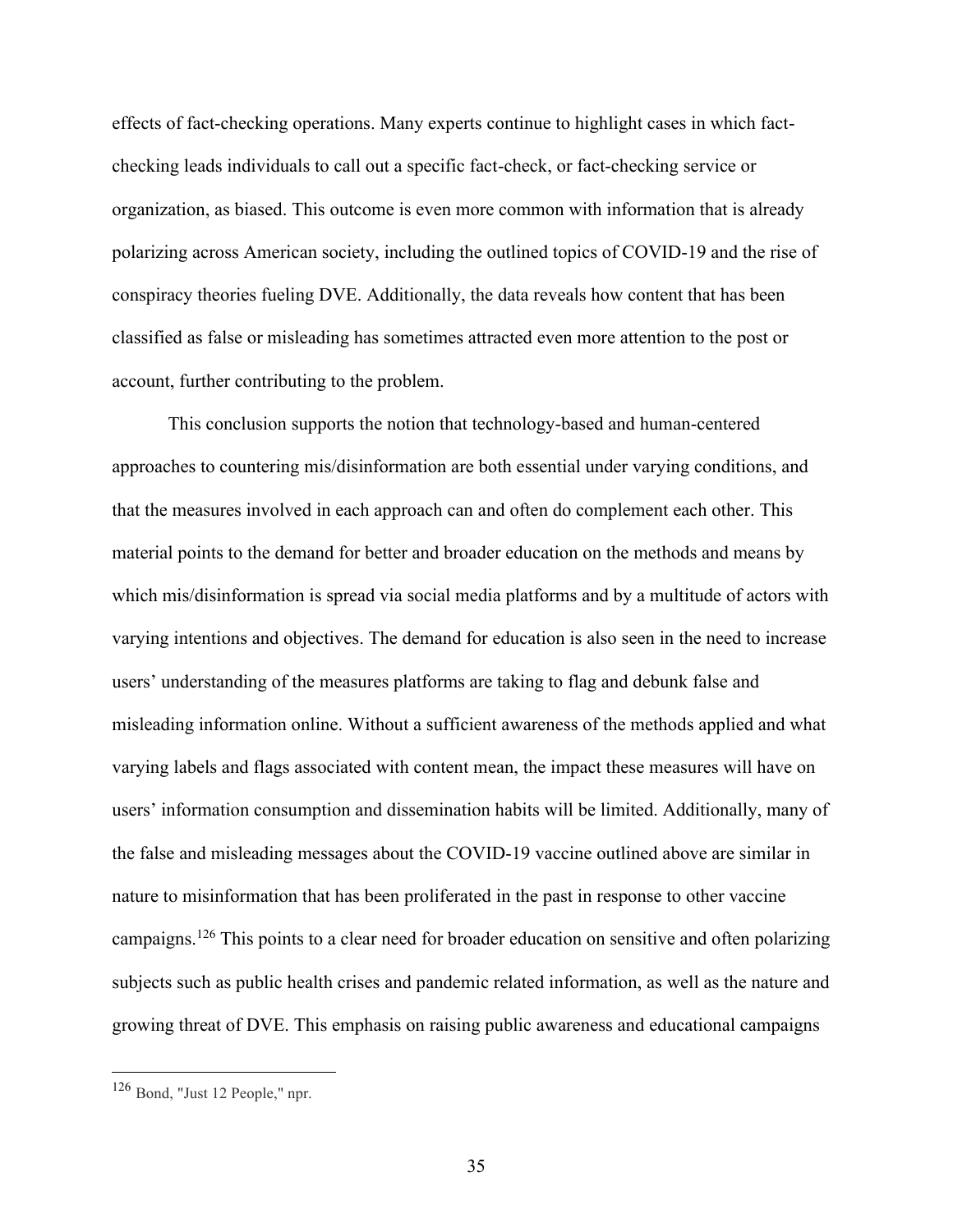will increase civic resiliency to mis/disinformation surrounding sensitive matters and in crisis situations where emotions are often heightened, and individual opinions strengthened. Public communication efforts in particular can be employed to highlight reliable sources of information. This may be performed through a variety of channels, such as having news anchors and representatives of large internet forums encourage citizens to seek public health information from trusted medical professionals.

Furthermore, the growth and expansion of the competencies addressed through the IREX program serve as promising antidotes to the gaps and common pitfalls of technology-based solutions. Greater knowledge of how the news industry and social media platforms operate will contribute to individual's awareness and understanding of their exposure to mis/disinformation. As studies have suggested, this broader civic understanding of the ins and outs of today's complex information environment will lead individuals to think more critically about the credibility of the sources and content that they are exposed to. As individuals are educated on best practices in engaging with information online, the acquired skills will complement the technology-based efforts employed by private entities and fact-checking services to limit the spread and impact of mis/disinformation. For example, practices such as checking multiple news sources and pausing to differentiate between fact and opinion are actions that technology-based measures take, just at greater scale and at a faster pace with the help of advanced technologies. Therefore, equipping the public with the outlined competencies will ultimately enhance the effectiveness of technology-based solutions to counter mis/disinformation, as these approaches both aim to achieve the same outcome.

Moreover, while the data and existing research suggest that technology-based solutions may achieve limited success in addressing online falsehoods, clickbait, and regulating the

36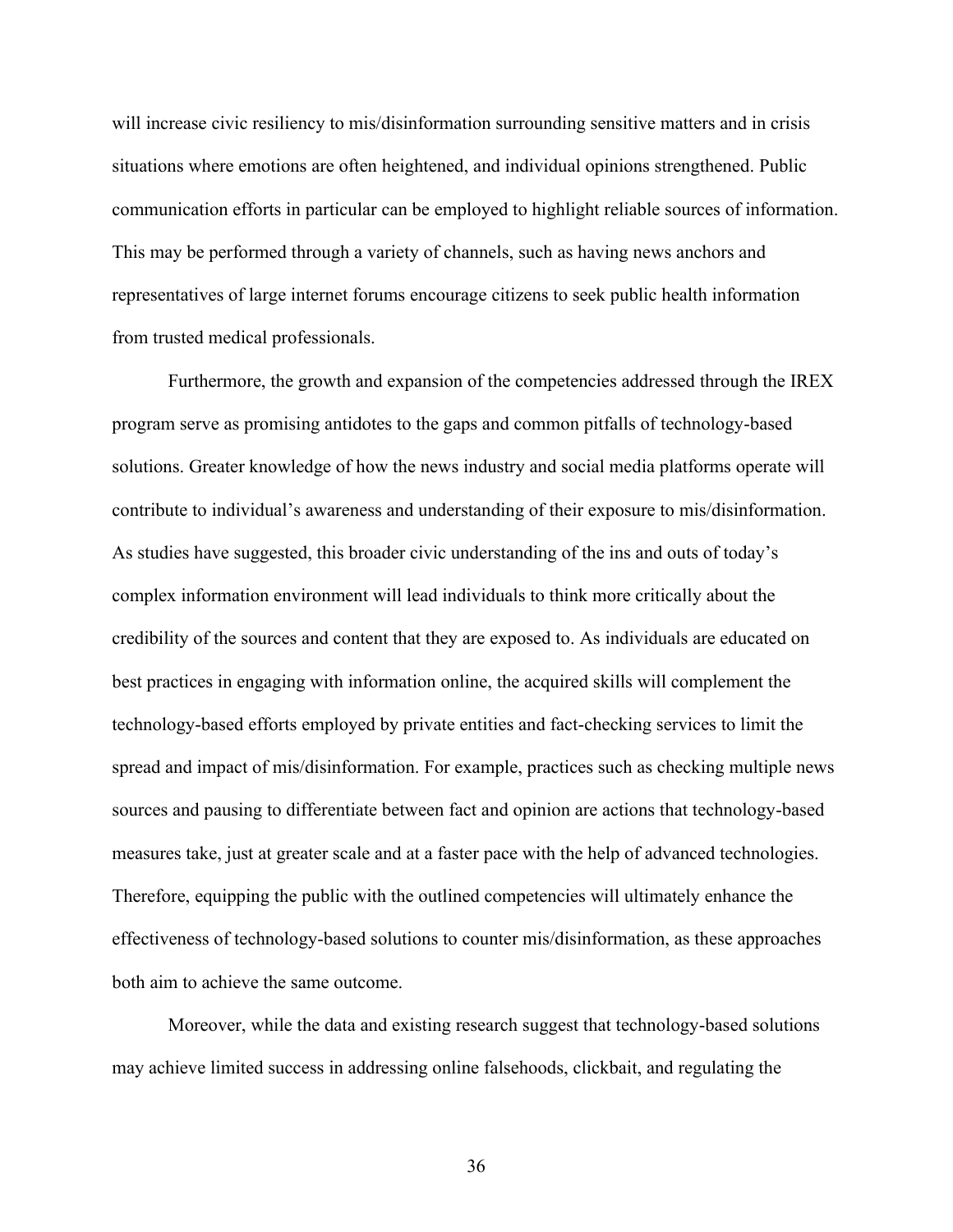environment in which mis/disinformation flows, the production, consumption and dissemination habits of online audiences can and will only be influenced by human-centered approaches.<sup>127</sup> Therefore, this study supports that private entities must embrace the value of a human-centered approach to serve as a critical foundation on which other strategies and more technical measures may be developed and implemented.

Finally, while the data and information presented is promising in demonstrating the insufficiencies of technology-based solutions to counter mis/disinformation online in cases of national crises, the data is not enough to draw definitive conclusions about the connections between widespread mis/disinformation and the attitudinal and behavior impact of COVID-19 and election-related mis/disinformation fueling DVE movements.

#### **Conclusion**

Altogether, the results of this study point to the insufficiencies of technology-based solutions acting alone to mitigate the effects of widespread mis/disinformation specifically under conditions associated with national crises. However, this analysis highlights the apparent strengths, weaknesses, and associated challenges of both technology-based and human-centered approaches to countering and increasing civic resiliency to mis/disinformation. In doing so, the study provides further insights into the ways in which technology-based and human-centered approaches can be employed simultaneously, and often in sync with one another, to have the greatest impact.

<sup>127</sup> Stoilova et al., *Rapid Evidence.*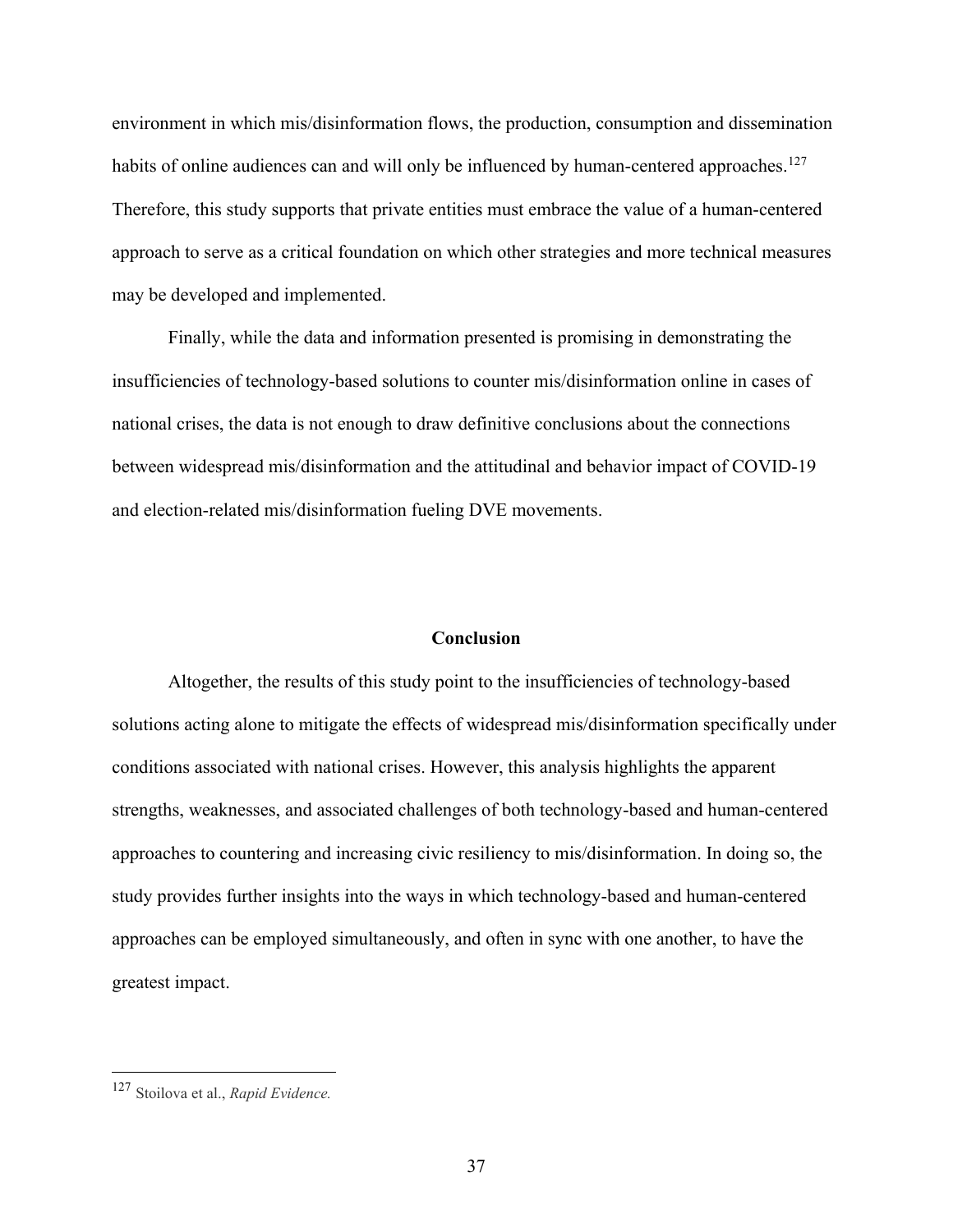Digital platforms, the media, and broader civil society must come together to develop and deliver solutions to address mis/disinformation in a concerted manner in which all stakeholders play an essential and unique role. While fact-checkers and advanced technology will play a critical role in preventing, detecting and removing falsehoods online, these measures will not be sufficient under all conditions. This conclusion points to the importance of committing equal funding and resources to human-centered initiatives in order to mitigate the effects of large-scale information operations employed by state and non-state actors. Informed and media literate citizens will help provide a sustainable, long-term solution to the challenge of mitigating widespread mis/disinformation, and as a complement to more technical solutions.

This conclusion also places significant emphasis on collaboration, highlighting a hybrid and collaborative approach as the key to successful and systemic efforts to mitigate the effects of mis/disinformation. This includes the role media and private entities can play in not only the technological aspect of fact-checking and debunking information, but also in educating the public on best practices for consuming reliable information and becoming increasingly resilient to false and misleading content. Additionally, a diverse consortium of entities spanning civil society, to include government agencies, media and news outlets, social media platforms, academic institutions, and civil society organizations, must coordinate their efforts to develop a framework to better understand and assess the impact of different forms of mis/disinformation, as well as the conditions and contexts in which certain measures associated with both humancentered and technology-based approaches are most effective.

Areas of further research include which entities are best equipped and positioned to provide fact-checking services and unbiased technology-based solutions to limit the spread of mis/disinformation while avoiding extensive allegations of biases and politicization. While

38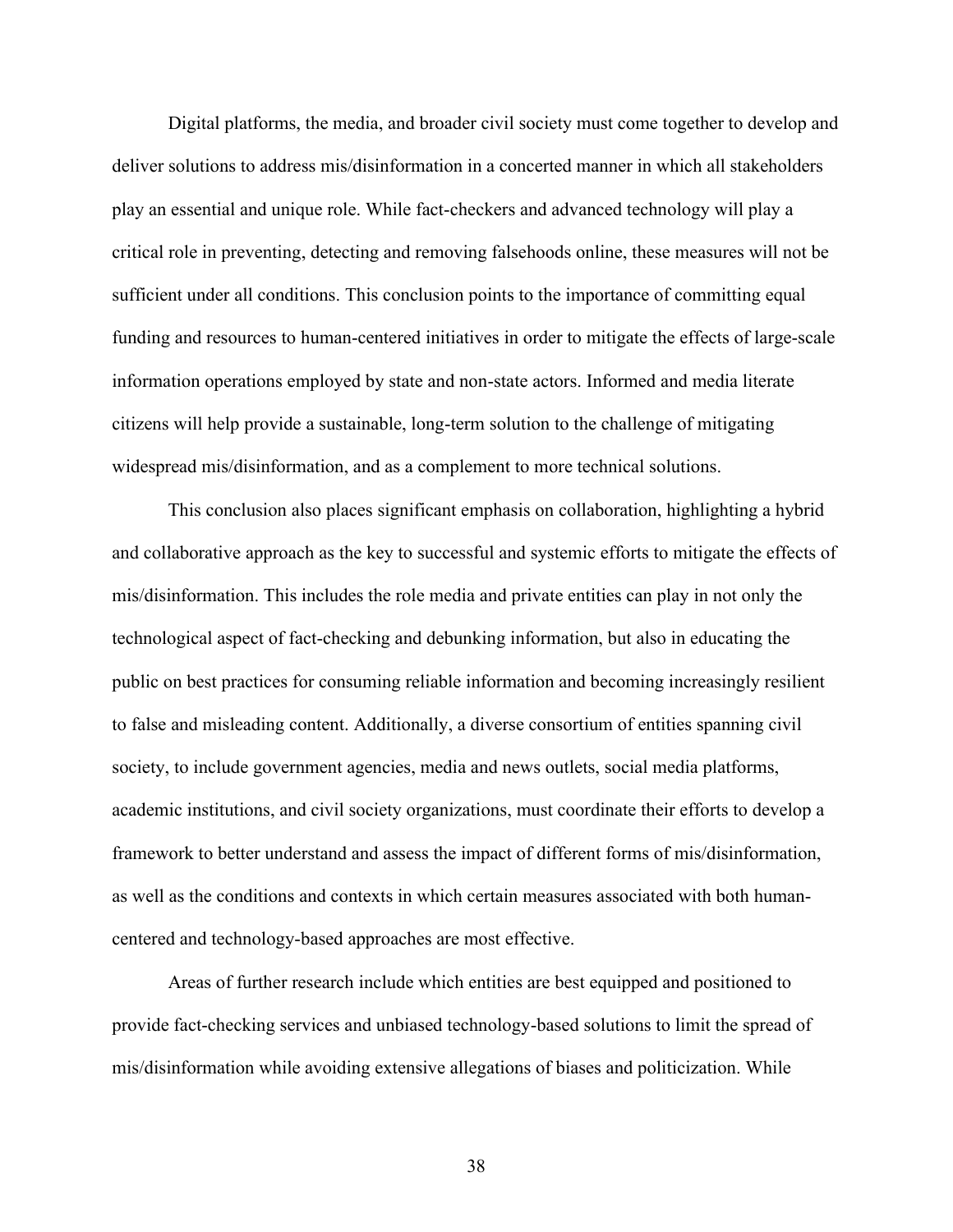existing research has pointed to the importance of third-party civil society organizations serving as unbiased entities providing fact-checking services, this research is limited in scope and scale. Additionally, although existing media literacy interventions delivered across democratic nations have seen success, many communities, states and nations lack the funding, organizational structure, and resources needed to expand these programs into larger scale efforts to enhance media literacy on a whole-of-society level. Effective practices in how to increase awareness and deliver core skills to the population must be more clearly understood. Finally, best approaches to fostering collaboration in order to encourage consortiums of diverse entities to develop effective whole-of-society approaches to countering mis/disinformation deserves further exploration.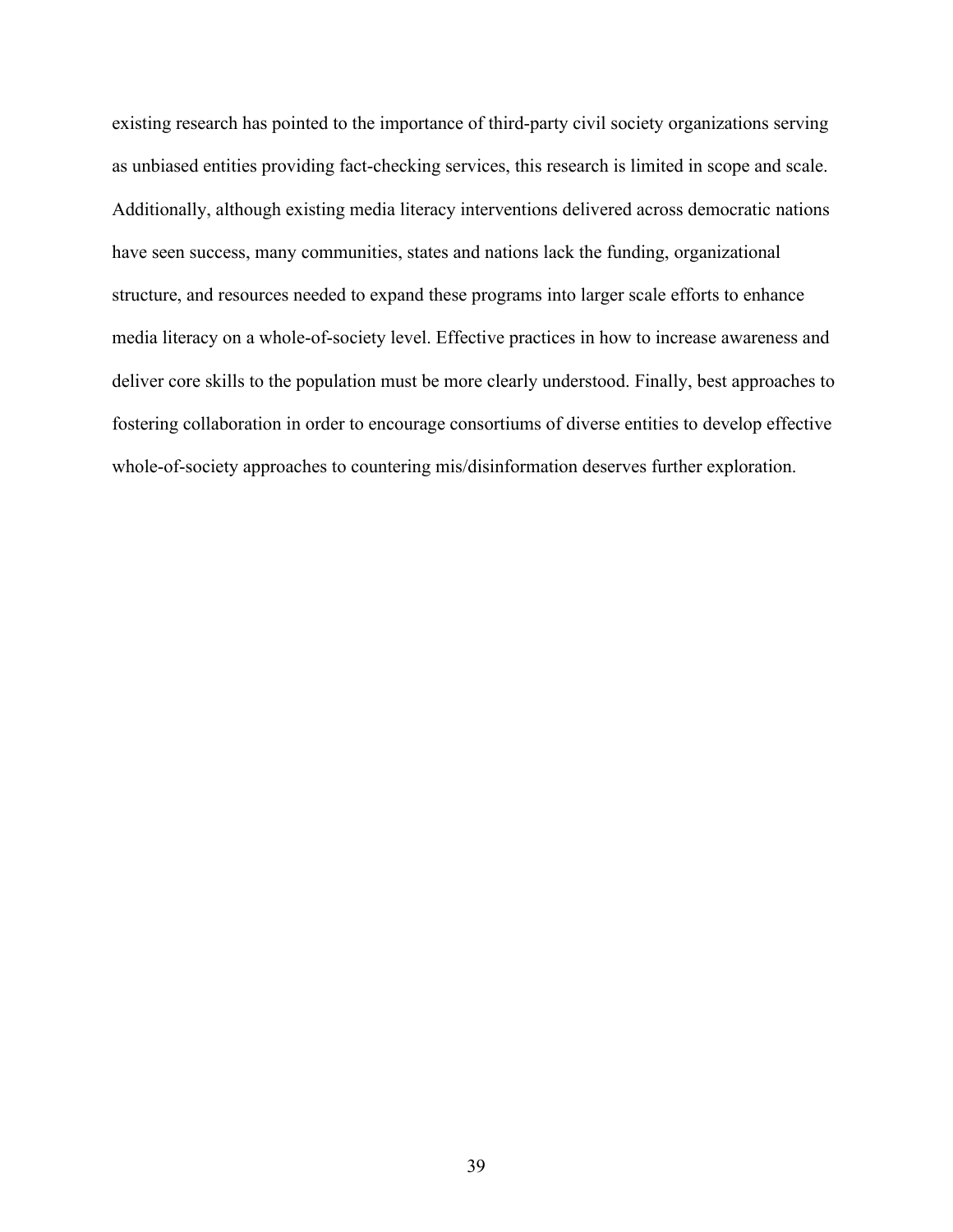## **Bibliography**

"About." Global Internet Forum to Counter Terrorism. [https://gifct.org/about/.](https://gifct.org/about/)

"About Us." The Markup.<https://themarkup.org/about.>

*Academic and Think-Tank Research on Common Practices for Countering Disinformation*. N.p.: Global Engagement Center, n.d.

Alethea Group, comp. *Foreign Media Influence on US Election*. October 2020. https://www.aletheagroup.com/resources/categories/case-studies

Allam, Hannah. "A March Without Millions Is Still A Worrying Sign of a Nation Divided." *npr*. Last modified November 15, 2020. [https://www.npr.org/2020/11/15/935181031/a-march-without-millions-is-still-a](https://www.npr.org/2020/11/15/935181031/a-march-without-millions-is-still-a-worrying-sign-of-a-nation-divided)[worrying-sign-of-a-nation-divided.](https://www.npr.org/2020/11/15/935181031/a-march-without-millions-is-still-a-worrying-sign-of-a-nation-divided)

Ara, Sinan, Deb Roy, and Soroush Vosoughi. *The Spread of True and False News Online*. March 9, 2018.<https://ide.mit.edu/wp-content/uploads/2018/12/> 2017-IDE-Research-Brief-False-News.pdf.

Bahenský, Vojtěch. "On Perspectives on Disinformation." Peace Research Center Prague, 2019. http://www.jstor.org/stable/resrep20620.

"The 'Backfire Effect' Is Mostly a Myth, a Broad Look at the Research Suggests." NiemanLab. [https://www.niemanlab.org/2019/03/the-backfire-effect-is-mostly-a-myth-a-broad](https://www.niemanlab.org/2019/03/the-backfire-effect-is-mostly-a-myth-a-broad-)look-at-the-research-suggests/.

Basit, Abdul. "Conspiracy Theories and Violent Extremism: Similarities, Differences and the Implications." *Counter Terrorist Trends and Analyses* 13, no. 3 (2021): 1–9. <https://www.jstor.org/stable/27040260.>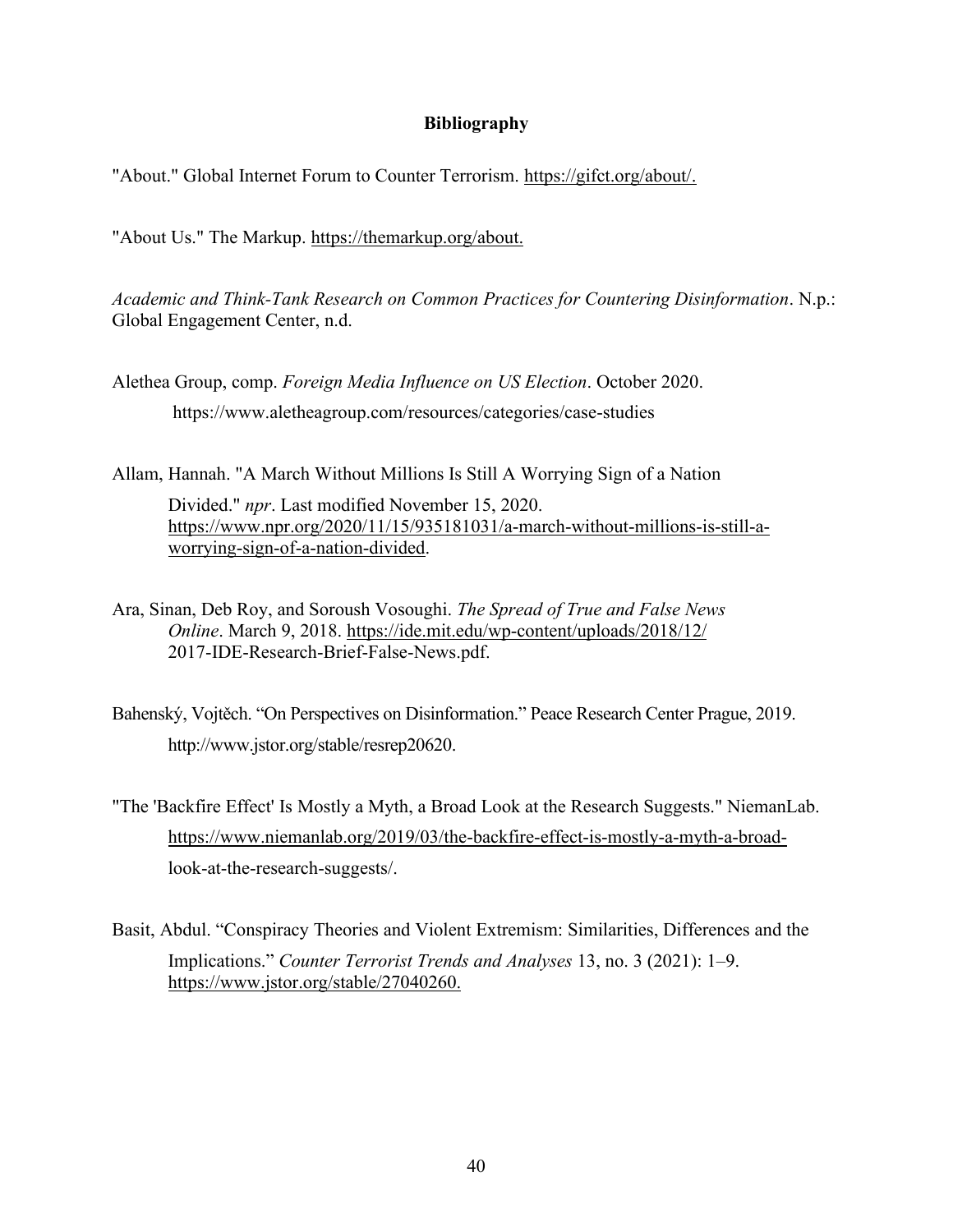- Bauder, David. "Conservative Media Offers Mixed Messages on COVID-19 Vaccine." AP News. Last modified July 21, 2021. [https://apnews.com/article/joe-biden-health](https://apnews.com/article/joe-biden-health-government-and-politics-arts-and-entertainment-media-74f36fead348661aeba170422381a972)[government-and-politics-arts-and-entertainment-media-](https://apnews.com/article/joe-biden-health-government-and-politics-arts-and-entertainment-media-74f36fead348661aeba170422381a972)[74f36fead348661aeba170422381a972.](https://apnews.com/article/joe-biden-health-government-and-politics-arts-and-entertainment-media-74f36fead348661aeba170422381a972)
- Berghella, Vanina. "Disinformation, Elections, Fact-Checking and Beyond: The View from Latin America." ifex. Last modified September 26, 2016[.https://ifex.org/d](https://ifex.org/)isinformationelections-fact-checking-and-beyond-the-view-from-latin-america/.
- Bickert, Monika. "How We're Taking Action Against Vaccine Misinformation Superspreaders." Meta. Last modified August 18, 2021. [https://about.fb.com/news/2021/08/taking-a](https://about.fb.com/news/2021/08/taking-)ctionagainst-vaccine-misinformation-superspreaders/.
- Bliss, Nadya, Elizabeth Bradley, Joshua Garland, Filippo Menczer, Scott W. Ruston, Kate Starbird, and Chris Wiggins. *An Agenda for Disinformation Research*. December 2020. <https://arxiv.org/pdf/2012.08572.pdf.>

Bond, Shannon. "Just 12 People Are Behind Most Vaccine Hoaxes on Social Media, Research Shows." npr. Last modified May 14, 2021. [https://www.npr.org/2021/05/13/996570855/disinformation-dozen-test-facebooks](https://www.npr.org/2021/05/13/996570855/disinformation-dozen-test-facebooks-)twitters-ability-to-curb-vaccine-hoaxes.

- Bond, Shannon. "Revealed: QAnon Facebook Groups are Growing at a Rapid Pace Around the World." The Guardian. Last modified August 11, 2020[.https://www.theguardian.com/us](https://www.theguardian.com/us-news/2020/aug/11/)[news/2020/aug/11/q](https://www.theguardian.com/us-news/2020/aug/11/)anon-facebook-groups-growing-conspiracy-theory.
- Bond, Shannon. "Unwelcome on Facebook and Twitter, QAnon Followers Flock to Fringe Sites." npr. Last modified January 31, 2021. [https://www.npr.org/2021/01/31/962104747/unwelcome-on-facebook-twitter-qanon](https://www.npr.org/2021/01/31/962104747/unwelcome-on-facebook-twitter-qanon-)followers-flock-to-fringe-sites.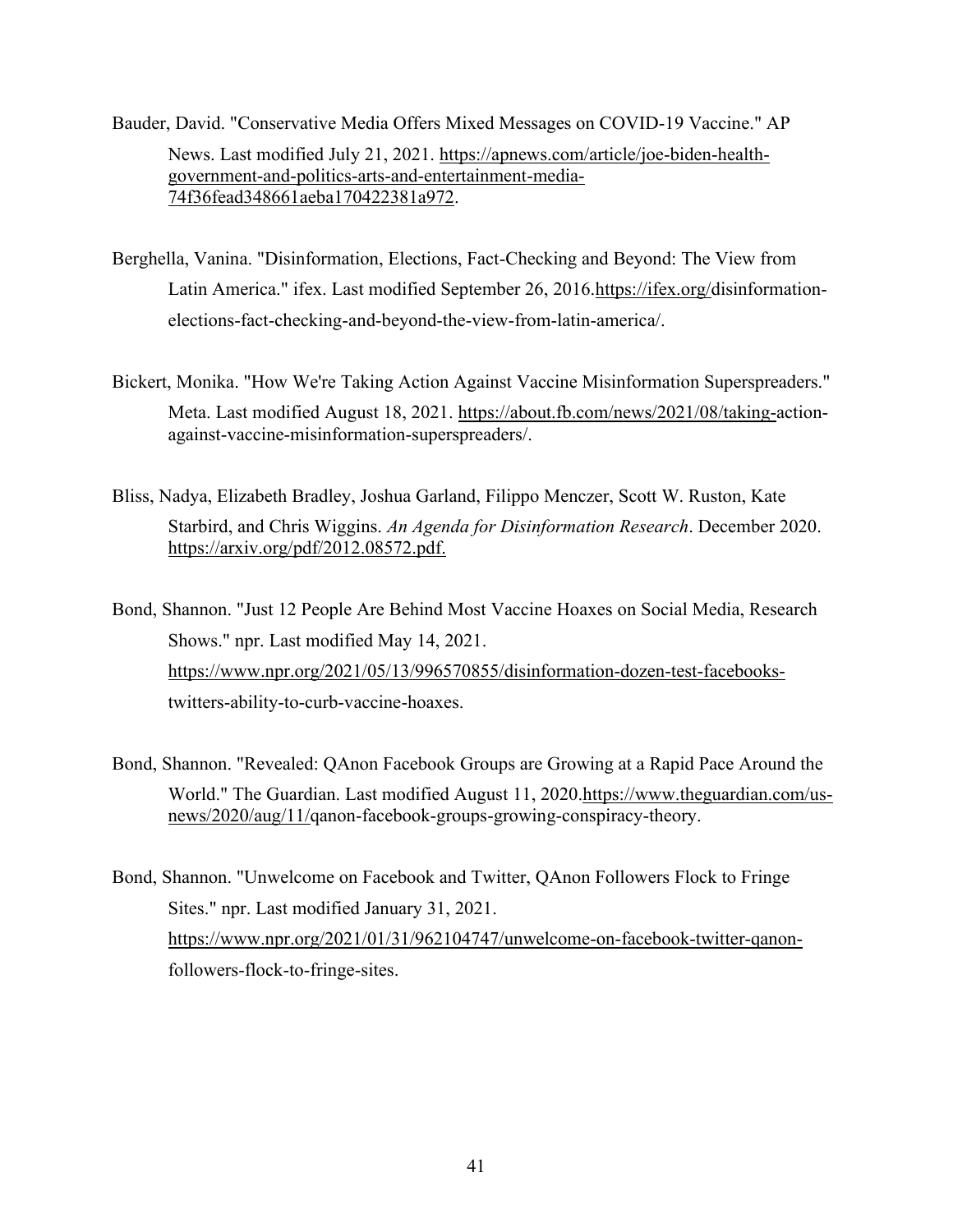*Boosting Immunity to Disinformation: Ukrainian Students Better Detect False Information after Teachers Integrate Media Literacy into Standard Subjects*. [https://www.irex.org/sites/default/files/node/resource/evaluation-learn-to-discern-in](https://www.irex.org/sites/default/files/node/resource/evaluation-learn-to-discern-in-)schools-ukraine.pdf.

Bowyer, Benjamin, and Joseph Kahne. "Educating for Democracy in a Partisan Age: Confronting the Challenges of Motivated Reasoning and Misinformation." *American Educational Research Journal* 54, no. 1 (February 2017): 3-34. <https://journals.sagepub.com/doi/pdf/10.3102/0002831216679817.>

Bulger, Monica, and Patrick Davison. *The Promises, Challenges, and Futures of Media Literacy*. February 2018. [https://www.datasociety.net/pubs/oh/D](https://www.datasociety.net/pubs/oh/)ataAndSociety Media Literacy 2018.pdf.

- Carlos Carvalho, Nicholas Klagge, and Emanuel Moench, "The Persistent Effects of a False News Shock," *Journal of Empirical Finance* 18, no. 4 (September 2011): 597-615.
- Center for an Informed Public, Digital Forensic Research Lab, Graphika, & Stanford Internet Observatory (2021). The Long Fuse: Misinformation and the 2020 Election. Stanford Digital Repository: Election Integrity Partnership. v1.3.0 Available at: <https://purl.stanford.edu/tr171zs0069>
- Chou, Wen-Ying Sylvia, Anna Gaysynsky, and Robin C. Vanderpool. "The COVID-19 Misinfodemic: Moving Beyond Fact-Checking." *Health Education & Behavior* 48, no. 1 (February 2021): 9–13. [https://doi.org/10.1177/1090198120980675.](https://doi.org/10.1177/1090198120980675)
- Clarke, Colin P. "Domestic Terrorism in the US, Disinformation and the Impact of COVID19." Observer Research Foundation. Last modified August 19, 2021. [https://www.orfonline.org/expert-speak/domestic-terrorism-in-the-us-disinformation-a](https://www.orfonline.org/expert-speak/domestic-terrorism-in-the-us-disinformation-)ndthe-impact-of-covid19/.

"Coronavirus: How Are the Social Media Platforms Responding to the 'Infodemic'?" First Draft. Last modified March 19, 2020. [https://firstdraftnews.org/a](https://firstdraftnews.org/)rticles/how-socialmedia-platforms-are- responding-to-the-coronavirus-infodemic/.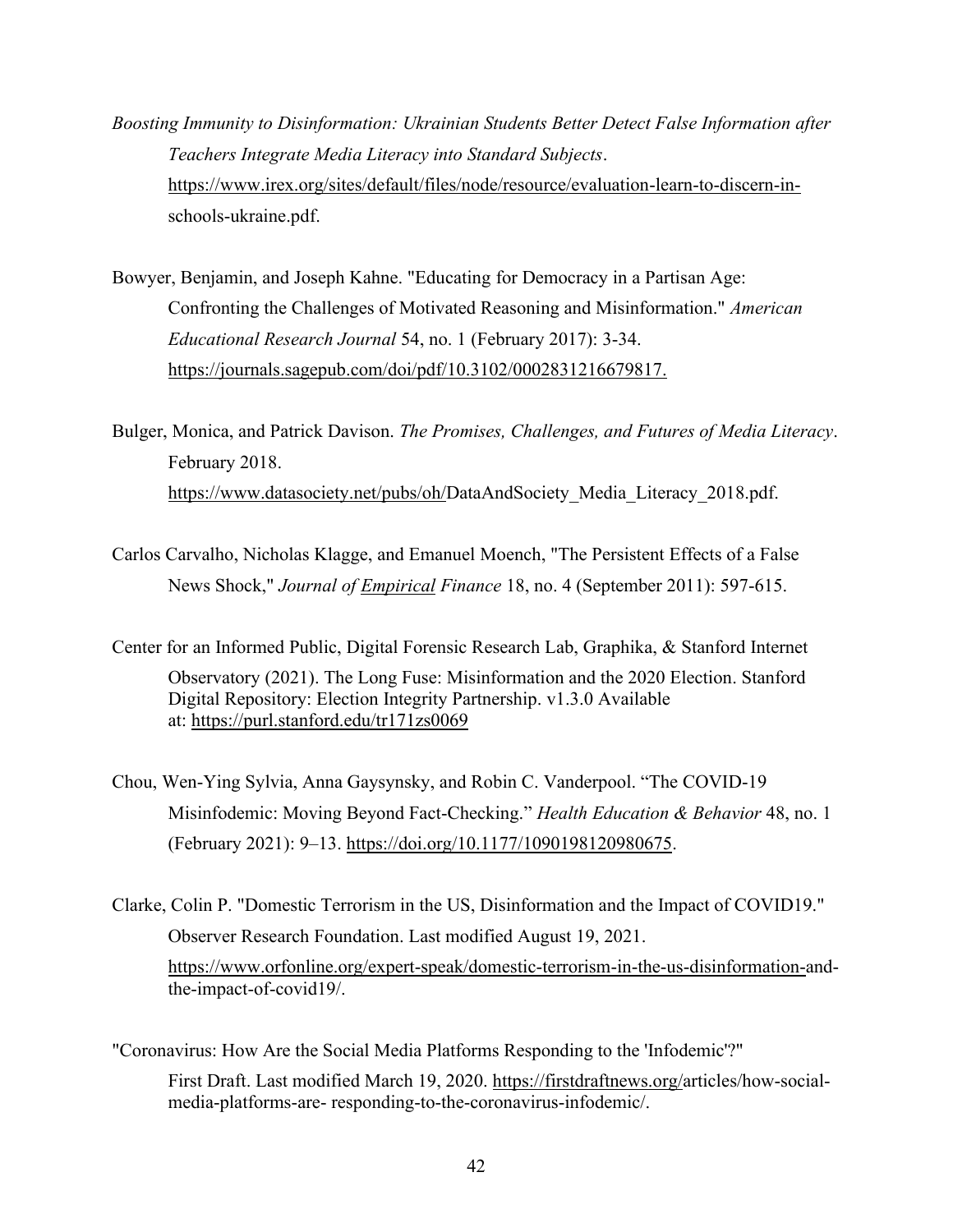Courchesne, Laura, Julia Ilhardt, and Jacob N. Shapiro. "Review of Social Science Research on

the Impact of Countermeasures Against Influence Operations." *Misinformation Review*, September 13, 2021. [https://misinforeview.hks.harvard.edu/article/review-of-social](https://misinforeview.hks.harvard.edu/article/review-of-social-science-research-on-the-impact-of-countermeasures-against-influence-operations/)[science-research-on-the-impact-of-countermeasures-against-influence-operations/.](https://misinforeview.hks.harvard.edu/article/review-of-social-science-research-on-the-impact-of-countermeasures-against-influence-operations/)

Dennis, Alan R., Antino Kim, and Patricia L. Moravec. *Appealing to Sense and Sensibility:* 

*System 1 and System 2 Interventions for Fake News on Social Media*. Research report no. Vol. 31 No. 3. N.p., 2020.<https://pubsonline.informs.org/doi/abs/10.1287/isre.2020.0927>

Dickson, Caitlin. "Poll: Two-thirds of Republicans Still Think the 2020 Election Was Rigged."

Yahoo News. Last modified August 4, 2021.<https://news.yahoo.com/poll-two-thirds-of->

republicans-still-think-the-2020-election-was-rigged

165934695.html?guccounter=1&guce\_referrer=aHR0cHM6Ly93d3cuZ29vZ2xlLmNvb8

&guce\_referrer\_sig=AQAAALYQPDAJteflhCLjnypRNsa7ht8q05gOCucsTYQn9YWew kMVpBto0DUFdGIaGTV84H3sgrCMQzrl2Gyhk\_aXIEr95gws232rkKHbIyeEVI0rIiIJR G2wVwJRlNEisXXptMvAz1oXUTpZQE3M7xFRjhVoS7RQLpaG7YhG7Fy-QcnK.

[Dictionary.com,](http://dictionary.com/)<https://www.dictionary.com/browse/misinformation.>

*The Disinformation Dozen: Why Platforms Must Act on Twelve Leading Online Anti-Vaxxers*. 2021. [https://252f2edd-1c8b-49f5-9bb2](https://252f2edd-1c8b-49f5-9bb2-cb57bb47e4ba.filesusr.com/ugd/)  [cb57bb47e4ba.filesusr.com/ugd/f](https://252f2edd-1c8b-49f5-9bb2-cb57bb47e4ba.filesusr.com/ugd/)4d9b9\_b7cedc0553604720b7137f8663366ee5.pdf.

Dizikes, Peter. "The Fact-Checking Trap." *MIT Technology Review*, April 15, 2020. [https://www.technologyreview.com/2020/04/15/999307/the-fact-checking-trap/.](https://www.technologyreview.com/2020/04/15/999307/the-fact-checking-trap/)

Donald, Brooke. "Stanford Researchers Find Students Have Trouble Judging the Credibility of Information Online." Stanford Graduate School of Education. Last modified November 22, 2016. [https://ed.stanford.edu/news/stanford-researchers-find-students-have-trouble](https://ed.stanford.edu/news/stanford-researchers-find-students-have-trouble-judging-credibility-information-online)[judging-credibility-information-online.](https://ed.stanford.edu/news/stanford-researchers-find-students-have-trouble-judging-credibility-information-online)

European Audiovisual Observatory. *Mapping of Media Literacy Practices and Actions in EU-28*. By Martina Chapman.<https://rm.coe.int/1680783500.>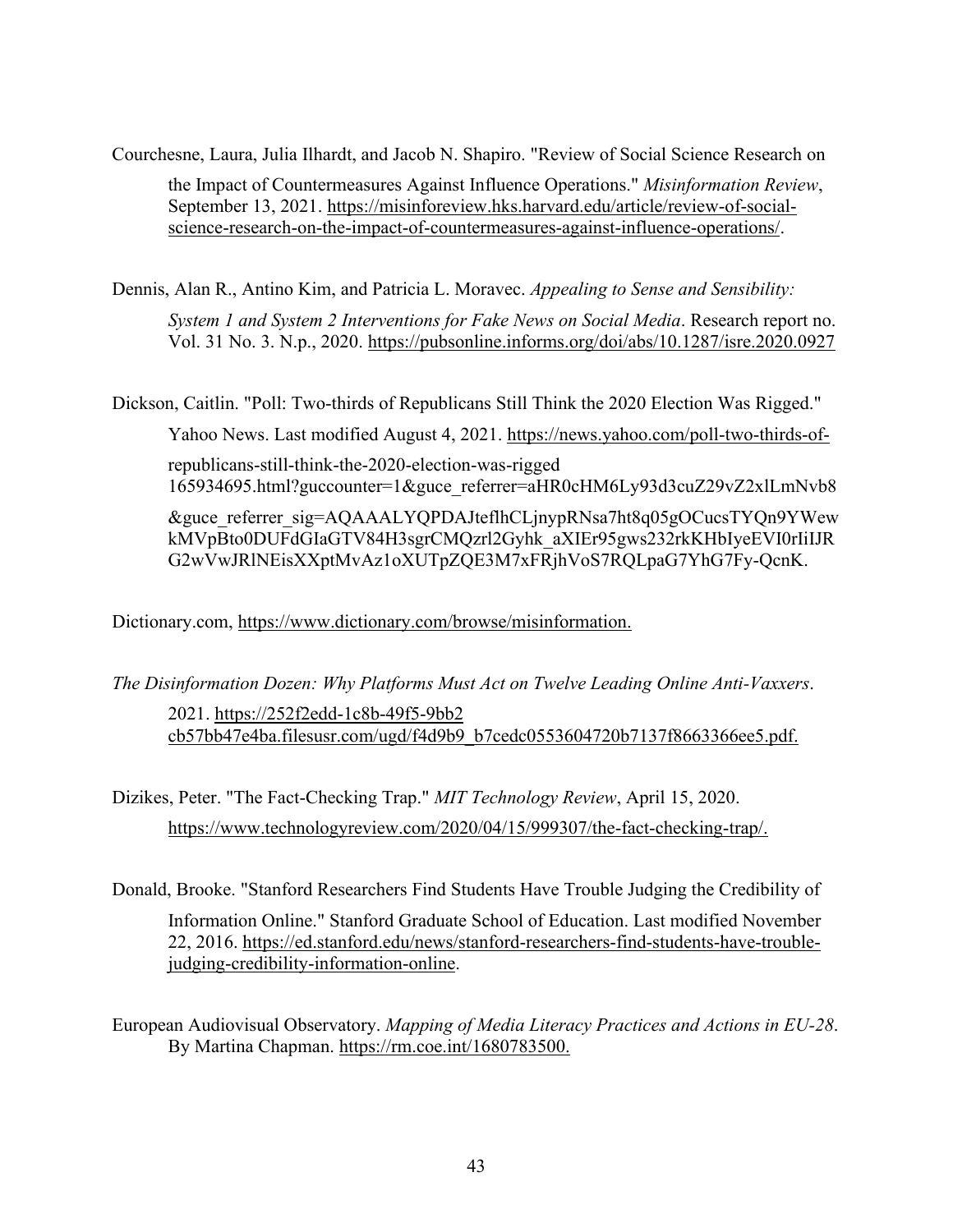- *Examining Social Media Companies' Efforts to Counter On-Line Terror Content and Misinformation: Hearings Before the Committee on Homeland Security*, One Hundred Sixteenth, First (2019).
- "Facebook Ran Recruitment Ads for Militia Groups." Tech Transparency Project. Last modified October 19, 2020.<https://www.techtransparencyproject.org/> articles/facebook-ran-recruitment-ads-militia-groups.
- Fowler-Watt, K., and McDougall, J Media Literacy versus Fake News: Critical Thinking, Resilience and Civic Engagement WJEC, Paris. 2019
- Gimpel, Henner, Sebastian Heger, Christian Olenberger, and Lena Utz. "The Effectiveness of Social Norms in Fighting Fake News on Social Media." *Journal of Management Information Systems* 38, no. 1 (April 2, 2021): 196-221. Taylor & Francis Online.
- Hameleers, Michael. "Separating Truth from Lies: Comparing the Effects of News Media Literacy Interventions and Fact-Checkers in Response to Political Misinformation in the US and Netherlands." *Information, Communication and Society*, May 18, 2020. [https://www.tandfonline.com/doi/pdf/10.1080/1](https://www.tandfonline.com/doi/pdf/10.1080/)369118X.2020.1764603.
- Helmus, Todd C. and Marta Kepe, A Compendium of Recommendations for Countering Russian and Other State-Sponsored Propaganda. Santa Monica, CA: RAND Corporation, 2021. [https://www.rand.org/pubs/research\\_reports/RRA894-1.html.](https://www.rand.org/pubs/research_reports/RRA894-1.html)
- Henderson, Emily, ed. "Fact-checking is an Effective Tool to Combat Misinformation, Study Shows." News Medical. Last modified September 7, 2021. [https://www.news](https://www.news-medical.net/news/20210907/)[medical.net/news/20210907/F](https://www.news-medical.net/news/20210907/)act-checking-is-an-effective-tool-to-combatmisinformation-study-shows.aspx.
- Hennigan, W.J. "How Big a Role Does Social Media Play in Homegrown Terrorism?" Time. Last modified October 29, 2018. [https://time.com/5438481/t](https://time.com/5438481/)errorism-social-media/.
- Hobbs, Renee, and Richard Frost. "Measuring the Acquisition of Media-Literacy Skills." *Reading Research Quarterly* 38, no. 3 (2003): 330–55. [http://www.jstor.org/stable/4151822.](http://www.jstor.org/stable/4151822)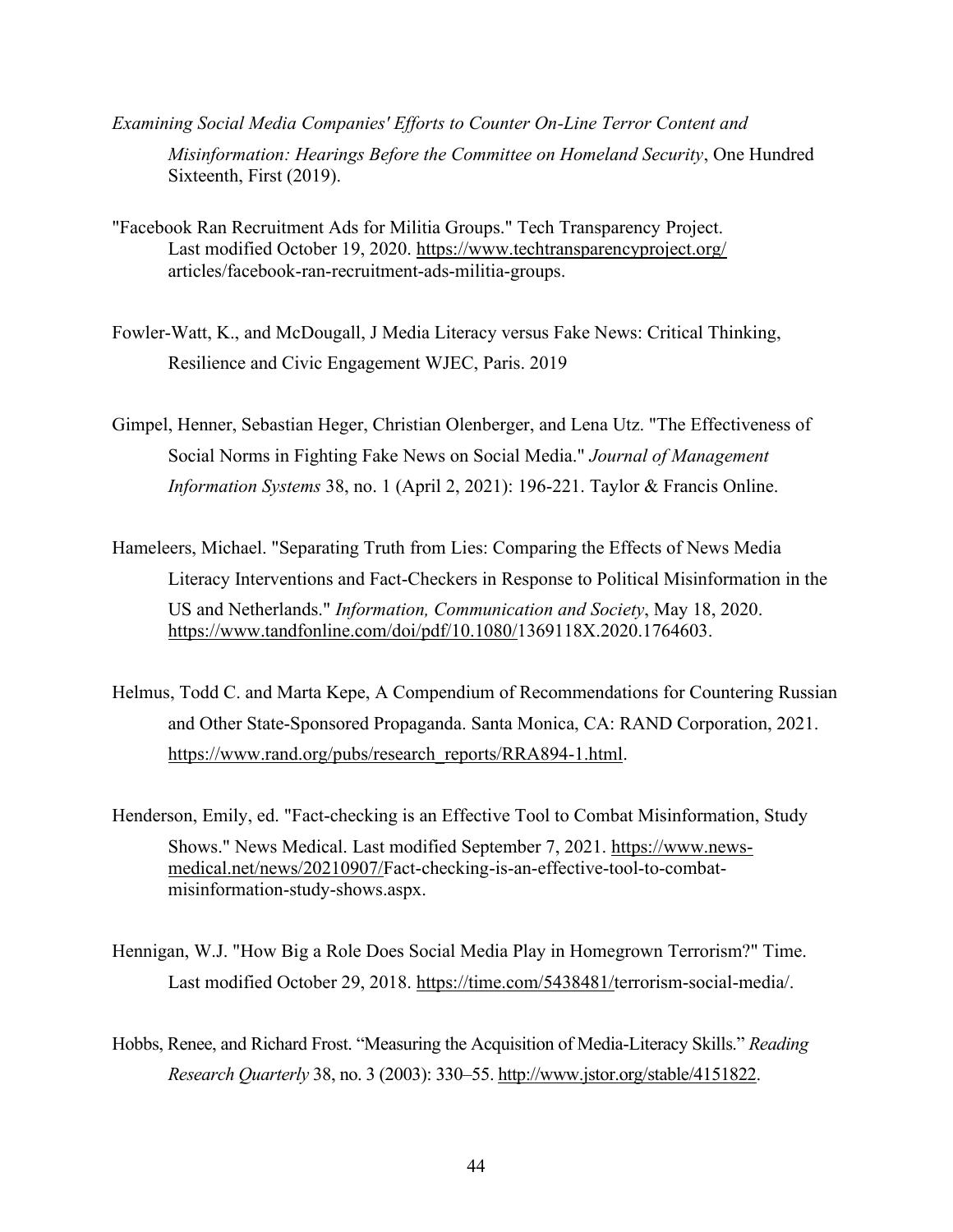- Huguet, Alice, Jennifer Kavanagh, Garrett Baker, and Marjory S. Blumenthal, Exploring Media Literacy Education as a Tool for Mitigating Truth Decay. Santa Monica, CA: RAND Corporation, 2019. https://www.rand.org/pubs/research\_reports/RR3050.html.
- Ingram, Matthew. "Facebook's Fact-Checking Program Falls Short." *Columbia Journalism Review: Media Today*, August 2, 2019. [https://www.cjr.org/the\\_media\\_today/facebook](https://www.cjr.org/the_media_today/facebook-)fact-checking.php.
- Jeong, Se-Hoon, Hyunyi Cho, and Yoori Hwang. "Media Literacy Interventions: A Meta-Analytic Review." *Journal of Communication* 62, no. 3 (April 24, 2012): 454- 72. [https://onlinelibrary.wiley.com/doi/abs/10.1111/j](https://onlinelibrary.wiley.com/doi/abs/10.1111/).1460-2466.2012.01643.x.
- Kabeil, Magdy M., and Ahmad M. Kabil. "A Proposed Framework for Incorporating Big-Data Technology in National Crisis Management Center." In *Encyclopedia of Information Science and Technology, Fourth Edition.* edited by Khosrow-Pour, D.B.A., Mehdi, 2006- 2019. Hershey, PA: IGI Global, 2018.<http://doi:10.4018/978-1-5225-2255-3.ch174>
- Khalaieff, Sue. "Civil Online Reasoning Across the Curriculum." Illinois Civics Hub. Last modified February 22, 2021. [https://www.illinoiscivics.org/news/civic-online-reasoning](https://www.illinoiscivics.org/news/civic-online-reasoning-)across-the-curriculum/.
- "Learn to Discern (L2D) Media Literacy Training." IREX. Last modified 2021. <https://www.irex.org/project/learn-discern-l2d-media-literacy-training#component-id->783.
- Li, Jianing, and Michael W. Wagner. "When Are Readers Likely to Believe a Fact-Check?" Brookings. Last modified May 27, 2020. [https://www.brookings.edu/techstream/when](https://www.brookings.edu/techstream/when-are-readers-likely-to-believe-a-fact-check/)[are-readers-likely-to-believe-a-fact-check/.](https://www.brookings.edu/techstream/when-are-readers-likely-to-believe-a-fact-check/)
- Loomba, S., de Figueiredo, A., Piatek, S.J. *et al.* Measuring the impact of COVID-19 vaccine misinformation on vaccination intent in the UK and USA. *Nat Hum Behav* **5,** 337–348 (2021).<https://doi.org/10.1038/s41562-021-01056-1>
- Lord, Kristin M., and Katya Vogt. "Strengthen Media Literacy to Win the Fight against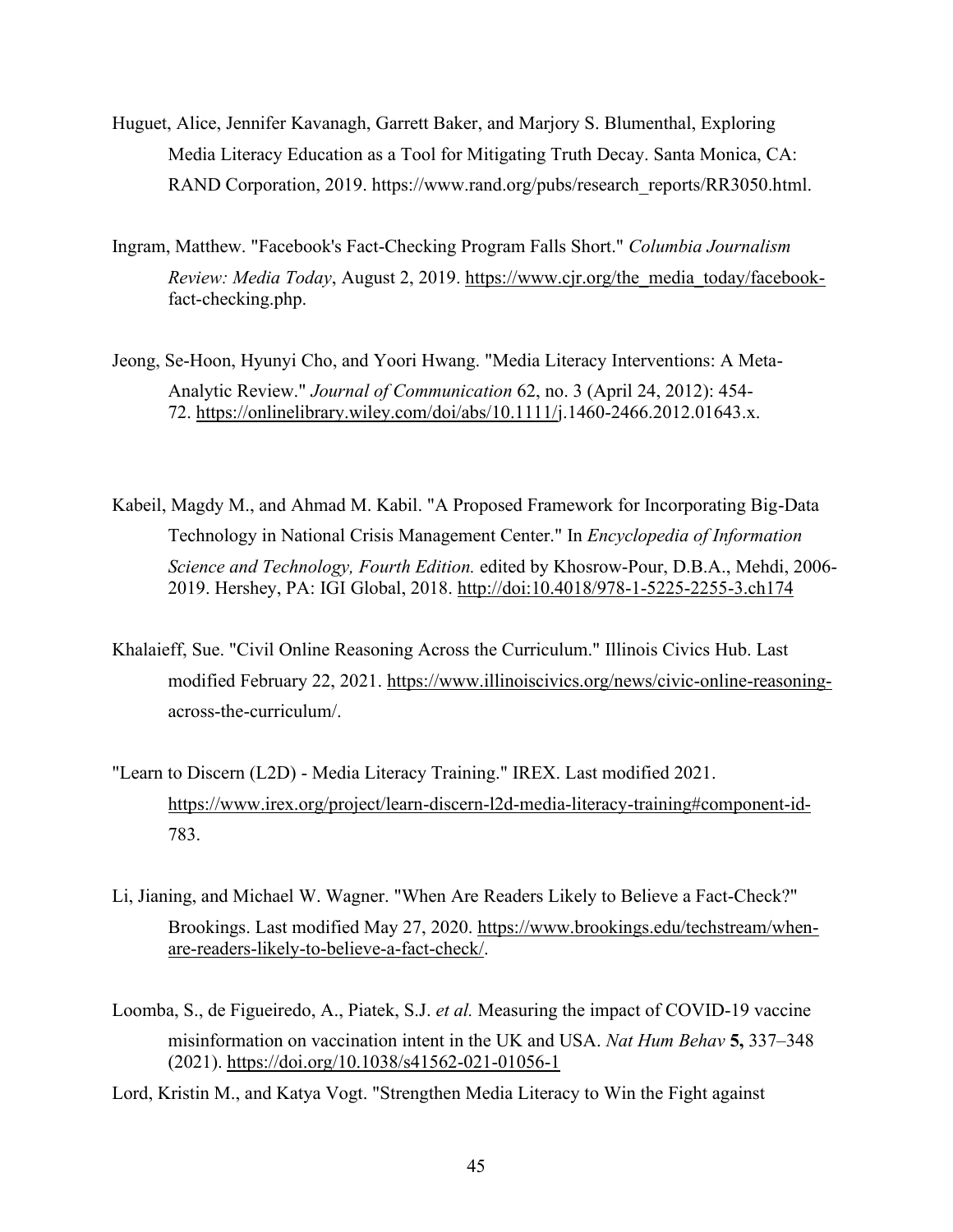Misinformation." Stanford Social Innovation Review. Last modified March 18, 2021. [https://ssir.org/articles/entry/s](https://ssir.org/articles/entry/)trengthen\_media\_literacy\_to\_win\_the\_fight\_against\_misinf ormation.

- Mack, David, Ryan Mac, and Ken Bensinger. "'If They Won't Hear Us, They Will Fear Us': How the Capitol Assault Was Planned on Facebook." BuzzFeed News. Last modified January 19, 2021. [https://www.buzzfeednews.com/article/d](https://www.buzzfeednews.com/article/)avidmack/how-us-capitol-insurrectionorganized-facebook.
- McCarthy, Bill. "Misinformation and the Jan. 6 Insurrection: When 'Patriot Warriors' Were Fed Lies." PolitiFact. Last modified June 30, 2021. [https://www.politifact.com/article/2021/jun/30/misinformation-and-jan-6-insurrection](https://www.politifact.com/article/2021/jun/30/misinformation-and-jan-6-insurrection-when-patriot/)[when-patriot/.](https://www.politifact.com/article/2021/jun/30/misinformation-and-jan-6-insurrection-when-patriot/)
- Ministry of Education and Culture. *Media Literacy in Finland: National Media Education Policy*. 2019. [https://medialukutaitosuomessa.fi/mediaeducationpolicy.pdf.](https://medialukutaitosuomessa.fi/mediaeducationpolicy.pdf)
- Mitchell, Amy, and Jacob Liedke. "About Four-in-Ten Americans Say Social Media Is an Important Way of Following COVID-19 Vaccine News." Pew Research Center. Last modified August 24, 2021. [https://www.pewresearch.org/fact-tank/2021/08/24/about](https://www.pewresearch.org/fact-tank/2021/08/24/about-)four-in-ten-americans-say-social-media-is-an-important-way-of-following-covid-19 vaccine-news/.
- Murray, Riley, David Muite, Erica Morrissette, Simon Pierpont, and Julie Nagel. "The Importance of Media Literacy." In *Introduction to Media Studies*. PressBooks. Digital f ile.
- Naumann, Karen. "Using Fact-Checking to Overcome Disinformation." Public Relations Society of America. Last modified October 2021[.https://www.prsa.org/article/using-fact](https://www.prsa.org/article/using-fact-checking-to-overcome-disinformation.)[checking-to-overcome-disinformation.](https://www.prsa.org/article/using-fact-checking-to-overcome-disinformation.)
- Nawrat, Allie. "US Accuses Russia of Covid-19 Vaccine Disinformation Campaign." Pharmaceutical Technology. Last modified March 9, 2021. [https://www.pharmaceutical](https://www.pharmaceutical-technology.com/news/)[technology.com/news/u](https://www.pharmaceutical-technology.com/news/)s-accuses-russia-covid19-disinformation/.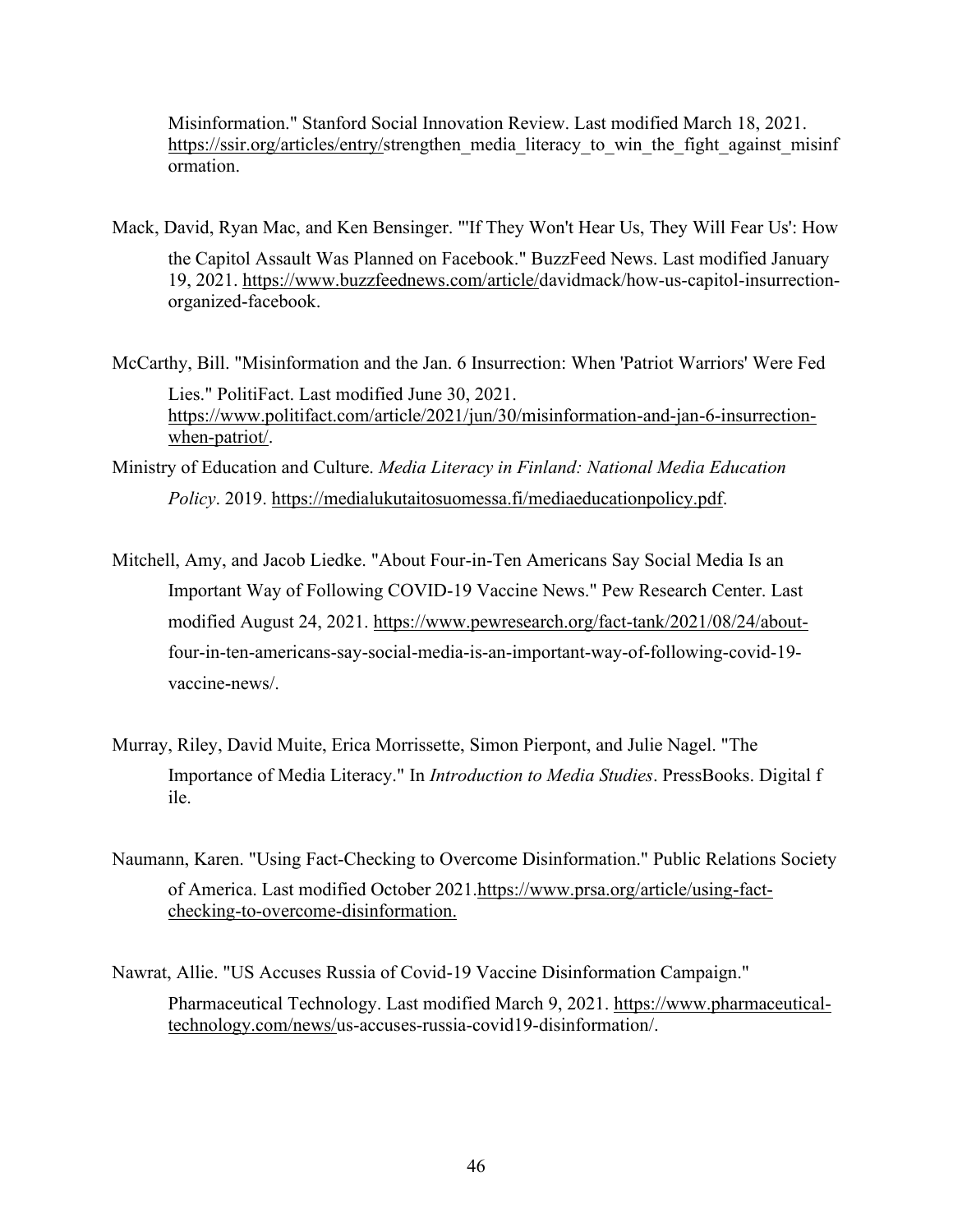- Pamment, J., & Kimber Lindwall, A. (2021). Fact-checking and Debunking. Riga: NATO Strategic Communications Centre of Excellence.
- Pasquetto, I., Swire-Thompson, B., Amazeen, M.A., Benevenuto, F., Brashier, N.M., Bond,

R.M., Bozarth, L.C., Budak, C., Ecker, U.K.H. , Fazio, L.K., Ferrara, E., Flanagin, A.J., Flammini, A., Freelon, D., Grinberg, N., Hertwig, R., Jamieson, K.H., Joseph, K., Jones, J.J. …Yang, K.C. Tackling misinformation: What researchers could do with social media data. Harvard Kennedy School (HKS) Misinformation Review, 1(8).

Paul, Kari. "'It Let White Supremacists Organize': The Toxic Legacy of Facebook's Groups." The Guardian. Last modified February 4, 2021. <https://www.theguardian.com/technology/2021/feb/04/facebook-groups-misinformation>

Pellico, Katie, and Brian Stelter. "Instagram Blocked the #VaccinesKill Hashtag Two Years Ago. Facebook Only Just Now Got Around to Doing Itt." CNN Business. Last modified July 21, 2021. [https://www.cnn.com/2021/07/21/tech/facebook-vaccineskill](https://www.cnn.com/2021/07/21/tech/facebook-vaccineskill-hashtag/index.html)[hashtag/index.html.](https://www.cnn.com/2021/07/21/tech/facebook-vaccineskill-hashtag/index.html)

"Peter Pomerantsev: 'You can no longer fight lies with facts.'" Ukrainian Institute London. Last modified July 5, 2016. [https://ukrainianinstitute.org.uk/peter-pomerantsev-you-can-no-longer-fight-lies-with](https://ukrainianinstitute.org.uk/peter-pomerantsev-you-can-no-longer-fight-lies-with-)facts/.

Pippert, Caroline H., Kristin L. Trujillo, David Lazer, Matthew Baum, Matthew D. Simonson, Katherine Ognyanova, Roy H. Perlis, et al. 2021. "The COVID States Project #68: Heightened Parental Concerns About COVID-19 Vaccinations for Children." OSF Preprints. October 18. doi:10.31219/osf.io/4u6hb.

Richter, Marie, Kendrick McDonald, John Gregory, Sophia Tewa, and Virginia Padovese. "COVID-19 Vaccine Misinformation: Super-Spreaders Misinformation about Development of a COVID-19 Vaccine Spreads Widely on Facebook." NewsGuard. Last modified November 30, 2020. [https://www.newsguardtech.com/special-reports/special-report-covid-](https://www.newsguardtech.com/special-reports/special-report-covid-19-vaccine-misinformation/)[19-vaccine-misinformation/.](https://www.newsguardtech.com/special-reports/special-report-covid-19-vaccine-misinformation/)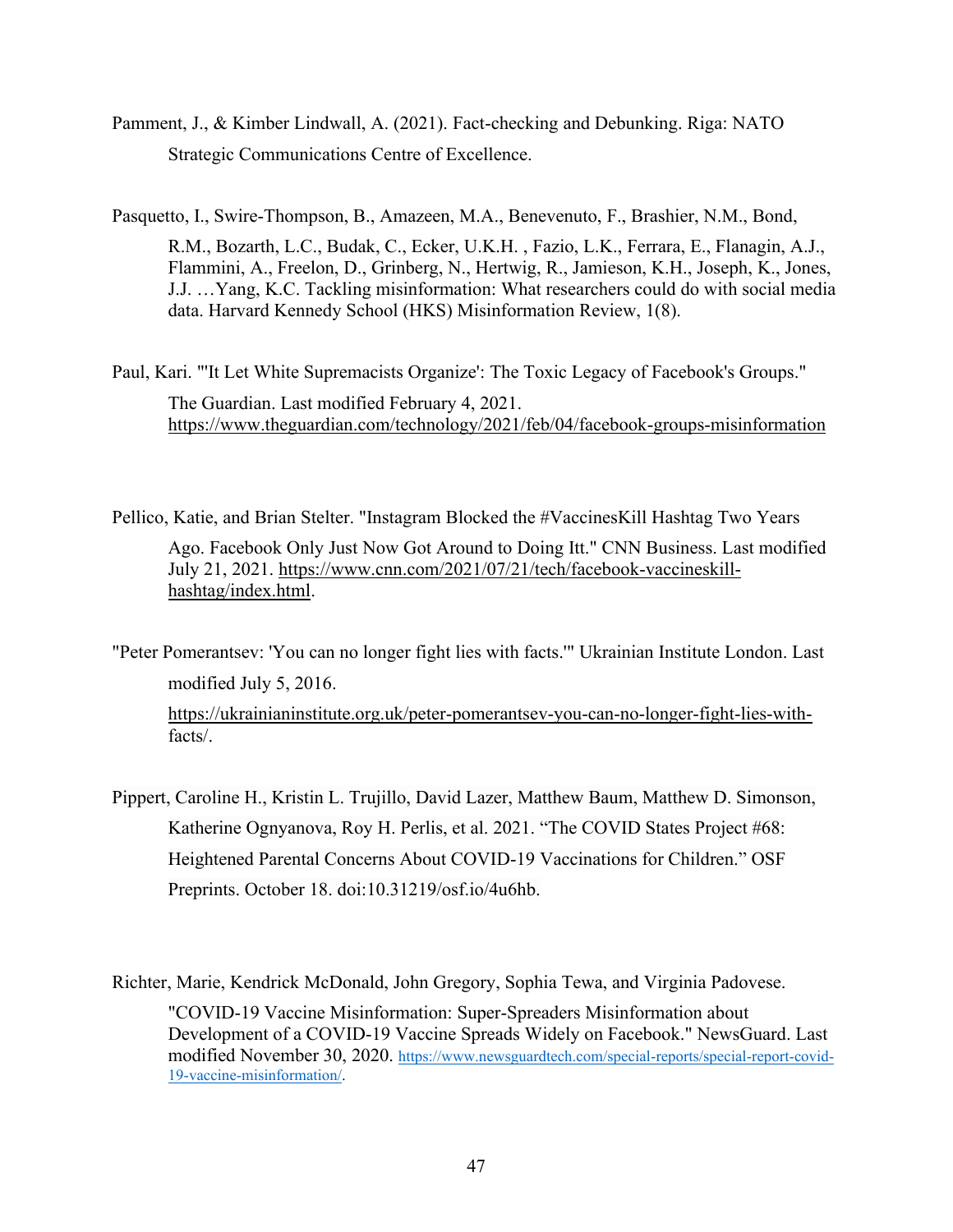Salman, Javeria, and Sarah Butrymowicz. "The In-School Push to Fight Misinformation from the Outside World." The Hechinger Report. Last modified February 11, 2021. [https://hechingerreport.org/the-in-school-push-to-fight-misinformation-from](https://hechingerreport.org/the-in-school-push-to-fight-misinformation-from-the-outside-world/)[the-outside-world/.](https://hechingerreport.org/the-in-school-push-to-fight-misinformation-from-the-outside-world/)

Siwakoti, Samikshya, Luca Zanotti, Ulas Erdogdu, Kamya Yadav, Nicola Bariletto, and Jacob N. Shapiro. "How COVID Drove the Evolution of Fact-Checking." *Misinformation Review*,

May 6, 2021. [https://misinforeview.hks.harvard.edu/article/h](https://misinforeview.hks.harvard.edu/article/)ow-covid-drove-theevolution-of-fact-checking/.

"Sizing the Infodemic: NewsGuard Analysts Have Now Found More than 500 'News' Sites

Peddling COVID-19 Misinformation and Identified 50 Hoaxes Relating to the COVID-19 Vaccines." NewsGuard. Last modified September 8, 2021. [https://www.newsguardtech.com/press/newsguard-finds-more-than-500-sites-50-covid](https://www.newsguardtech.com/press/newsguard-finds-more-than-500-sites-50-covid-vaccine-myths/)[vaccine-myths/.](https://www.newsguardtech.com/press/newsguard-finds-more-than-500-sites-50-covid-vaccine-myths/)

Stoilova, Dr Mariya, Matthew Smith, Gail El-Halaby, Dr Nick Anstead, Andra Fry, and Lee Edwards. *Rapid Evidence Assessment on Online Misinformation and Media Literacy*. June 9, 2021. https://www.ofcom.org.uk/ data/assets/pdf file/0011/220403/rea-online[misinformation.pdf.](https://www.ofcom.org.uk/__data/assets/pdf_file/0011/220403/rea-online-misinformation.pdf)

- Susarla, Anjana. "Big Tech Has a Misinformation Problem Here's What a Social Media Expert Recommends." The Conversation. Last modified July 29, 2021. [https://theconversation.com/big-tech-has-a-vaccine-misinformation-problem-heres-what](https://theconversation.com/big-tech-has-a-vaccine-misinformation-problem-heres-what-a-social-media-expert-recommends-164987)[a-social-media-expert-recommends-164987.](https://theconversation.com/big-tech-has-a-vaccine-misinformation-problem-heres-what-a-social-media-expert-recommends-164987)
- USAID, CEPPS. "Building Civil Society Capacity to Counter Disinformation." Countering Disinfo. Last modified April 3, 2021. [https://counteringdisinformation.org/topics/csos/2](https://counteringdisinformation.org/topics/csos/2-fact-checking.) [fact-checking.](https://counteringdisinformation.org/topics/csos/2-fact-checking.)
- USAID. "Countering Disinformation: Track, Inform, Engage, Inspire." East West Management Institute. Last modified April 16, 2020. [http://ewmi-access.org/countering](http://ewmi-access.org/countering-disinformation-track-inform-engage-)[disinformation-track-inform-engage-i](http://ewmi-access.org/countering-disinformation-track-inform-engage-)nspire/.
- Volpicelli, Gian M. "Trump's Mob Is on Telegram and They're Already Getting Organized." Wired. Last modified January 14, 2021. [https://www.wired.co.uk/a](https://www.wired.co.uk/)rticle/trump-telegram.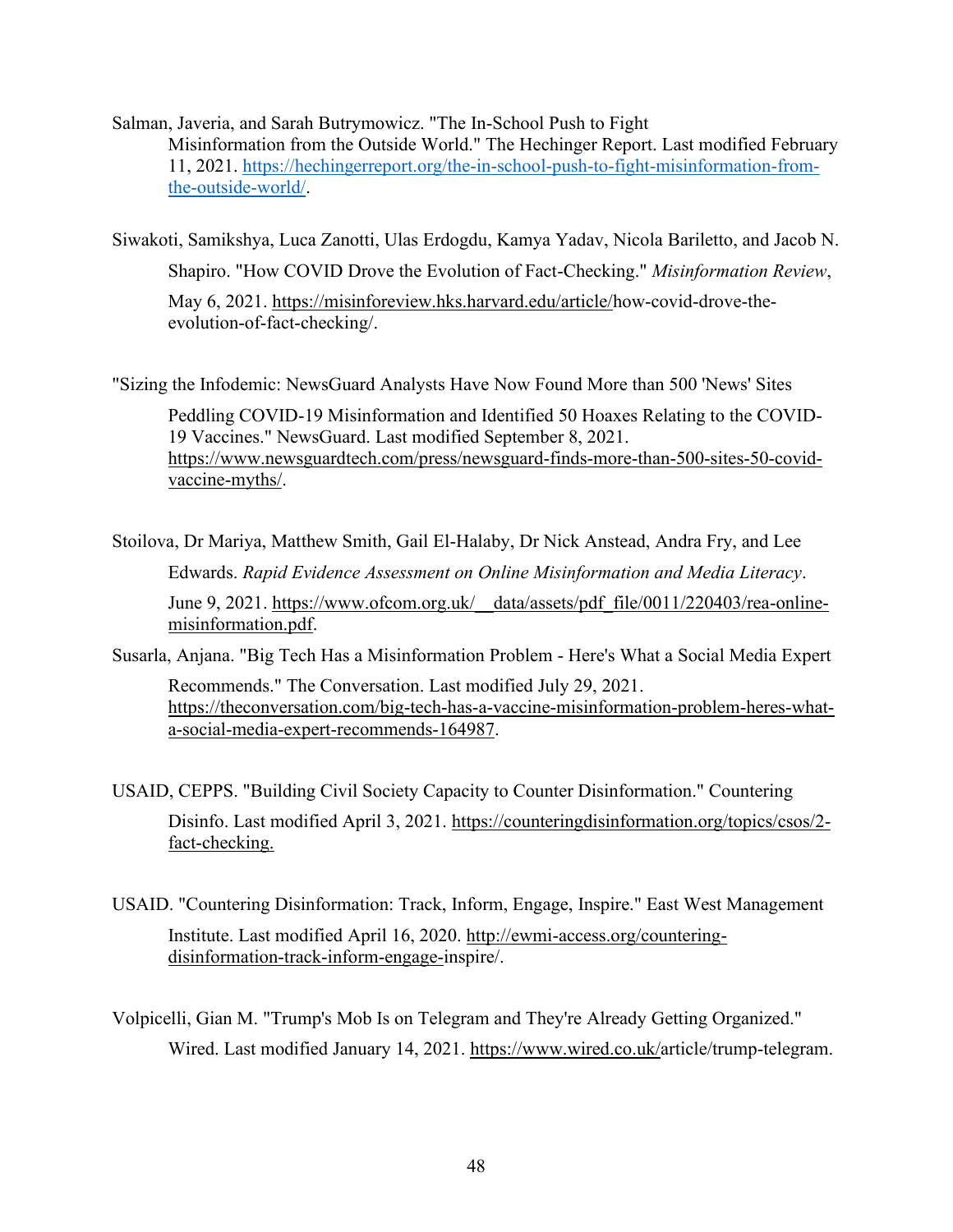"What Is Media Literacy, and Why Is It Important?" Common Sense Media. [https://www.commonsensemedia.org/news-and-media-literacy/what-is-media-literacy](https://www.commonsensemedia.org/news-and-media-literacy/what-is-media-literacy-)and-why-is-it-important.

- West, Darrell M. "How to Combat Fake News and Disinformation." Brookings. Last modified December 18, 2017. [https://www.brookings.edu/research/how-to-combat-fake-news-and](https://www.brookings.edu/research/how-to-combat-fake-news-and-)disinformation/.
- "White Supremacy Groups' Related Pages on Facebook." Tech Transparency Project. <https://www.techtransparencyproject.org/data.>
- Wilson SL, Wiysonge C, Social media and vaccine hesitancy *BMJ Global Health* 2020; https://gh.bmj.com/content/bmjgh/5/10/e004206.full.pdf

Wojcieszak, Magdalena, Jingwen Zhang, Jieyu Ding Featherstone, and Christopher Calabrese.

"Effects of Fact-Checking Social Media Vaccine Misinformation on Attitudes toward Vaccines." *Effects of Fact-Checking Social Media Vaccine Misinformation on Attitudes toward Vaccines* 145 (April 2021). <https://www.sciencedirect.com/sdfe/reader/pii/S0091743520304394/pdf.>

Wong, Julia Carrie. "Down the Rabbit Hole: How QAnon Conspiracies Thrive on Facebook." The Guardian. Last modified June 25, 2020. [https://www.theguardian.com/technology/2020/jun/25/qanon-facebook-conspiracy](https://www.theguardian.com/technology/2020/jun/25/qanon-facebook-conspiracy-theories-algorithm)[theories-algorithm](https://www.theguardian.com/technology/2020/jun/25/qanon-facebook-conspiracy-theories-algorithm)

Yin, Leon, and Alfred Ng. "Lawmaker Questions Facebook on Broken Election-Related

Promise." The Markup. Last modified January 26, 2021. [https://themarkup.org/citizen](https://themarkup.org/citizen-browser/2021/01/26/)[browser/2021/01/26/l](https://themarkup.org/citizen-browser/2021/01/26/)awmaker-questions-facebook-on-broken-election-related-promise.